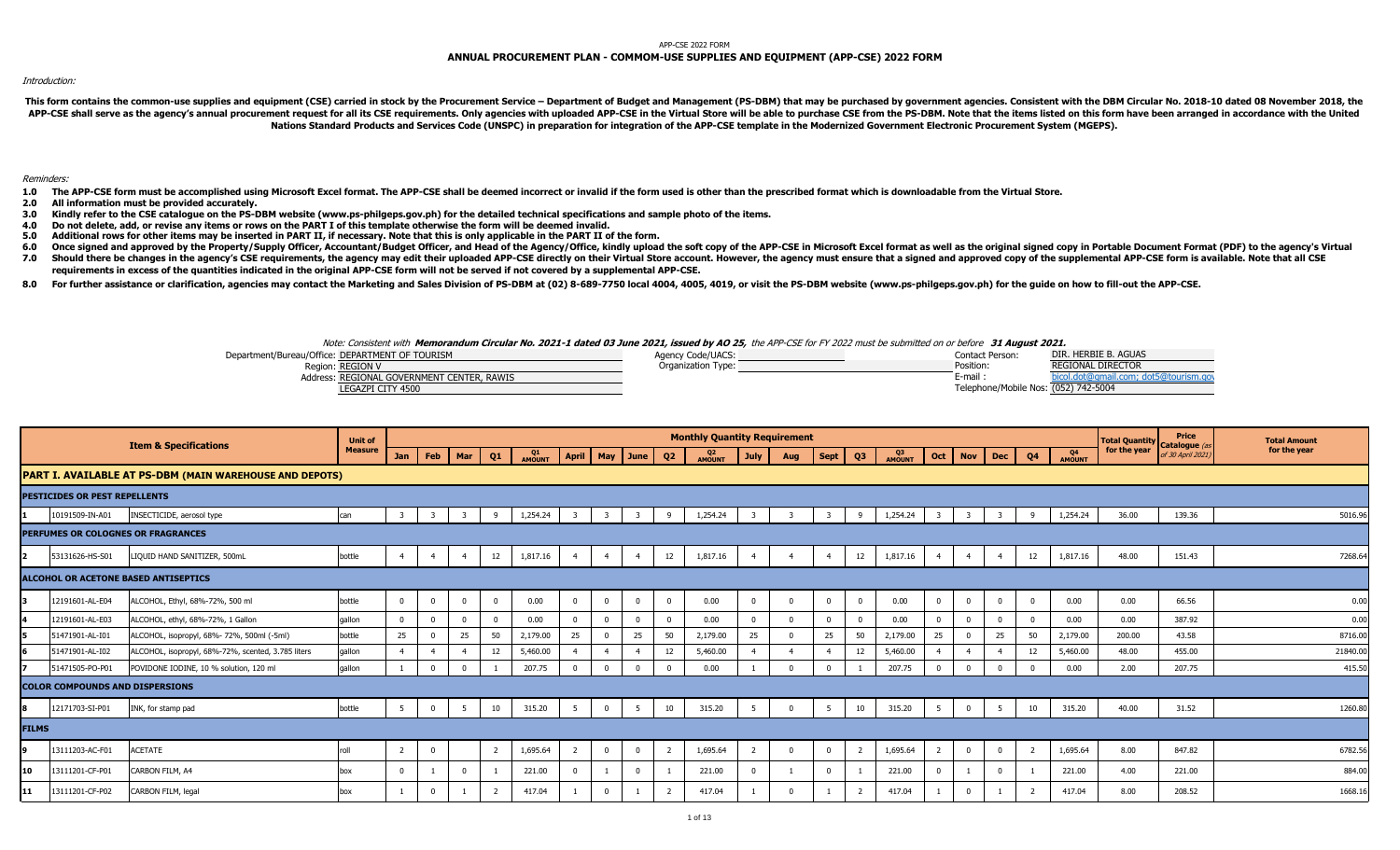|    |                              |                                                   | <b>Unit of</b> |                         |                         |                         |                |              |                         |                         |                         |                | <b>Monthly Quantity Requirement</b> |                         |                         |                         |                |              |                         |                         |                         |                |                     | Total Quantity | Price                                     | <b>Total Amount</b> |
|----|------------------------------|---------------------------------------------------|----------------|-------------------------|-------------------------|-------------------------|----------------|--------------|-------------------------|-------------------------|-------------------------|----------------|-------------------------------------|-------------------------|-------------------------|-------------------------|----------------|--------------|-------------------------|-------------------------|-------------------------|----------------|---------------------|----------------|-------------------------------------------|---------------------|
|    |                              | <b>Item &amp; Specifications</b>                  | <b>Measure</b> | Jan                     | Feb                     | Mar                     | Q <sub>1</sub> | Q1<br>AMOUNT | April                   | May                     | June                    | Q <sub>2</sub> | Q <sub>2</sub><br>AMOUNT            | <b>July</b>             | Aug                     | <b>Sept</b>             | Q <sub>3</sub> | Q3<br>AMOUNT | Oct                     | <b>Nov</b>              | <b>Dec</b>              | Q <sub>4</sub> | Q4<br><b>AMOUNT</b> | for the year   | Catalogue <i>(a</i> :<br>of 30 April 2021 | for the year        |
|    | PAPER MATERIALS AND PRODUCTS |                                                   |                |                         |                         |                         |                |              |                         |                         |                         |                |                                     |                         |                         |                         |                |              |                         |                         |                         |                |                     |                |                                           |                     |
| 12 | 14111525-CA-A01              | CARTOLINA, assorted colors                        | pack           | $\overline{\mathbf{3}}$ | $\Omega$                | -3                      | 6              | 502.32       | $\overline{\mathbf{3}}$ | $\overline{\mathbf{0}}$ | $\overline{\mathbf{3}}$ | 6              | 502.32                              | $\overline{\mathbf{3}}$ | $\overline{\mathbf{0}}$ | $\overline{\mathbf{3}}$ | 6              | 502.32       | - 3                     | $\bf{0}$                | $\overline{3}$          | - 6            | 502.32              | 24.00          | 83.72                                     | 2009.28             |
| 13 | 14111506-CF-L11              | COMPUTER CONTINUOUS FORM, 1 ply, 280 X 241mm      | box            | $\mathbf 0$             | $\bf{0}$                | $\Omega$                | $\overline{0}$ | 0.00         | $\mathbf 0$             | $\overline{0}$          | $\mathbf 0$             | $\Omega$       | 0.00                                | $\mathbf 0$             | $\overline{\mathbf{0}}$ | $\Omega$                | $\bf{0}$       | 0.00         | $\mathbf 0$             | $\bf{0}$                | $\mathbf 0$             | $\Omega$       | 0.00                | 0.00           | 882.55                                    | 0.00                |
| 14 | 14111506-CF-L12              | COMPUTER CONTINUOUS FORM, 1 ply, 280 X 378mm      | box            | $\mathbf 0$             | $\mathbf 0$             | $\Omega$                | $\mathbf 0$    | 0.00         | $\bf{0}$                | $\overline{0}$          | $\mathbf 0$             | $\Omega$       | 0.00                                | $\mathbf 0$             | 0                       | $^{\circ}$              | $\mathbf{0}$   | 0.00         | $\mathbf 0$             | $\mathbf 0$             | $\mathbf 0$             | $\Omega$       | 0.00                | 0.00           | 1029.60                                   | 0.00                |
| 15 | 14111506-CF-L22              | COMPUTER CONTINUOUS FORM, 2 ply, 280 X 378mm      | box            | $^{\circ}$              | $\overline{0}$          | $\Omega$                | $\mathbf 0$    | 0.00         | $\overline{\mathbf{0}}$ | 0                       | $\mathbf 0$             | 0              | 0.00                                | $\mathbf{0}$            | 0                       | $\Omega$                | $\mathbf 0$    | 0.00         | $\mathbf{0}$            | $\mathbf 0$             | $^{\circ}$              | $\Omega$       | 0.00                | 0.00           | 1528.80                                   | 0.00                |
| 16 | 14111506-CF-L21              | COMPUTER CONTINUOUS FORM, 2 ply, 280 X 241mm      | box            | $\mathbf 0$             | $\mathbf 0$             | $\mathbf 0$             | $\mathbf 0$    | 0.00         | $\overline{0}$          | $\overline{\mathbf{0}}$ | $\mathbf 0$             | $\Omega$       | 0.00                                | $\mathbf 0$             | 0                       | $^{\circ}$              | $\mathbf 0$    | 0.00         | $^{\circ}$              | $\bf{0}$                | $\mathbf 0$             | $\Omega$       | 0.00                | 0.00           | 906.36                                    | 0.00                |
| 17 | 14111506-CF-L31              | COMPUTER CONTINUOUS FORM, 3 ply, 280 X 241mm      | box            | $\bf{0}$                | $\overline{0}$          | $\Omega$                | $\mathbf 0$    | 0.00         | $\overline{\mathbf{0}}$ | $\mathbf 0$             | $\overline{\mathbf{0}}$ | $^{\circ}$     | 0.00                                | $\mathbf 0$             | $\overline{\mathbf{0}}$ | $\Omega$                | $\mathbf 0$    | 0.00         | $\mathbf{0}$            | $\bf{0}$                | $\mathbf{0}$            | $\Omega$       | 0.00                | 0.00           | 884.00                                    | 0.00                |
| 18 | 4111506-CF-L32               | COMPUTER CONTINUOUS FORM, 3 ply, 280 X 378mm      | box            | $\bf{0}$                | $\mathbf{0}$            | $\mathbf 0$             | $\mathbf 0$    | 0.00         | $\overline{0}$          | $\overline{0}$          | $\bf{0}$                | $^{\circ}$     | 0.00                                | $\mathbf 0$             | $\overline{\mathbf{0}}$ | $\mathbf{0}$            | $\mathbf 0$    | 0.00         | $^{\circ}$              | $\bf{0}$                | $\mathbf 0$             | $\Omega$       | 0.00                | 0.00           | 1508.00                                   | 0.00                |
| 19 | 14111609-LL-C01              | LOOSELEAF COVER, legal                            | bundle         | $^{\circ}$              | $\Omega$                | $\Omega$                | $\mathbf 0$    | 0.00         | $\overline{\mathbf{0}}$ | $\mathbf{0}$            | $\mathbf 0$             | $^{\circ}$     | 0.00                                | $\mathbf{0}$            | 0                       | $\Omega$                | $\mathbf 0$    | 0.00         | $\mathbf 0$             | $\mathbf 0$             | $\mathbf 0$             | $\Omega$       | 0.00                | 0.00           | 794.96                                    | 0.00                |
| 20 | 14111514-NP-S02              | NOTE PAD, stick on, 50mm x 76mm (2" x 3") min     | pad            | 10                      | 10                      | 10                      | 30             | 1,111.80     | 10                      | 10                      | 10                      | 30             | 1,111.80                            | 10                      | 10                      | 10                      | 30             | 1,111.80     | 10                      | 10                      | 10                      | 30             | 1,111.80            | 120.00         | 37.06                                     | 4447.20             |
| 21 | 4111514-NP-S04               | NOTE PAD, stick on, 76mm x 100mm (3" x 4") min    | pad            | 5                       | - 5                     | - 5                     | 15             | 889.20       | 5                       | 5                       | - 5                     | 15             | 889.20                              | 5                       | - 5                     | -5                      | 15             | 889.20       | - 5                     | 5                       | -5                      | 15             | 889.20              | 60.00          | 59.28                                     | 3556.80             |
| 22 | 14111514-NP-S03              | NOTE PAD, stick on, 3" x 3"                       | pad            | 5                       | - 5                     | - 5                     | 15             | 811.20       | 5                       | 5                       | - 5                     | 15             | 811.20                              | 5                       | - 5                     | -5                      | 15             | 811.20       | - 5                     | 5                       | - 5                     | 15             | 811.20              | 60.00          | 54.08                                     | 3244.80             |
| 23 | 14111514-NB-S01              | NOTEBOOK, stenographer                            | piece          | 105                     | 105                     | 105                     | 315            | 3,792.60     | 105                     | 105                     | 105                     | 315            | 3,792.60                            | 105                     | 105                     | 105                     | 315            | 3,792.60     | 105                     | 105                     |                         | 210            | 2,528.40            | 1,155.00       | 12.04                                     | 13906.20            |
| 24 | 14111507-PP-M01              | PAPER, MULTICOPY, A4, 80 gsm                      | eams           | 30                      | 20                      | 30                      | 80             | 10,932.80    | 30                      | 20                      | 30                      | 80             | 10,932.80                           | 30                      | 20                      | 30                      | 80             | 10,932.80    | 30                      | 20                      | 30                      | 80             | 10,932.80           | 320.00         | 136.66                                    | 43731.20            |
| 25 | 14111507-PP-M02              | PAPER, MULTICOPY, Legal, 80gsm                    | reams          | 20                      | 15                      | 20                      | 55             | 7,024.05     | 20                      | 15                      | 20                      | 55             | 7,024.05                            | 20                      | 15                      | 20                      | 55             | 7,024.05     | 20                      | 15                      | 20                      | 55             | 7,024.05            | 220.00         | 127.71                                    | 28096.20            |
| 26 | 14111507-PP-C01              | PAPER, Multi-Purpose, A4, 70 gsm                  | reams          | 5                       | $5\overline{5}$         | 5                       | 15             | 1,473.90     | $5^{\circ}$             | $5\overline{5}$         | $5\overline{5}$         | 15             | 1,473.90                            | 5                       | - 5                     | - 5                     | 15             | 1,473.90     | 5                       | -5                      | 5                       | 15             | 1,473.90            | 60.00          | 98.26                                     | 5895.60             |
| 27 | 14111507-PP-C02              | PAPER, multi-purpose, legal, 70gsm                | reams          | $\overline{\mathbf{3}}$ | $\overline{\mathbf{3}}$ | 3                       | 9              | 1,066.14     | $\overline{\mathbf{3}}$ | $\overline{\mathbf{3}}$ | $\overline{\mathbf{3}}$ | - 9            | 1,066.14                            | $\overline{\mathbf{3}}$ | $\overline{\mathbf{3}}$ | $\overline{\mathbf{3}}$ | 9              | 1,066.14     | $\overline{\mathbf{3}}$ | $\overline{\mathbf{3}}$ | $\overline{\mathbf{3}}$ | -9             | 1,066.14            | 36.00          | 118.46                                    | 4264.56             |
| 28 | 14111531-PP-R01              | PAD PAPER, ruled                                  | pad            | $^{\circ}$              | $\overline{0}$          | $\Omega$                | $\mathbf 0$    | 0.00         | $\overline{\mathbf{0}}$ | $\mathbf 0$             | $\overline{0}$          | $\Omega$       | 0.00                                | $\mathbf 0$             | 0                       | $\Omega$                | $\mathbf{0}$   | 0.00         | $\mathbf{0}$            | $\mathbf 0$             | $^{\circ}$              | $\Omega$       | 0.00                | 0.00           | 29.12                                     | 0.00                |
| 29 | 14111503-PA-P01              | PAPER, parchment                                  | box            |                         | $\overline{0}$          | $\Omega$                | $\mathbf{1}$   | 98.05        | $\overline{0}$          | $\overline{0}$          | $\mathbf 0$             | $\Omega$       | 0.00                                |                         | 0                       | $\Omega$                |                | 98.05        | $^{\circ}$              | $\mathbf 0$             | $\mathbf 0$             | $\Omega$       | 0.00                | 2.00           | 98.05                                     | 196.10              |
| 30 | 14111818-TH-P02              | Thermal Paper, 55GSM (-5%) ,1/2 Core, 216mm x 30m | roll           | $\bf{0}$                | $\overline{0}$          | $\Omega$                | $\mathbf 0$    | 0.00         | $\overline{\mathbf{0}}$ | $\mathbf{0}$            | $\mathbf 0$             | $^{\circ}$     | 0.00                                | $\mathbf{0}$            | 0                       | $^{\circ}$              | $\mathbf 0$    | 0.00         | $\mathbf 0$             | $\mathbf 0$             | $^{\circ}$              | $\Omega$       | 0.00                | 0.00           | 55.64                                     | 0.00                |
| 31 | 14111531-RE-B01              | RECORD BOOK, 300 PAGES, size: 214mm x 278mm min   | book           | 5 <sup>5</sup>          | $\overline{0}$          | $\mathbf{0}$            | 5              | 353.60       | $\overline{\mathbf{0}}$ | $\overline{0}$          | $\overline{0}$          | $\mathbf 0$    | 0.00                                | $\mathbf 0$             | $\overline{\mathbf{0}}$ | $^{\circ}$              | $\mathbf{0}$   | 0.00         | $\mathbf{0}$            | $\mathbf{0}$            | $\mathbf 0$             | $\Omega$       | 0.00                | 5.00           | 70.72                                     | 353.60              |
| 32 | 14111531-RE-B02              | RECORD BOOK, 500 PAGES, size: 214mm x 278mm min   | book           | 12                      | 5                       | 5                       | 22             | 2,242.24     | $\overline{2}$          | $\overline{2}$          | $\overline{2}$          | -6             | 611.52                              | 12                      | 5                       | 5                       | 22             | 2,242.24     | $\overline{2}$          | $\overline{2}$          | $\overline{2}$          | 6              | 611.52              | 56.00          | 101.92                                    | 5707.52             |
| 33 | 14111704-TT-P02              | TOILET TISSUE PAPER, 2-ply, 100% recycled         | pack           | 12                      | 12                      | 12                      | 36             | 3,126.24     | 12                      | 12                      | 12                      | 36             | 3,126.24                            | 12                      | 12                      | 12                      | 36             | 3,126.24     | 12                      | 12                      | 12                      | 36             | 3,126.24            | 144.00         | 86.84                                     | 12504.96            |
| 34 | 14111704-IFPT01              | TISSUE, interfolded paper towel                   | pack           | 3                       | 3                       |                         | 9              | 313.56       | $\overline{\mathbf{3}}$ | $\overline{\mathbf{3}}$ | $\overline{3}$          | 9              | 313.56                              | $\overline{\mathbf{3}}$ | -3                      | -3                      | 9              | 313.56       | -3                      | 3                       | 3                       | q              | 313.56              | 36.00          | 34.84                                     | 1254.24             |
| 35 | 14111704-TT-P04              | TOILET TISSUE PAPER, Interfolded Paper Towel      | pack           | 8                       | 8                       | 8                       | 24             | 811.20       | 8                       | 8                       | 8                       | 24             | 811.20                              | 8                       | 8                       | -8                      | 24             | 811.20       | 8                       | 8                       | 8                       | 24             | 811.20              | 96.00          | 33.80                                     | 3244.80             |
|    |                              | BATTERIES AND CELLS AND ACCESSORIES               |                |                         |                         |                         |                |              |                         |                         |                         |                |                                     |                         |                         |                         |                |              |                         |                         |                         |                |                     |                |                                           |                     |
| 36 | 26111702-BT-A02              | BATTERY, dry Cell, size AA                        | pack           | 5 <sup>5</sup>          | $\overline{0}$          | $\mathbf 0$             | 5              | 181.50       | 5                       | $\mathbf 0$             | $\mathbf 0$             | - 5            | 181.50                              | 5                       | 0                       | $^{\circ}$              | 5              | 181.50       | 5                       | $\bf{0}$                | $\mathbf 0$             | 5              | 181.50              | 20.00          | 36.30                                     | 726.00              |
| 37 | 26111702-BT-A01              | BATTERY, dry Cell, size AAA                       | pack           | 5                       | $\overline{0}$          | $\mathbf 0$             | 5              | 98.65        | $5\overline{5}$         | $\overline{0}$          | $\bf{0}$                | 5              | 98.65                               | 5                       | 0                       | $\mathbf{0}$            | - 5            | 98.65        | - 5                     | $\bf{0}$                | $\mathbf 0$             |                | 98.65               | 20.00          | 19.73                                     | 394.60              |
| 38 | 26111702-BT-A03              | BATTERY, dry Cell, size D                         | pack           | $\mathbf 0$             | $\Omega$                | $\Omega$                | $\Omega$       | 0.00         | $\Omega$                | $\mathbf 0$             | $\Omega$                | $\Omega$       | 0.00                                | $^{\circ}$              | $\Omega$                |                         | $\mathbf{0}$   | 0.00         | $\mathbf 0$             | $\mathbf 0$             | $\Omega$                |                | 0.00                | 0.00           | 96.20                                     | 0.00                |
|    |                              | <b>MANUFACTURING COMPONENTS AND SUPPLIES</b>      |                |                         |                         |                         |                |              |                         |                         |                         |                |                                     |                         |                         |                         |                |              |                         |                         |                         |                |                     |                |                                           |                     |
| 39 | 31201610-GL-J01              | GLUE, all purpose                                 | jar            | 15                      | $\mathbf 0$             | $\bf{0}$                | 15             | 1,072.50     | 15                      | $\overline{0}$          | $\overline{0}$          | 15             | 1,072.50                            | 15                      | $\mathbf 0$             | $\mathbf 0$             | 15             | 1,072.50     | 15                      | $\overline{0}$          | $\overline{0}$          | 15             | 1,072.50            | 60.00          | 71.50                                     | 4290.00             |
| 40 | 31151804-SW-H01              | STAPLE WIRE, heavy duty, binder type, 23/13       | box            |                         | $\bf{0}$                | $\mathbf 0$             | $\overline{0}$ | 0.00         |                         | $\overline{0}$          | $\overline{0}$          | $\mathbf 0$    | 0.00                                |                         | $\overline{\mathbf{0}}$ | $\mathbf 0$             | $\bf{0}$       | 0.00         |                         | $\mathbf 0$             | $\mathbf 0$             | $\mathbf 0$    | 0.00                | 0.00           | 19.76                                     | 0.00                |
| 41 | 31151804-SW-S01              | STAPLE WIRE, standard                             | box            | 25                      | $\overline{0}$          | $\mathbf 0$             | 25             | 560.25       | 25                      | $\overline{0}$          | $\mathbf 0$             | 25             | 560.25                              | 25                      | $\overline{\mathbf{0}}$ | $^{\circ}$              | 25             | 560.25       | 25                      | $\bf{0}$                | $\bf{0}$                | 25             | 560.25              | 100.00         | 22.41                                     | 2241.00             |
| 42 | 31201502-TA-E01              | TAPE, electrical                                  | roll           | $\overline{\mathbf{3}}$ | $\overline{\mathbf{3}}$ | $\overline{\mathbf{3}}$ | 9              | 168.03       | $\overline{\mathbf{3}}$ | $\overline{\mathbf{3}}$ | $\overline{\mathbf{3}}$ | 9              | 168.03                              | $\overline{\mathbf{3}}$ | $\overline{\mathbf{3}}$ | $\overline{\mathbf{3}}$ | 9              | 168.03       | $\overline{\mathbf{3}}$ | $\overline{\mathbf{3}}$ | $\overline{\mathbf{3}}$ | 9              | 168.03              | 36.00          | 18.67                                     | 672.12              |
| 43 | 31201503-TA-M01              | TAPE, masking, 24mm                               | roll           | 25                      | 10                      | 10                      | 45             | 2,457.00     | 12                      | 12                      | 12                      | 36             | 1,965.60                            | 12                      | 12                      | 12                      | 36             | 1,965.60     | 12                      | 12                      | 12                      | 36             | 1,965.60            | 153.00         | 54.60                                     | 8353.80             |
| 44 | 31201503-TA-M02              | TAPE, MASKING, 48mm                               | roll           | 15                      | 10                      | 10                      | 35             | 3,731.00     | 10                      | 10                      | 10                      | 30             | 3,198.00                            | 15                      | 10                      | 10                      | 35             | 3,731.00     | 10                      | 10                      | 10                      | 30             | 3,198.00            | 130.00         | 106.60                                    | 13858.00            |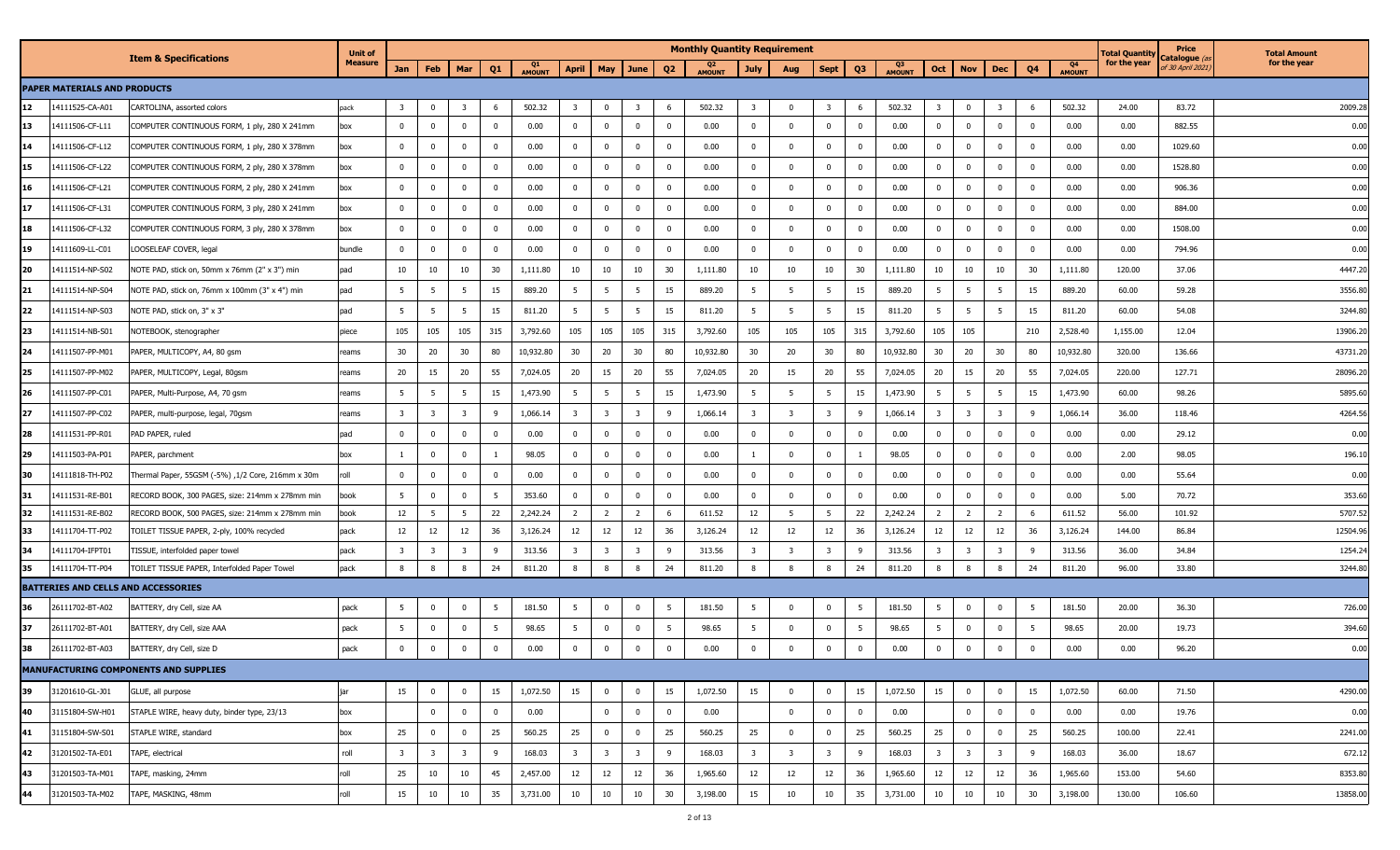|    |                                        |                                                    | <b>Unit of</b> |                         |                         |                         |                         |                     |                         |                         |                         |                | <b>Monthly Quantity Requirement</b> |                         |                         |                         |                         |                     |                         |                         |                         |                         |                     | <b>Total Quantity</b> | Price                                 | <b>Total Amount</b> |
|----|----------------------------------------|----------------------------------------------------|----------------|-------------------------|-------------------------|-------------------------|-------------------------|---------------------|-------------------------|-------------------------|-------------------------|----------------|-------------------------------------|-------------------------|-------------------------|-------------------------|-------------------------|---------------------|-------------------------|-------------------------|-------------------------|-------------------------|---------------------|-----------------------|---------------------------------------|---------------------|
|    |                                        | <b>Item &amp; Specifications</b>                   | <b>Measure</b> | Jan                     | Feb                     | Mar                     | Q1                      | Q1<br><b>AMOUNT</b> | April                   | <b>May</b>              | June                    | Q <sub>2</sub> | <b>AMOUNT</b>                       | July                    | Aug                     | Sept                    | Q3                      | Q3<br><b>AMOUNT</b> | Oct                     | <b>Nov</b>              | Dec                     | Q4                      | Q4<br><b>AMOUNT</b> | for the year          | :atalogue <i>(</i><br>f 30 April 2021 | for the year        |
| 45 | 31201517-TA-P01                        | TAPE, packaging, 48mm                              | roll           | 10                      | 0                       | 10                      | 20                      | 447.20              | 10                      | $\mathbf 0$             | 10                      | 20             | 447.20                              | 10                      | $^{\circ}$              | 10                      | 20                      | 447.20              | 10                      | $\mathbf{0}$            | 10                      | 20                      | 447.20              | 80.00                 | 22.36                                 | 1788.80             |
| 46 | 31201512-TA-T01                        | FAPE, transparent, 24mm                            | roll           | 25                      | 10                      | 5                       | 40                      | 403.60              | 10                      | $5\overline{5}$         | 5                       | 20             | 201.80                              | 10                      | - 5                     | 5                       | 20                      | 201.80              | 10                      | -5                      | $5\overline{5}$         | 20                      | 201.80              | 100.00                | 10.09                                 | 1009.00             |
| 47 | 31201512-TA-T02                        | FAPE, transparent, 48mm                            | roll           | 15                      | 0                       | 5                       | 20                      | 399.40              | 15                      | $\bf{0}$                | 5                       | 20             | 399.40                              | 15                      | $\Omega$                | 5                       | 20                      | 399.40              | 15                      | $\mathbf{0}$            | $5\overline{5}$         | 20                      | 399.40              | 80.00                 | 19.97                                 | 1597.60             |
| 48 | 31151507-TW-P01                        | TWINE, plastic                                     | roll           | $\overline{3}$          | $\overline{0}$          | $\mathbf 0$             | $\overline{\mathbf{3}}$ | 174.72              | $\mathbf 0$             | $\bf{0}$                | $\mathbf 0$             | $\mathbf{0}$   | 0.00                                | 5                       | $\mathbf{0}$            | $\mathbf 0$             | 5                       | 291.20              | 5                       | $\mathbf 0$             | $\overline{0}$          | 5                       | 291.20              | 13.00                 | 58.24                                 | 757.12              |
|    |                                        | <b>HEATING AND VENTILATION AND AIR CIRCULATION</b> |                |                         |                         |                         |                         |                     |                         |                         |                         |                |                                     |                         |                         |                         |                         |                     |                         |                         |                         |                         |                     |                       |                                       |                     |
| 49 | 40101604-EF-G01                        | ELECTRIC FAN, industrial, ground type              | unit           | 5                       | $\overline{0}$          | $\mathbf 0$             | 5                       | 5,548.40            | $\bf{0}$                | $\bf{0}$                | $\overline{0}$          | $\mathbf{0}$   | 0.00                                | $\mathbf 0$             | $\overline{0}$          | $\mathbf 0$             | $\overline{0}$          | 0.00                | $\mathbf{0}$            | $\bf{0}$                | $\overline{0}$          | $\overline{0}$          | 0.00                | 5.00                  | 1109.68                               | 5548.40             |
| 50 | 40101604-EF-C01                        | ELECTRIC FAN, ceiling mount, orbit type            | unit           | $\Omega$                | $\overline{0}$          | $\mathbf 0$             | $\mathbf 0$             | 0.00                | $\bf{0}$                | $\bf{0}$                | $\overline{0}$          | $\mathbf 0$    | 0.00                                | $\mathbf 0$             | $\mathbf 0$             | $\mathbf 0$             | $\mathbf 0$             | 0.00                | $\mathbf 0$             | $\mathbf 0$             | $\overline{0}$          | $\overline{0}$          | 0.00                | 0.00                  | 1369.68                               | 0.00                |
| 51 | 40101604-EF-S01                        | ELECTRIC FAN, stand type                           | unit           | -5                      | 0                       | $\mathbf 0$             | 5                       | 4,284.30            | $\mathbf 0$             | $\bf{0}$                | $\mathbf 0$             | $^{\circ}$     | 0.00                                | $^{\circ}$              | $\overline{0}$          | $\Omega$                | $\Omega$                | 0.00                | $\mathbf 0$             | $\mathbf{0}$            | $\mathbf 0$             | $\mathbf{0}$            | 0.00                | 5.00                  | 856.86                                | 4284.30             |
| 52 | 40101604-EF-W01                        | ELECTRIC FAN, wall mount, plastic blade            | unit           | $\mathbf{0}$            | $\mathbf 0$             | $\pmb{0}$               | $\mathbf 0$             | 0.00                | $\overline{0}$          | $\mathbf 0$             | $\mathbf 0$             | $^{\circ}$     | 0.00                                | $\mathbf 0$             | $\mathbf 0$             | $\overline{0}$          | $\Omega$                | 0.00                | $\mathbf{0}$            | $\mathbf 0$             | $\overline{0}$          | $\Omega$                | 0.00                | 0.00                  | 674.96                                | 0.00                |
|    |                                        | MEDICAL THERMOMETERS AND ACCESSORIES               |                |                         |                         |                         |                         |                     |                         |                         |                         |                |                                     |                         |                         |                         |                         |                     |                         |                         |                         |                         |                     |                       |                                       |                     |
| 53 | 41112224-TG-T02                        | <b>HERMOGUN</b>                                    | piece          | $\overline{2}$          | $\mathbf 0$             | $\mathbf 0$             | $\overline{2}$          | 5,064.80            | $\mathbf{0}$            | $\bf{0}$                | $\mathbf 0$             | 0              | 0.00                                | $\overline{2}$          | $\mathbf 0$             | $\mathbf 0$             | $\overline{2}$          | 5,064.80            | $\mathbf 0$             | $\bf{0}$                | $\overline{0}$          | $\overline{0}$          | 0.00                | 4.00                  | 2532.40                               | 10129.60            |
|    |                                        | <b>LIGHTING AND FIXTURES AND ACCESSORIES</b>       |                |                         |                         |                         |                         |                     |                         |                         |                         |                |                                     |                         |                         |                         |                         |                     |                         |                         |                         |                         |                     |                       |                                       |                     |
| 54 | 39101628-LT-L01                        | LINEAR TUBE, Light Emitting Diode (LED), 18 watts  | piece          | 105                     | 0                       | $\mathbf 0$             | 105                     | 21,611.10           | $\bf{0}$                | $\bf{0}$                | 0                       | $\mathbf{0}$   | 0.00                                | 40                      | $\mathbf 0$             | $\mathbf 0$             | 40                      | 8,232.80            | $\bf{0}$                | $\mathbf 0$             | $\mathbf 0$             | $\overline{0}$          | 0.00                | 145.00                | 205.82                                | 29843.90            |
| 55 | 39101628-LB-L01                        | LIGHT BULB, Light Emitting Diode (LED)             | piece          | 50                      | $\overline{0}$          | $\mathbf 0$             | 50                      | 4,108.00            | $\bf{0}$                | $\mathbf 0$             | $\mathbf 0$             | $\mathbf{0}$   | 0.00                                | 50                      | $\mathbf 0$             | $\mathbf 0$             | 50                      | 4,108.00            | $\bf{0}$                | $\bf{0}$                | $\overline{0}$          | $\overline{0}$          | 0.00                | 100.00                | 82.16                                 | 8216.00             |
|    |                                        | MEASURING AND OBSERVING AND TESTING EQUIPMENT      |                |                         |                         |                         |                         |                     |                         |                         |                         |                |                                     |                         |                         |                         |                         |                     |                         |                         |                         |                         |                     |                       |                                       |                     |
| 56 | 41111604-RU-P02                        | RULER, plastic, 450mm                              | piece          | 25                      | $\overline{\mathbf{0}}$ | $\mathbf 0$             | 25                      | 442.00              | $\bf{0}$                | $\pmb{0}$               | $\overline{0}$          | $\mathbf{0}$   | 0.00                                | 10                      | $\mathbf 0$             | $\overline{0}$          | 10                      | 176.80              | $\overline{0}$          | $\bf{0}$                | $\overline{0}$          | $\mathbf 0$             | 0.00                | 35.00                 | 17.68                                 | 618.80              |
|    | <b>CLEANING EQUIPMENT AND SUPPLIES</b> |                                                    |                |                         |                         |                         |                         |                     |                         |                         |                         |                |                                     |                         |                         |                         |                         |                     |                         |                         |                         |                         |                     |                       |                                       |                     |
| 57 | 47131812-AF-A01                        | AIR FRESHENER, aerosol type                        | can            | 5                       | 5                       | 5                       | 15                      | 1,353.30            | - 5                     | 5                       | 5                       | 15             | 1,353.30                            | 5                       | - 5                     | 5                       | 15                      | 1,353.30            | $\mathbf 0$             | 0                       | $\overline{0}$          | $\overline{0}$          | 0.00                | 45.00                 | 90.22                                 | 4059.90             |
| 58 | 47131604-BR-S01                        | BROOM, soft, tambo                                 | piece          | $\overline{2}$          | $\overline{0}$          | $\overline{2}$          | $\overline{4}$          | 544.96              | $\overline{2}$          | $\bf{0}$                | $\overline{2}$          | $\overline{4}$ | 544.96                              | $\overline{2}$          | $\mathbf 0$             | $\overline{2}$          | $\overline{4}$          | 544.96              | $\overline{2}$          | $\mathbf 0$             | $\overline{2}$          | $\overline{4}$          | 544.96              | 16.00                 | 136.24                                | 2179.84             |
| 59 | 47131604-BR-T01                        | BROOM, stick, ting-ting                            | piece          | $\overline{2}$          | $\overline{\mathbf{0}}$ | $\overline{2}$          | $\overline{4}$          | 72.80               | $\overline{2}$          | $\bf{0}$                | $\overline{2}$          |                | 72.80                               | $\overline{2}$          | $\mathbf 0$             | $\overline{2}$          |                         | 72.80               | $\overline{2}$          | $\mathbf 0$             | $\overline{2}$          | $\overline{4}$          | 72.80               | 16.00                 | 18.20                                 | 291.20              |
| 60 | 47131829-TB-C01                        | CLEANER, toilet and urinal                         | bottle         | $\overline{3}$          | $\overline{\mathbf{3}}$ | 3                       | 9                       | 374.40              | $\overline{\mathbf{3}}$ | $\overline{2}$          | 3                       | 8              | 332.80                              | $\overline{3}$          | $\overline{2}$          | $\overline{\mathbf{3}}$ |                         | 332.80              | $\overline{\mathbf{3}}$ | 2                       | 3                       | 8                       | 332.80              | 33.00                 | 41.60                                 | 1372.80             |
| 61 | 47131805-CL-P01                        | CLEANSER, scouring powder                          | can            | $\overline{2}$          | $\overline{2}$          | 2                       | 6                       | 143.52              | $\overline{2}$          | $\overline{2}$          | $\overline{2}$          | 6              | 143.52                              | $\overline{2}$          | $\overline{2}$          | $\mathbf 0$             | $\overline{4}$          | 95.68               | $\overline{2}$          | $\overline{2}$          | $\overline{2}$          | 6                       | 143.52              | 22.00                 | 23.92                                 | 526.24              |
| 62 | 47131811-DE-B02                        | DETERGENT BAR, 140g                                | piece          | $\overline{4}$          | $\overline{4}$          | $\overline{4}$          | 12                      | 99.60               | $\overline{4}$          | $\overline{4}$          | $\overline{4}$          | 12             | 99.60                               | $\overline{4}$          | $\overline{4}$          | $\overline{4}$          | 12                      | 99.60               | $\overline{4}$          | $\overline{4}$          | $\overline{4}$          | 12                      | 99.60               | 48.00                 | 8.30                                  | 398.40              |
| 63 | 47131811-DE-P03                        | DETERGENT POWDER, all-purpose, 1kg                 | pack           | $\overline{2}$          | $\overline{2}$          | 2                       | 6                       | 324.48              | $\overline{2}$          | $\overline{2}$          | $\overline{2}$          | 6              | 324.48                              | $\overline{2}$          | 2                       | $\overline{2}$          | -6                      | 324.48              | $\overline{2}$          | $\overline{2}$          | $\overline{0}$          | $\overline{a}$          | 216.32              | 22.00                 | 54.08                                 | 1189.76             |
| 64 | 47131803-DS-A01                        | DISINFECTANT SPRAY, aerosol type                   | can            | 6                       | 6                       | 6                       | 18                      | 2,321.28            | 6                       | 6                       | 6                       | 18             | 2,321.28                            | 6                       | 6                       | 6                       | 18                      | 2,321.28            | 6                       | 6                       | 6                       | 18                      | 2,321.28            | 72.00                 | 128.96                                | 9285.1              |
| 65 | 47131601-DU-P01                        | DUST PAN, non-rigid plastic                        | piece          | $\overline{2}$          | $\mathbf 0$             | $\mathbf 0$             | $\overline{2}$          | 49.66               | $\overline{2}$          | $\bf{0}$                | $\overline{0}$          | $\overline{2}$ | 49.66                               | $\overline{2}$          | $\mathbf 0$             | $\mathbf 0$             | $\overline{2}$          | 49.66               | $\overline{2}$          | $\overline{0}$          | $\overline{0}$          | $\overline{2}$          | 49.66               | 8.00                  | 24.83                                 | 198.64              |
| 66 | 51241552-SH-S01                        | SODIUM HYPOCHLORITE, 3.785 liters                  | gallon         | $\mathbf 0$             | $\mathbf{0}$            | $\mathbf 0$             | $\mathbf 0$             | 0.00                | $\bf{0}$                | $\bf{0}$                | $\overline{0}$          | $\mathbf 0$    | 0.00                                | $\mathbf 0$             | $\Omega$                | $\mathbf 0$             | $\Omega$                | 0.00                | $\mathbf 0$             | $\mathbf 0$             | $\overline{0}$          | $\overline{0}$          | 0.00                | 0.00                  | 131.25                                | 0.00                |
| 67 | 73101612-HS-L01                        | LIQUID HAND SOAP, 500mL                            | bottle         | 10                      | -5                      | 10                      | 25                      | 2,574.00            | 10                      | 5                       | 10                      | 25             | 2,574.00                            | 10                      | -5                      | 10                      | 25                      | 2,574.00            | 10                      | -5                      | 10                      | 25                      | 2,574.00            | 100.00                | 102.96                                | 10296.00            |
| 68 | 47131802-FW-P02                        | FLOOR WAX, paste type, red                         | can            | $\mathbf 0$             | $\overline{0}$          | $\bf{0}$                | $\mathbf 0$             | 0.00                | $\mathbf 0$             | $\bf{0}$                | $\overline{0}$          | $\mathbf 0$    | 0.00                                | $\mathbf 0$             | $\mathbf{0}$            | $\mathbf 0$             | $\mathbf 0$             | 0.00                | $\mathbf 0$             | $\mathbf 0$             | $\overline{0}$          | $\overline{0}$          | 0.00                | 0.00                  | 309.76                                | 0.00                |
| 69 | 47131830-FC-A01                        | FURNITURE CLEANER, aerosol type                    | can            | $\overline{\mathbf{3}}$ | $\overline{\mathbf{3}}$ | $\overline{\mathbf{3}}$ | 9                       | 1,081.08            | $\overline{\mathbf{3}}$ | $\overline{\mathbf{3}}$ | $\overline{\mathbf{3}}$ | 9              | 1,081.08                            | $\overline{\mathbf{3}}$ | $\overline{\mathbf{3}}$ | $\overline{\mathbf{3}}$ | 9                       | 1,081.08            | $\overline{\mathbf{3}}$ | $\overline{\mathbf{3}}$ | $\overline{\mathbf{3}}$ | 9                       | 1,081.08            | 36.00                 | 120.12                                | 4324.32             |
| 70 | 47121804-MP-B01                        | MOP BUCKET, heavy duty, hard plastic               | unit           | $\mathbf{1}$            | $\overline{0}$          | $\overline{0}$          | $\mathbf{1}$            | 2,288.00            | $\bf{0}$                | $\overline{0}$          | $\overline{0}$          | $\mathbf 0$    | 0.00                                |                         | $\mathbf{0}$            | $\mathbf 0$             | -1                      | 2,288.00            | $\overline{0}$          | $\overline{0}$          | $\overline{0}$          | $\overline{0}$          | 0.00                | 2.00                  | 2288.00                               | 4576.00             |
| 71 | 47131613-MP-H02                        | MOPHANDLE, heavy duty, screw type                  | piece          | $\overline{\mathbf{3}}$ | $\overline{0}$          | $\bf{0}$                | $\overline{\mathbf{3}}$ | 374.40              | $\bf{0}$                | $\bf{0}$                | $\mathbf 0$             | $\overline{0}$ | 0.00                                | $\overline{\mathbf{3}}$ | $\mathbf 0$             | $\overline{0}$          | $\overline{\mathbf{3}}$ | 374.40              | $\bf{0}$                | $\bf{0}$                | $\overline{0}$          | $\overline{0}$          | 0.00                | 6.00                  | 124.80                                | 748.80              |
| 72 | 47131619-MP-R01                        | MOPHEAD, made of rayon                             | piece          | $\overline{\mathbf{3}}$ | $\mathbf 0$             | $\mathbf 0$             | $\overline{\mathbf{3}}$ | 371.28              | $\bf{0}$                | $\overline{0}$          | $\overline{0}$          | $\mathbf{0}$   | 0.00                                | $\overline{\mathbf{3}}$ | $\bf{0}$                | $\mathbf 0$             | $\overline{\mathbf{3}}$ | 371.28              | $\overline{0}$          | $\bf{0}$                | $\overline{0}$          | $\overline{\mathbf{0}}$ | 0.00                | 6.00                  | 123.76                                | 742.56              |
| 73 | 47131501-RG-C01                        | RAGS, all cotton                                   | bundle         | $\overline{\mathbf{3}}$ | $\overline{\mathbf{0}}$ | $\mathbf 0$             | $\overline{\mathbf{3}}$ | 161.46              | $\mathbf{0}$            | $\mathbf 0$             | $\mathbf 0$             | $\mathbf{0}$   | 0.00                                | 3                       | $\mathbf 0$             | $\overline{0}$          | $\overline{\mathbf{3}}$ | 161.46              | 0                       | $\mathbf 0$             | $\overline{0}$          | $\overline{\mathbf{0}}$ | 0.00                | 6.00                  | 53.82                                 | 322.92              |
| 74 | 47131602-SC-N01                        | Scouring Pad                                       | pack           | $\overline{\mathbf{3}}$ | $\overline{2}$          | $\overline{\mathbf{3}}$ | 8                       | 898.56              | $\overline{\mathbf{3}}$ | $\overline{2}$          | $\overline{\mathbf{3}}$ | 8              | 898.56                              | $\overline{\mathbf{3}}$ | $\overline{2}$          | $\overline{\mathbf{3}}$ | 8                       | 898.56              | $\overline{\mathbf{3}}$ | $\overline{2}$          | $\overline{\mathbf{3}}$ | 8                       | 898.56              | 32.00                 | 112.32                                | 3594.24             |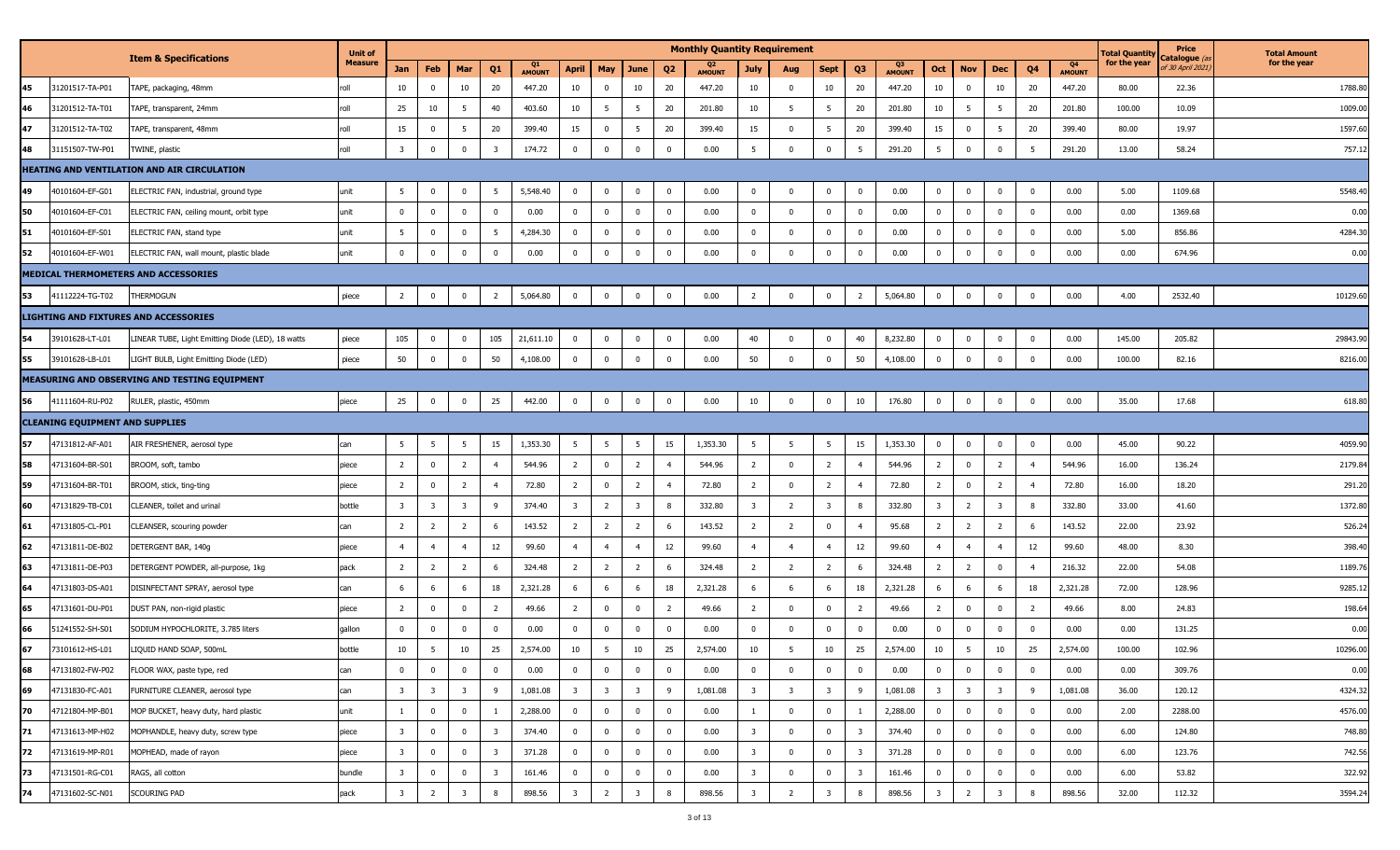|     |                 |                                                                                      | <b>Unit of</b> |                         |                |                |                         |                     |                |                |                         |                | <b>Monthly Quantity Requirement</b> |                |                |                         |                |                                 |                |                |                         |                         |                     | <b>Total Quantity</b> | Price                                   | <b>Total Amount</b> |
|-----|-----------------|--------------------------------------------------------------------------------------|----------------|-------------------------|----------------|----------------|-------------------------|---------------------|----------------|----------------|-------------------------|----------------|-------------------------------------|----------------|----------------|-------------------------|----------------|---------------------------------|----------------|----------------|-------------------------|-------------------------|---------------------|-----------------------|-----------------------------------------|---------------------|
|     |                 | <b>Item &amp; Specifications</b>                                                     | <b>Measure</b> | Jan                     | Feb            | Mar            | Q1                      | Q1<br><b>AMOUNT</b> | April          | <b>May</b>     | June                    | Q2             | <b>AMOUNT</b>                       | July           | Aug            | Sept                    | Q3             | Q <sub>3</sub><br><b>AMOUNT</b> | Oct            | <b>Nov</b>     | Dec                     | Q4                      | Q4<br><b>AMOUNT</b> | for the year          | C <b>atalogue</b> (a<br>f 30 April 2021 | for the year        |
| 75  | 47121701-TB-P04 | TRASHBAG, GPP specs, black, 940mmx1016mm                                             | pack           | $\overline{4}$          | $\overline{4}$ | $\overline{4}$ | 12                      | 1,616.16            | $\overline{4}$ | $\overline{4}$ | $\overline{4}$          | 12             | 1,616.16                            | $\overline{4}$ | $\overline{4}$ | $\overline{4}$          | 12             | 1,616.16                        | $\overline{4}$ | $\overline{4}$ | $\overline{4}$          | 12                      | 1,616.16            | 48.00                 | 134.68                                  | 6464.64             |
| 76  | 47121702-WB-P01 | WASTEBASKET, non-rigid plastic                                                       | piece          | 10                      | $\bf{0}$       | $\mathbf 0$    | 10                      | 279.60              | $\bf{0}$       | $\mathbf 0$    | $\mathbf 0$             | $\mathbf 0$    | 0.00                                | 5              | $\mathbf 0$    | $\mathbf{0}$            | 5              | 139.80                          | $\mathbf 0$    | $\mathbf 0$    | $\mathbf{0}$            | $\overline{0}$          | 0.00                | 15.00                 | 27.96                                   | 419.40              |
|     |                 | INFORMATION AND COMMUNICATION TECHNOLOGY (ICT) EQUIPMENT AND DEVICES AND ACCESSORIES |                |                         |                |                |                         |                     |                |                |                         |                |                                     |                |                |                         |                |                                 |                |                |                         |                         |                     |                       |                                         |                     |
| 77  | 43211507-DSK001 | DESKTOP FOR BASIC USERS                                                              | unit           |                         | $\bf{0}$       | $\mathbf 0$    | $\bf{0}$                | 0.00                |                | $\mathbf 0$    | $\bf{0}$                | $\mathbf 0$    | 0.00                                |                | $\overline{0}$ | $\bf{0}$                | $\mathbf 0$    | 0.00                            | $\bf{0}$       | $\overline{0}$ | $\bf{0}$                | $\overline{0}$          | 0.00                | 0.00                  | 24,793.60                               | 0.00                |
| 78  | 43211507-DSK002 | DESKTOP FOR MID-RANGE USERS                                                          | unit           | $\mathbf 0$             | $\overline{2}$ | 0              | $\overline{2}$          | 84,780.80           | $\mathbf 0$    | $\overline{0}$ | $\mathbf 0$             | 0              | 0.00                                | 0              | 0              | $\mathbf{0}$            | $\mathbf 0$    | 0.00                            | $\mathbf 0$    | $\mathbf 0$    | $\mathbf 0$             | $\overline{0}$          | 0.00                | 2.00                  | 42,390.40                               | 84780.80            |
| 79  | 43211503-LAP001 | LAPTOP FOR MID-RANGE USERS                                                           | unit           | $\overline{\mathbf{3}}$ | $\bf{0}$       | $\mathbf 0$    | $\overline{\mathbf{3}}$ | 124,176.00          | $\mathbf 0$    | $\mathbf 0$    | $\overline{0}$          | 0              | 0.00                                | $\overline{0}$ | $\mathbf{0}$   | $\mathbf{0}$            | $\mathbf 0$    | 0.00                            | $\bf{0}$       | $\mathbf 0$    | $\bf{0}$                | $\overline{0}$          | 0.00                | 3.00                  | 41,392.00                               | 124176.00           |
| 80  | 43201827-HD-X02 | EXTERNAL HARD DRIVE, 1 TB                                                            | piece          | 5 <sup>5</sup>          | $\mathbf 0$    | $\mathbf 0$    | $5\overline{5}$         | 12,994.20           | $\mathbf{0}$   | $\mathbf 0$    | $\overline{0}$          | $\mathbf 0$    | 0.00                                | $\overline{0}$ | $\mathbf 0$    | $\mathbf{0}$            | $\mathbf{0}$   | 0.00                            | $\overline{0}$ | $\Omega$       | $\bf{0}$                | $\overline{0}$          | 0.00                | 5.00                  | 2598.84                                 | 12994.20            |
| 81  | 43202010-FD-U01 | FLASH DRIVE, 16 GB                                                                   | piece          | 25                      | $\bf{0}$       | $\mathbf 0$    | 25                      | 4,186.00            | $\mathbf 0$    | $\mathbf 0$    | $\mathbf 0$             | 0              | 0.00                                | 20             | $\Omega$       | $\mathbf{0}$            | 20             | 3,348.80                        | $^{\circ}$     | $\mathbf{0}$   | $\mathbf{0}$            | $\overline{0}$          | 0.00                | 45.00                 | 167.44                                  | 7534.80             |
| 82  | 43211708-MO-O01 | MOUSE, OPTICAL, USB connection type                                                  | unit           | 5                       | $\mathbf 0$    | $\mathbf 0$    | 5                       | 556.50              | $\mathbf 0$    | $\mathbf 0$    | $\mathbf{0}$            | 0              | 0.00                                | 5              | 0              | $\mathbf{0}$            | - 5            | 556.50                          | $\mathbf 0$    | $\mathbf 0$    | $\bf{0}$                | $\mathbf 0$             | 0.00                | 10.00                 | 111.30                                  | 1113.00             |
| 83  | 43211708-MO-O02 | MOUSE, WIRELESS, USB                                                                 | unit           | $\overline{3}$          | $\bf{0}$       | $\mathbf 0$    | $\overline{3}$          | 462.00              | $\overline{0}$ | $\overline{0}$ | $\mathbf 0$             | 0              | 0.00                                |                | $\mathbf 0$    | $\Omega$                | $\Omega$       | 0.00                            | $\bf{0}$       | $\Omega$       | $\mathbf 0$             | $\overline{0}$          | 0.00                | 3.00                  | 154.00                                  | 462.00              |
| 84  | 43212102-PR-D02 | PRINTER, impact, dot matrix, 24 pins, 136 columns                                    | unit           | $\mathbf 0$             | $\bf{0}$       | $\mathbf 0$    | $\mathbf 0$             | 0.00                | $\bf{0}$       | $\mathbf 0$    | $\bf{0}$                | $\mathbf 0$    | 0.00                                | $\overline{0}$ | $\mathbf 0$    | $\mathbf 0$             | $\mathbf 0$    | 0.00                            | $\bf{0}$       | $\mathbf 0$    | $\bf{0}$                | $\overline{0}$          | 0.00                | 0.00                  | 38100.97                                | 0.00                |
| 85  | 43212102-PR-D01 | PRINTER, impact, dot matrix, 9 pins, 80 columns                                      | unit           | $\mathbf{0}$            | $\bf{0}$       | $\mathbf 0$    | $\mathbf 0$             | 0.00                | $\mathbf 0$    | $\overline{0}$ | $\mathbf 0$             | 0              | 0.00                                | 0              | $\mathbf 0$    | $\mathbf 0$             | $\mathbf{0}$   | 0.00                            | $\mathbf 0$    | $\mathbf{0}$   | $\mathbf 0$             | $\overline{0}$          | 0.00                | 0.00                  | 9191.52                                 | 0.00                |
| 86  | 43212105-PR-L01 | PRINTER, laser, monochrome                                                           | unit           |                         | $\mathbf 0$    | $\mathbf 0$    |                         | 724.88              | $\mathbf 0$    | $\overline{0}$ | $\mathbf 0$             | 0              | 0.00                                | 0              | $\mathbf 0$    | $\mathbf 0$             | $^{\circ}$     | 0.00                            | 0              | $\mathbf 0$    | $\bf{0}$                | $\mathbf 0$             | 0.00                | 1.00                  | 724.88                                  | 724.88              |
| 87  | 43212105-PR-L02 | PRINTER, laser, colored                                                              | unit           | $\overline{2}$          | $\mathbf 0$    | $\mathbf 0$    | $\overline{2}$          | 15,798.00           | 0              | $\mathbf 0$    | $\Omega$                | 0              | 0.00                                | $\mathbf 0$    | $\Omega$       | $\mathbf{0}$            | $\Omega$       | 0.00                            | $\pmb{0}$      | $\Omega$       | $\Omega$                | $\Omega$                | 0.00                | 2.00                  | 7899.00                                 | 15798.00            |
|     |                 | OFFICE EQUIPMENT AND ACCESSORIES AND SUPPLIES                                        |                |                         |                |                |                         |                     |                |                |                         |                |                                     |                |                |                         |                |                                 |                |                |                         |                         |                     |                       |                                         |                     |
| 88  | 44121710-CH-W01 | CHALK, white enamel                                                                  | box            | $\mathbf 0$             | $\bf{0}$       | $\mathbf 0$    | $\mathbf 0$             | 0.00                | $\mathbf{0}$   | $\overline{0}$ | $\bf{0}$                | $^{\circ}$     | 0.00                                | $\overline{0}$ | $\mathbf 0$    | $\mathbf 0$             | $\mathbf 0$    | 0.00                            | $\bf{0}$       | $\mathbf{0}$   | $\bf{0}$                | $\overline{0}$          | 0.00                | 0.00                  | 29.64                                   | 0.00                |
| 89  | 44122105-BF-C01 | CLIP, backfold, 19mm                                                                 | box            | 25                      | $\bf{0}$       | 25             | 50                      | 438.00              | 25             | $\overline{0}$ | 25                      | 50             | 438.00                              | 25             | $\mathbf 0$    | 25                      | 50             | 438.00                          | 25             | $\mathbf{0}$   | 25                      | 50                      | 438.00              | 200.00                | 8.76                                    | 1752.00             |
| 90  | 44122105-BF-C02 | CLIP, backfold, 25mm                                                                 | box            | 25                      | $\bf{0}$       | 25             | 50                      | 761.00              | 25             | $\overline{0}$ | 25                      | 50             | 761.00                              | 25             | 0              | 25                      | 50             | 761.00                          | $\mathbf{0}$   | $\mathbf{0}$   | 25                      | 25                      | 380.50              | 175.00                | 15.22                                   | 2663.50             |
| 91  | 44122105-BF-C03 | CLIP, backfold, 32mm                                                                 | box            | 25                      | $\mathbf 0$    | 25             | 50                      | 1,118.00            | 25             | $\overline{0}$ | 25                      | 50             | 1,118.00                            | 25             | $\mathbf 0$    | 25                      | 50             | 1,118.00                        | 0              | $\mathbf{0}$   | 25                      | 25                      | 559.00              | 175.00                | 22.36                                   | 3913.00             |
| 92  | 44122105-BF-C04 | CLIP, backfold, 50mm                                                                 | box            | 25                      | $\mathbf 0$    | 25             | 50                      | 2,730.00            | 25             | 0              | 25                      | 50             | 2,730.00                            | 25             | 0              | 25                      | 50             | 2,730.00                        | 0              | $\Omega$       | 25                      | 25                      | 1,365.00            | 175.00                | 54.60                                   | 9555.00             |
| 93  | 44121801-CT-R02 | CORRECTION TAPE, 8m                                                                  | piece          | 25                      | $\mathbf 0$    | 10             | 35                      | 408.80              | 10             | $\overline{0}$ | $\bf{0}$                | 10             | 116.80                              | 25             | 0              | 10                      | 35             | 408.80                          | 10             | $\Omega$       | $\bf{0}$                | 10                      | 116.80              | 90.00                 | 11.68                                   | 1051.20             |
| 94  | 44111515-DF-B01 | DATA FILE BOX                                                                        | piece          | 50                      | $\mathbf 0$    | $\mathbf 0$    | 50                      | 3,860.00            | $\mathbf 0$    | $\mathbf 0$    | $\bf{0}$                | 0              | 0.00                                | 50             | $\mathbf 0$    | $\mathbf 0$             | 50             | 3,860.00                        | $\mathbf{0}$   | $\Omega$       | $\bf{0}$                | $\overline{0}$          | 0.00                | 100.00                | 77.20                                   | 7720.00             |
| 95  | 44122011-DF-F01 | DATA FOLDER                                                                          | piece          | $\mathbf{0}$            | $\mathbf 0$    | $\mathbf 0$    | $\mathbf 0$             | 0.00                | $\bf{0}$       | $\overline{0}$ | $\bf{0}$                | $\mathbf 0$    | 0.00                                | $\mathbf 0$    | $\Omega$       | $\overline{0}$          | $\Omega$       | 0.00                            | $\bf{0}$       | $\Omega$       | $\bf{0}$                | $\overline{0}$          | 0.00                | 0.00                  | 68.64                                   | 0.00                |
| 96  | 44121506-EN-D01 | ENVELOPE, documentary, A4                                                            | box            | $\overline{2}$          | $\mathbf 0$    | $\overline{2}$ | $\overline{4}$          | 2,692.36            | $\overline{2}$ | $\mathbf 0$    | $\overline{2}$          | $\overline{4}$ | 2,692.36                            | $\overline{2}$ | $\mathbf 0$    | $\overline{2}$          | $\overline{4}$ | 2,692.36                        | $\overline{2}$ | $\mathbf 0$    | $\overline{2}$          | $\overline{4}$          | 2,692.36            | 16.00                 | 673.09                                  | 10769.44            |
| 97  | 44121506-EN-D02 | ENVELOPE, DOCUMENTARY, for legal size document                                       | box            | $\overline{2}$          | $\mathbf 0$    | $\overline{2}$ | $\overline{4}$          | 3,708.64            | $\overline{2}$ | $\mathbf 0$    | $\overline{2}$          | $\overline{4}$ | 3,708.64                            | $\overline{2}$ | $\Omega$       | $\overline{2}$          | $\overline{a}$ | 3,708.64                        | $\overline{2}$ | $\Omega$       | $\overline{2}$          | $\overline{4}$          | 3,708.64            | 16.00                 | 927.16                                  | 14834.56            |
| 98  | 44121506-EN-X01 | ENVELOPE, expanding, kraft, legal                                                    | box            | $\overline{2}$          | $\bf{0}$       | -3             | $5\overline{5}$         | 3,692.00            | $\overline{2}$ | $\mathbf 0$    | $\overline{\mathbf{3}}$ | -5             | 3,692.00                            | $\overline{2}$ | $\mathbf 0$    | $\overline{\mathbf{3}}$ | - 5            | 3,692.00                        | $\overline{2}$ | $\mathbf 0$    | $\overline{\mathbf{3}}$ | - 5                     | 3,692.00            | 20.00                 | 738.40                                  | 14768.00            |
| 99  | 44121506-EN-X02 | ENVELOPE, expanding, plastic                                                         | piece          | 100                     | $\bf{0}$       | $\mathbf 0$    | 100                     | 3,049.00            | 100            | $\mathbf 0$    | $\mathbf{0}$            | 100            | 3,049.00                            | 100            | $\mathbf 0$    | $\Omega$                | 100            | 3,049.00                        | 100            | $\mathbf{0}$   | $\mathbf 0$             | 100                     | 3,049.00            | 400.00                | 30.49                                   | 12196.00            |
| 100 | 44121506-EN-M02 | ENVELOPE, mailing                                                                    | box            | 2                       | $\bf{0}$       | 0              | $\overline{2}$          | 756.40              | 0              | $\mathbf 0$    | $\mathbf 0$             | 0              | 0.00                                | $\overline{2}$ | $\mathbf 0$    | $\mathbf{0}$            | $\overline{2}$ | 756.40                          | 0              | $\mathbf{0}$   | $\bf{0}$                | $\mathbf 0$             | 0.00                | 4.00                  | 378.20                                  | 1512.80             |
| 101 | 44121504-EN-W02 | ENVELOPE, mailing, with window                                                       | box            | 0                       | 0              | 0              | 0                       | 0.00                | $\bf{0}$       | $\bf{0}$       | 0                       | 0              | 0.00                                | 0              | $\mathbf 0$    | $\bf{0}$                | $\mathbf 0$    | 0.00                            | 0              | $\mathbf 0$    | $\bf{0}$                | 0                       | 0.00                | 0.00                  | 433.68                                  | 0.00                |
| 102 | 44111912-ER-B01 | ERASER, FELT, for blackboard/whiteboard                                              | piece          | $\overline{0}$          | $\bf{0}$       | $\mathbf 0$    | $\overline{0}$          | 0.00                | $\mathbf 0$    | $\overline{0}$ | $\overline{0}$          | $\overline{0}$ | 0.00                                | $\bf{0}$       | $\mathbf 0$    | $\mathbf 0$             | $\mathbf 0$    | 0.00                            | $\mathbf 0$    | $\mathbf 0$    | $\overline{0}$          | $\overline{0}$          | 0.00                | 0.00                  | 10.30                                   | 0.00                |
| 103 | 44122118-FA-P01 | FASTENER, metal, non-sharp edges                                                     | box            | $\overline{2}$          | $\bf{0}$       | 0              | $\overline{2}$          | 166.82              | $\overline{2}$ | $\bf{0}$       | $\bf{0}$                | $\overline{2}$ | 166.82                              | $\overline{2}$ | $\mathbf 0$    | $\mathbf 0$             | $\overline{2}$ | 166.82                          | $\overline{2}$ | $\mathbf{0}$   | $\bf{0}$                | $\overline{2}$          | 166.82              | 8.00                  | 83.41                                   | 667.28              |
| 104 | 44111515-FO-X01 | FILE ORGANIZER, expanding, plastic, legal                                            | piece          | 50                      | $\bf{0}$       | $\bf{0}$       | 50                      | 4,302.00            | 50             | $\overline{0}$ | $\overline{0}$          | 50             | 4,302.00                            | 50             | $\mathbf 0$    | $\mathbf 0$             | 50             | 4,302.00                        | 50             | $\bf{0}$       | $\bf{0}$                | 50                      | 4,302.00            | 200.00                | 86.04                                   | 17208.00            |
| 105 | 44122018-FT-D01 | FILE TAB DIVIDER, bristol board, for A4                                              | set            | $\pmb{0}$               | $\bf{0}$       | $\mathbf 0$    | $\bf{0}$                | 0.00                | $\mathbf{0}$   | $\mathbf 0$    | $\overline{0}$          | $\mathbf 0$    | 0.00                                | $\overline{0}$ | $\mathbf 0$    | $\overline{0}$          | $\mathbf 0$    | 0.00                            | $\mathbf{0}$   | $\overline{0}$ | $\overline{0}$          | $\overline{0}$          | 0.00                | 0.00                  | 11.13                                   | 0.00                |
| 106 | 44122018-FT-D02 | FILE TAB DIVIDER, legal                                                              | set            | $\mathbf 0$             | $\bf{0}$       | $\mathbf 0$    | $\bf{0}$                | 0.00                | $\mathbf{0}$   | $\mathbf 0$    | $\mathbf 0$             | $\mathbf 0$    | 0.00                                | $\mathbf 0$    | $\mathbf 0$    | $\mathbf 0$             | $\mathbf{0}$   | 0.00                            | $\bf{0}$       | $\mathbf{0}$   | $\bf{0}$                | $\overline{0}$          | 0.00                | 0.00                  | 14.23                                   | 0.00                |
| 107 | 44122011-FO-F01 | FOLDER, fancy, with slide, A4                                                        | bundle         | $\overline{0}$          | $\mathbf 0$    | $\pmb{0}$      | $\overline{0}$          | 0.00                | $\mathbf 0$    | $\mathbf 0$    | $\mathbf 0$             | $\mathbf 0$    | 0.00                                | $\pmb{0}$      | $\mathbf 0$    | $\bf{0}$                | $\mathbf 0$    | 0.00                            | $\overline{0}$ | $\mathbf 0$    | $\mathbf 0$             | $\overline{\mathbf{0}}$ | 0.00                | 0.00                  | 270.40                                  | 0.00                |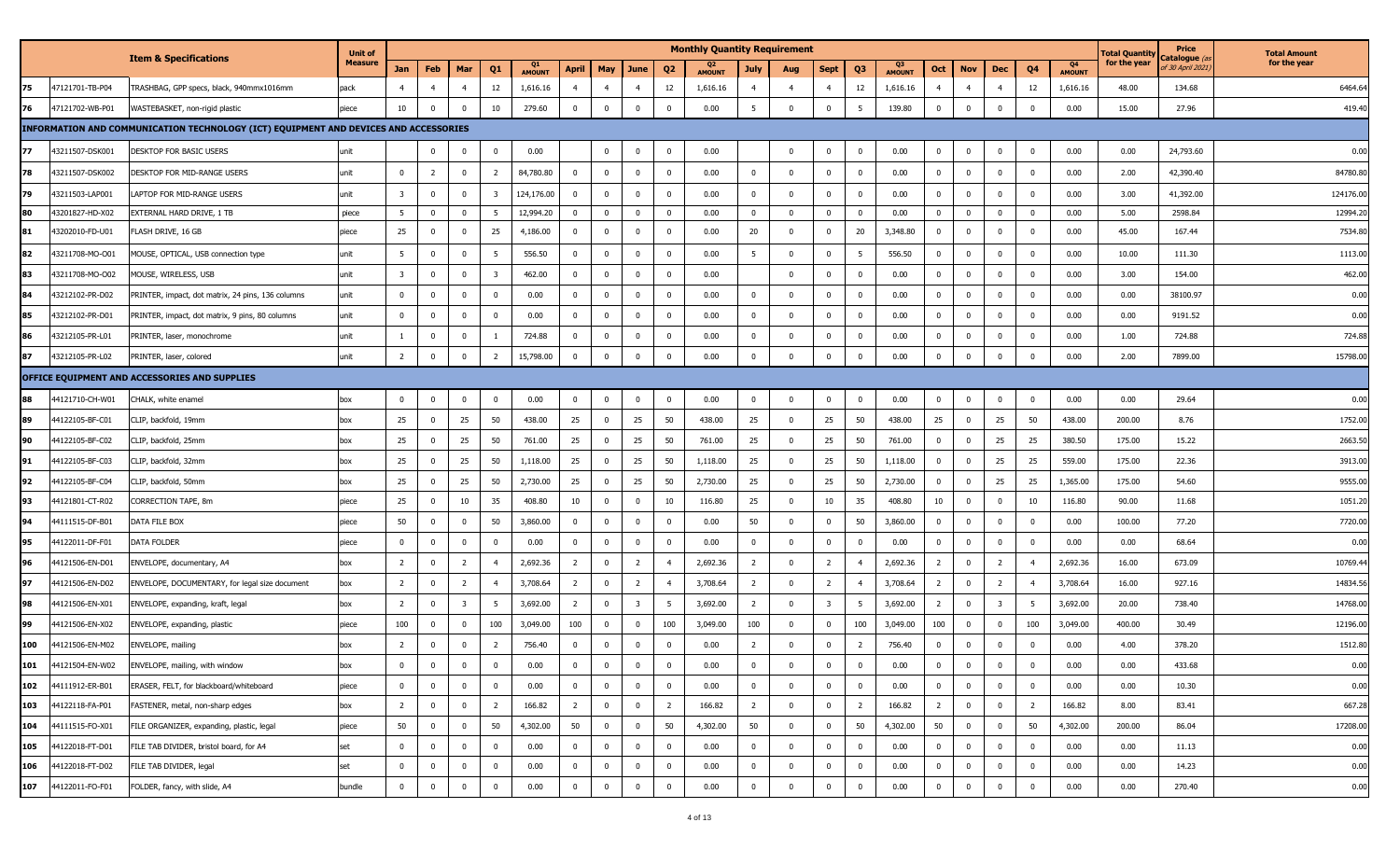|     |                 |                                                         | <b>Unit of</b> |                         |                         |                |                         |                     |                |                |                |                | <b>Monthly Quantity Requirement</b> |                |                         |                |                |                     |              |                |                |                |                     | <b>Total Quantity</b> | Price                                              | <b>Total Amount</b> |
|-----|-----------------|---------------------------------------------------------|----------------|-------------------------|-------------------------|----------------|-------------------------|---------------------|----------------|----------------|----------------|----------------|-------------------------------------|----------------|-------------------------|----------------|----------------|---------------------|--------------|----------------|----------------|----------------|---------------------|-----------------------|----------------------------------------------------|---------------------|
|     |                 | <b>Item &amp; Specifications</b>                        | <b>Measure</b> | <b>Jan</b>              | Feb                     | Mar            | Q <sub>1</sub>          | Q1<br><b>AMOUNT</b> | April          | May            | June           | Q <sub>2</sub> | Q2<br><b>AMOUNT</b>                 | <b>July</b>    | Aug                     | <b>Sept</b>    | Q <sub>3</sub> | Q3<br><b>AMOUNT</b> | Oct          | <b>Nov</b>     | <b>Dec</b>     | Q4             | Q4<br><b>AMOUNT</b> | for the year          | <b>atalogue</b> (a<br>f 30 April 2021 <sub>,</sub> | for the year        |
| 108 | 44122011-FO-F02 | FOLDER, fancy, with slide, legal                        | bundle         | 0                       | $\mathbf 0$             | $\mathbf 0$    | $\mathbf 0$             | 0.00                | $\mathbf{0}$   | $\bf{0}$       | $\mathbf 0$    | $\mathbf 0$    | 0.00                                | $\mathbf{0}$   | - 0                     | $^{\circ}$     | $\bf{0}$       | 0.00                | $\bf{0}$     | $\bf{0}$       | $\mathbf 0$    | 0              | 0.00                | 0.00                  | 311.88                                             | 0.00                |
| 109 | 44122011-FO-L01 | FOLDER, L-type, A4                                      | pack           | 15                      | $\overline{0}$          | $\mathbf 0$    | 15                      | 2,571.45            | 15             | $\mathbf 0$    | $\mathbf 0$    | 15             | 2,571.45                            | 15             | $\mathbf 0$             | $\mathbf 0$    | 15             | 2,571.45            | 15           | $\bf{0}$       | $\mathbf 0$    | 15             | 2,571.45            | 60.00                 | 171.43                                             | 10285.8             |
| 110 | 44122011-FO-L02 | FOLDER, L-type, legal                                   | pack           | 15                      | $\mathbf 0$             | $\mathbf 0$    | 15                      | 3,648.60            | 15             | $\overline{0}$ | $\mathbf{0}$   | 15             | 3,648.60                            | 15             | $\Omega$                | $\mathbf 0$    | 15             | 3,648.60            | 15           | $\bf{0}$       | $\mathbf 0$    | 15             | 3,648.60            | 60.00                 | 243.24                                             | 14594.4             |
| 111 | 4122027-FO-P01  | FOLDER, pressboard                                      | box            | 0                       | $\mathbf 0$             | $\mathbf{0}$   | $\mathbf 0$             | 0.00                | $\mathbf{0}$   | $\mathbf 0$    | $\bf{0}$       | $\mathbf{0}$   | 0.00                                | $\mathbf 0$    | $\Omega$                | $\Omega$       | $\mathbf 0$    | 0.00                | $^{\circ}$   | $\bf{0}$       | $\mathbf 0$    | $\Omega$       | 0.00                | 0.00                  | 952.64                                             | 0.00                |
| 112 | 44122011-FO-T03 | FOLDER, with tab, A4                                    | pack           | 10                      | $\mathbf 0$             | $\mathbf{0}$   | 10                      | 2,790.00            | 10             | $\mathbf 0$    | $\bf{0}$       | 10             | 2,790.00                            | 10             | $\Omega$                | $^{\circ}$     | 10             | 2,790.00            | 10           | $\bf{0}$       | $\mathbf{0}$   | 10             | 2,790.00            | 40.00                 | 279.00                                             | 11160.0             |
| 113 | 44122011-FO-T04 | FOLDER, with tab, legal                                 | pack           | 10                      | $\mathbf 0$             | $\mathbf 0$    | 10                      | 3,213.60            | 10             | $\overline{0}$ | $\bf{0}$       | 10             | 3,213.60                            | 10             | $\overline{\mathbf{0}}$ | $^{\circ}$     | 10             | 3,213.60            | 10           | $\bf{0}$       | $\mathbf 0$    | 10             | 3,213.60            | 40.00                 | 321.36                                             | 12854.4             |
| 114 | 44122008-IT-T01 | INDEX TAB, self-adhesive, transparent                   | box            | 0                       | $\mathbf 0$             | $\mathbf{0}$   | $\mathbf 0$             | 0.00                | $\mathbf 0$    | $\mathbf 0$    | $\bf{0}$       | 0              | 0.00                                | $\overline{0}$ | $\overline{\mathbf{0}}$ | $^{\circ}$     | $\mathbf 0$    | 0.00                | 0            | $\bf{0}$       | $\mathbf{0}$   | $\Omega$       | 0.00                | 0.00                  | 56.68                                              | 0.00                |
| 115 | 44111515-MF-B02 | MAGAZINE FILE BOX, large                                | piece          | 0                       | $\overline{0}$          | $\mathbf 0$    | $\mathbf 0$             | 0.00                | $\mathbf 0$    | $\mathbf 0$    | $\bf{0}$       | 0              | 0.00                                | $\overline{0}$ | 0                       | $^{\circ}$     | $\bf{0}$       | 0.00                | $\bf{0}$     | $\bf{0}$       | $\mathbf 0$    | $\mathbf{0}$   | 0.00                | 0.00                  | 41.60                                              | 0.00                |
| 116 | 44121716-MA-F01 | MARKER, fluorescent                                     | set            | 10                      | $\mathbf 0$             | $\bf{0}$       | 10                      | 366.60              | 10             | $\overline{0}$ | $\overline{0}$ | 10             | 366.60                              | 10             | $\overline{\mathbf{0}}$ | $^{\circ}$     | 10             | 366.60              | 10           | $\bf{0}$       | $\mathbf{0}$   | 10             | 366.60              | 40.00                 | 36.66                                              | 1466.40             |
| 117 | 44121708-MW-B01 | 4ARKER, whiteboard, black                               | piece          | $\mathbf 0$             | $\mathbf 0$             | $\mathbf{0}$   | $\overline{0}$          | 0.00                | $\mathbf{0}$   | 0              | $\mathbf 0$    | 0              | 0.00                                | $\mathbf 0$    | $\Omega$                | $^{\circ}$     | $\bf{0}$       | 0.00                | 0            | $\bf{0}$       | $\mathbf 0$    | $\Omega$       | 0.00                | 0.00                  | 13.38                                              | 0.00                |
| 118 | 44121708-MW-B02 | 4ARKER, whiteboard, blue                                | piece          | 12                      | 0                       | $\mathbf 0$    | 12                      | 160.56              | 12             | $\mathbf 0$    | $\pmb{0}$      | 12             | 160.56                              | 12             | 0                       |                | 12             | 160.56              | 12           | $\bf{0}$       | $\mathbf 0$    | 12             | 160.56              | 48.00                 | 13.38                                              | 642.24              |
| 119 | 44121708-MW-B03 | MARKER, whiteboard, red                                 | piece          | 0                       | $\mathbf 0$             | $\mathbf 0$    | $\mathbf 0$             | 0.00                | $\mathbf{0}$   | $\mathbf 0$    | $\mathbf 0$    | 0              | 0.00                                | 0              | - 0                     | $^{\circ}$     | $\mathbf 0$    | 0.00                | 0            | $\bf{0}$       | $\mathbf 0$    |                | 0.00                | 0.00                  | 13.38                                              | 0.00                |
| 120 | 44121708-MP-B01 | MARKER, permanent, black, bullet type                   | piece          | 24                      | $\overline{0}$          | $\mathbf 0$    | 24                      | 215.52              | 24             | $\mathbf 0$    | $\bf{0}$       | 24             | 215.52                              | 24             | 0                       | $^{\circ}$     | 24             | 215.52              | 24           | $\mathbf 0$    | $\mathbf 0$    | 24             | 215.52              | 96.00                 | 8.98                                               | 862.08              |
| 121 | 44121708-MP-B02 | MARKER, permanent, blue, bullet type                    | piece          | 24                      | $\overline{0}$          | $\mathbf{0}$   | 24                      | 215.52              | 24             | $\mathbf 0$    | $\bf{0}$       | 24             | 215.52                              | 24             | 0                       | $^{\circ}$     | 24             | 215.52              | 24           | $\bf{0}$       | $\mathbf 0$    | 24             | 215.52              | 96.00                 | 8.98                                               | 862.08              |
| 122 | 44121708-MP-B03 | MARKER, permanent, red, bullet type                     | piece          | $\mathbf 0$             | $\overline{0}$          | $\mathbf 0$    | $\mathbf 0$             | 0.00                | $\mathbf{0}$   | $\overline{0}$ | $\mathbf{0}$   | $\mathbf{0}$   | 0.00                                | $\overline{0}$ | $\mathbf 0$             | $\mathbf 0$    | $\mathbf 0$    | 0.00                | $\bf{0}$     | $\bf{0}$       | $\mathbf 0$    | $^{\circ}$     | 0.00                | 0.00                  | 8.98                                               | 0.00                |
| 123 | 44122104-PC-G01 | PAPER CLIP, vinyl/plastic coated, 33mm                  | box            | 20                      | 10                      | 20             | 50                      | 388.00              | 20             | 10             | 20             | 50             | 388.00                              | 20             | 10                      | 20             | 50             | 388.00              | 20           | 10             | 20             | 50             | 388.00              | 200.00                | 7.76                                               | 1552.00             |
| 124 | 14122104-PC-J02 | PAPER CLIP, vinyl/plastic coated, 50mm                  | box            | 20                      | 10                      | 20             | 50                      | 689.00              | 20             | 10             | 20             | 50             | 689.00                              | 20             | 10                      | 20             | 50             | 689.00              | 20           | 10             | 20             | 50             | 689.00              | 200.00                | 13.78                                              | 2756.0              |
| 125 | 44121706-PE-L01 | PENCIL, lead, with eraser                               | box            | 5                       | $\mathbf 0$             | $\mathbf 0$    | 5                       | 103.95              | 5              | $\mathbf 0$    | $\bf{0}$       | -5             | 103.95                              | 5              | $\overline{\mathbf{0}}$ | $^{\circ}$     | 5              | 103.95              | 5            | $\bf{0}$       | $\mathbf 0$    | -5             | 103.95              | 20.00                 | 20.79                                              | 415.80              |
| 126 | 44122037-RB-P10 | RING BINDER, plastic, 32mm                              | bundle         | $\mathbf 0$             | $\mathbf 0$             | $\mathbf 0$    | $\mathbf 0$             | 0.00                | $\mathbf 0$    | $\mathbf 0$    | $\mathbf 0$    | $\overline{0}$ | 0.00                                | $\overline{0}$ | $\overline{0}$          | $\mathbf 0$    | $\bf{0}$       | 0.00                | $\mathbf 0$  | $\bf{0}$       | $\mathbf 0$    | $\mathbf{0}$   | 0.00                | 0.00                  | 239.79                                             | 0.00                |
| 127 | 44122101-RU-B01 | RUBBER BAND, No. 18                                     | box            | $\overline{2}$          | $\overline{2}$          | $\overline{2}$ | 6                       | 600.30              | $\overline{2}$ | $\overline{2}$ | $\overline{2}$ | 6              | 600.30                              | $\overline{2}$ | $\overline{2}$          | $\overline{2}$ | - 6            | 600.30              | 2            | $\overline{2}$ | $\overline{2}$ | -6             | 600.30              | 24.00                 | 100.05                                             | 2401.20             |
| 128 | 44121905-SP-F01 | STAMP PAD, felt                                         | piece          | 6                       | $\mathbf 0$             | $\mathbf{0}$   | 6                       | 209.70              | 6              | $\overline{0}$ | $\mathbf 0$    | 6              | 209.70                              | 6              | 0                       | $^{\circ}$     | 6              | 209.70              | -6           | $\bf{0}$       | $\mathbf 0$    |                | 209.70              | 24.00                 | 34.95                                              | 838.80              |
| 129 | 44121612-BL-H01 | BLADE, for general purpose cutter / utility knife       | piece          | $\mathbf 0$             | $\mathbf 0$             | $\mathbf{0}$   | $\mathbf{0}$            | 0.00                | $\mathbf 0$    | $\overline{0}$ | $\mathbf 0$    | $\mathbf{0}$   | 0.00                                | $\overline{0}$ | $\overline{\mathbf{0}}$ | $^{\circ}$     | $\bf{0}$       | 0.00                | $^{\circ}$   | $\bf{0}$       | $\mathbf{0}$   | $\Omega$       | 0.00                | 0.00                  | 14.82                                              | 0.00                |
| 130 | 14121612-CU-H01 | CUTTER/UTILITY KNIFE, for general purpose               | piece          | 25                      | $\mathbf 0$             | $\mathbf{0}$   | 25                      | 835.75              | $\mathbf{0}$   | $\overline{0}$ | $\mathbf 0$    | 0              | 0.00                                | 10             | 0                       | $^{\circ}$     | 10             | 334.30              | $\bf{0}$     | $\bf{0}$       | $\mathbf{0}$   | $^{\circ}$     | 0.00                | 35.00                 | 33.43                                              | 1170.0              |
| 131 | 14103202-DS-M01 | DATING AND STAMPING MACHINE                             | piece          | $\Omega$                |                         | $\mathbf 0$    |                         | 453.96              | $\mathbf 0$    | $\mathbf 0$    | $\pmb{0}$      | $\mathbf{0}$   | 0.00                                | $\mathbf 0$    | $\mathbf{0}$            |                | $\mathbf 0$    | 0.00                | $^{\circ}$   | $\bf{0}$       | $\mathbf{0}$   | $\Omega$       | 0.00                | 1.00                  | 453.96                                             | 453.96              |
| 132 | 44121619-PS-M01 | PENCIL SHARPENER, manual, single cutter head            | piece          | $\overline{2}$          | $\mathbf 0$             | $\mathbf 0$    | $\overline{2}$          | 405.34              | 0              | $\mathbf 0$    | $\mathbf{0}$   | 0              | 0.00                                | 0              | - 0                     | $^{\circ}$     | 0              | 0.00                | 0            | $\bf{0}$       | $\mathbf 0$    |                | 0.00                | 2.00                  | 202.67                                             | 405.3               |
| 133 | 44101602-PU-P01 | PUNCHER, paper, heavy duty                              | piece          | 5                       | $\overline{0}$          | $\mathbf 0$    | 5                       | 754.00              | $\mathbf 0$    | $\overline{0}$ | $\mathbf 0$    | 0              | 0.00                                | $\mathbf 0$    | $\mathbf{0}$            | $\Omega$       | $\mathbf 0$    | 0.00                | $\mathbf 0$  | $\bf{0}$       | $\mathbf 0$    | $\Omega$       | 0.00                | 5.00                  | 150.80                                             | 754.0               |
| 134 | 44121618-SS-S01 | SCISSORS, symmetrical                                   | pair           | 10                      | $\overline{0}$          | $\mathbf{0}$   | 10                      | 405.60              | $\mathbf 0$    | $\mathbf 0$    | $\mathbf 0$    | $\overline{0}$ | 0.00                                | $\mathbf{0}$   | 0                       | $\mathbf 0$    | $\mathbf 0$    | 0.00                | $^{\circ}$   | $\bf{0}$       | $\mathbf 0$    | $\Omega$       | 0.00                | 10.00                 | 40.56                                              | 405.6               |
| 135 | 44121615-ST-S01 | STAPLER, standard type                                  | piece          | 10                      | $\mathbf 0$             | $\mathbf 0$    | 10                      | 1,404.00            | $\bf{0}$       | $\mathbf 0$    | $\mathbf 0$    | $\overline{0}$ | 0.00                                | 5              | $\mathbf{0}$            | $\mathbf 0$    | 5              | 702.00              | $\bf{0}$     | $\bf{0}$       | $\mathbf 0$    | $\Omega$       | 0.00                | 15.00                 | 140.40                                             | 2106.00             |
| 136 | 44121615-ST-B01 | STAPLER, heavy duty, binder type                        | unit           | د                       | 0                       | $\pmb{0}$      | $\overline{\mathbf{3}}$ | 2,742.66            | 0              | 0              | 0              | $\mathbf 0$    | $0.00\,$                            | 0              | 0                       |                | 0              | 0.00                | 0            | 0              | $\bf{0}$       |                | 0.00                | 3.00                  | 914.22                                             | 2742.66             |
| 137 | 44121613-SR-P01 | STAPLE REMOVER, plier type                              | piece          | 8                       | $\overline{0}$          | $\mathbf 0$    | 8                       | 199.20              | $\mathbf 0$    | $\overline{0}$ | $\overline{0}$ | $\overline{0}$ | 0.00                                | $\mathbf{0}$   | $\overline{0}$          | $\mathbf 0$    | $\overline{0}$ | 0.00                | $\mathbf{0}$ | $\overline{0}$ | $\overline{0}$ | $\overline{0}$ | 0.00                | 8.00                  | 24.90                                              | 199.20              |
| 138 | 44121605-TD-T01 | TAPE DISPENSER, table top                               | piece          | $\overline{\mathbf{3}}$ | $\bf{0}$                | $\bf{0}$       | $\overline{\mathbf{3}}$ | 192.60              | $\overline{0}$ | $\overline{0}$ | $\overline{0}$ | $\overline{0}$ | 0.00                                | $\mathbf 0$    | 0                       | $\mathbf{0}$   | $\bf{0}$       | 0.00                | $\mathbf{0}$ | $\bf{0}$       | $\overline{0}$ | $\mathbf 0$    | 0.00                | 3.00                  | 64.20                                              | 192.60              |
| 139 | 44101602-PB-M01 | BINDING AND PUNCHING MACHINE, 50mm binding capacit unit |                | $\overline{0}$          | $\bf{0}$                | $\bf{0}$       | $\overline{0}$          | 0.00                | $\bf{0}$       | $\mathbf 0$    | $\overline{0}$ | $\overline{0}$ | 0.00                                | $\mathbf 0$    | $\overline{\mathbf{0}}$ | $\mathbf{0}$   | $\bf{0}$       | 0.00                | $\bf{0}$     | $\overline{0}$ | $\bf{0}$       | $\mathbf 0$    | 0.00                | 0.00                  | 9534.72                                            | 0.00                |
| 140 | 44101807-CA-C01 | CALCULATOR, compact                                     | unit           | 8                       | $\bf{0}$                | $\overline{0}$ | 8                       | 2,774.80            | $\bf{0}$       | $\overline{0}$ | $\overline{0}$ | $\overline{0}$ | 0.00                                | $\overline{0}$ | $\overline{\mathbf{0}}$ | $\mathbf{0}$   | $\bf{0}$       | 0.00                | $\bf{0}$     | $\bf{0}$       | $\bf{0}$       | $\mathbf 0$    | 0.00                | 8.00                  | 346.85                                             | 2774.80             |
| 141 | 44101714-FX-M01 | FACSIMILE MACHINE                                       | unit           | $\mathbf 0$             | $\overline{0}$          | $\bf{0}$       | $\mathbf{0}$            | 0.00                | $\mathbf{0}$   | $\mathbf 0$    | $\mathbf 0$    | 0              | 0.00                                | 0              | 0                       | $\bf{0}$       | $\bf{0}$       | 0.00                | $\bf{0}$     | $\bf{0}$       | $\mathbf{0}$   | 0              | 0.00                | 0.00                  | 5642.00                                            | 0.00                |
| 142 | 44101601-PT-M01 | PAPER TRIMMER / CUTTING MACHINE, table top              | unit           |                         | $\overline{\mathbf{0}}$ | $\mathbf 0$    | -1                      | 9,297.60            | $\bf{0}$       | $\mathbf 0$    | $\overline{0}$ | $\mathbf 0$    | 0.00                                | $\mathbf 0$    | $\overline{0}$          | 0              | $\bf{0}$       | 0.00                | $\bf{0}$     | $\bf{0}$       | $\mathbf 0$    | $\Omega$       | 0.00                | 1.00                  | 9297.60                                            | 9297.60             |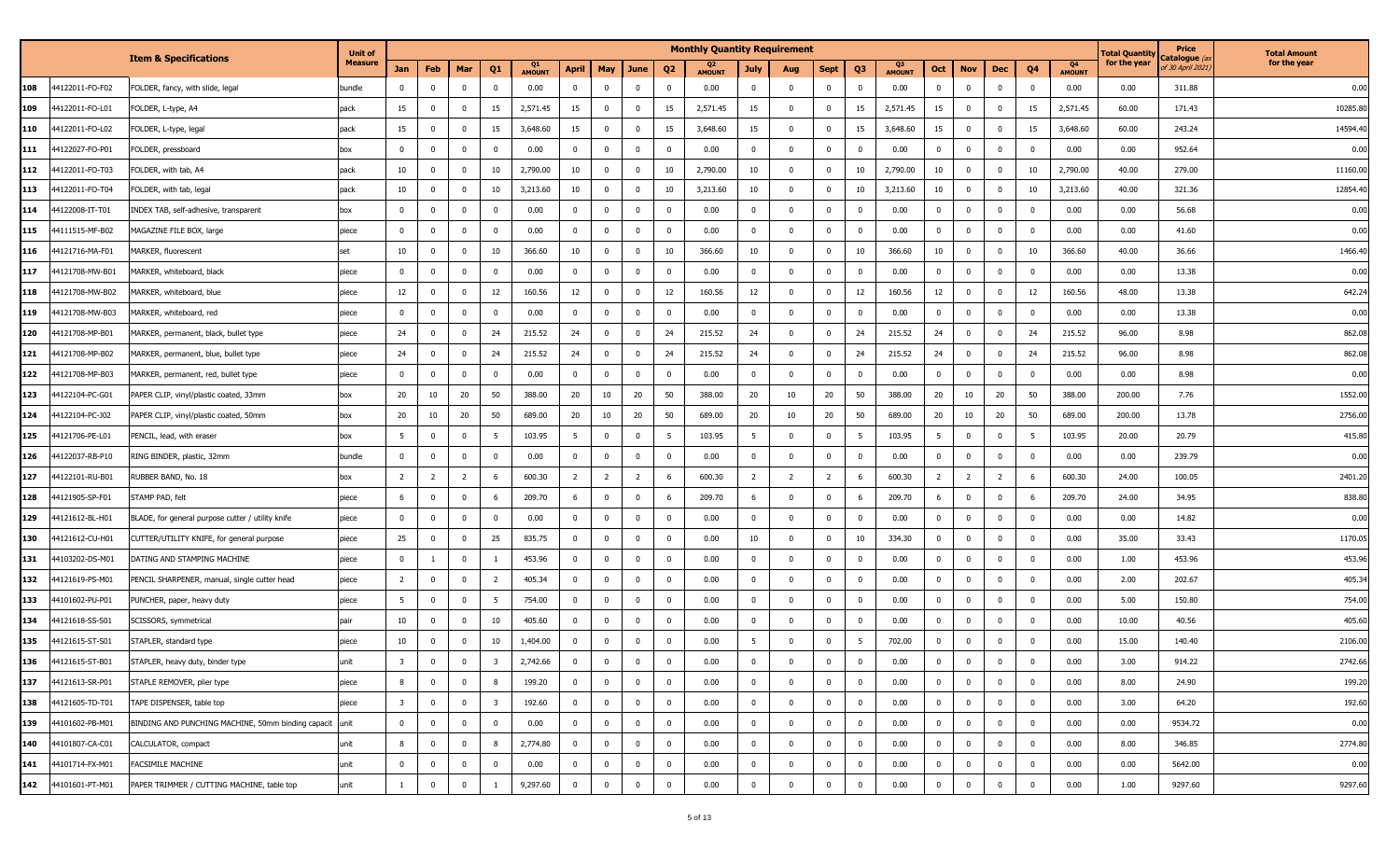|                        | <b>Item &amp; Specifications</b>                    | <b>Unit of</b> |                         |                |                |                |                     |                         |                         |                |                | <b>Monthly Quantity Requirement</b> |                |                |                |                |                     |                |                |                         |             |                     | Total Quantity | Price<br>Catalogue <i>(a</i> | <b>Total Amount</b> |
|------------------------|-----------------------------------------------------|----------------|-------------------------|----------------|----------------|----------------|---------------------|-------------------------|-------------------------|----------------|----------------|-------------------------------------|----------------|----------------|----------------|----------------|---------------------|----------------|----------------|-------------------------|-------------|---------------------|----------------|------------------------------|---------------------|
|                        |                                                     | <b>Measure</b> | Jan                     | Feb            | Mar            | Q <sub>1</sub> | Q1<br><b>AMOUNT</b> | April                   | May                     | June           | Q2             | <b>AMOUNT</b>                       | <b>July</b>    | Aug            | Sept           | Q <sub>3</sub> | Q3<br><b>AMOUNT</b> | Oct            | <b>Nov</b>     | Dec                     | Q4          | Q4<br><b>AMOUNT</b> | for the year   | f 30 April 2021,             | for the year        |
| 143<br>44101603-PS-M01 | PAPER SHREDDER                                      | unit           | 2                       | $\mathbf{0}$   | $\mathbf 0$    | $\overline{2}$ | 11,398.40           | $\mathbf 0$             | $\overline{\mathbf{0}}$ | $\mathbf 0$    | $\mathbf 0$    | 0.00                                | $\overline{0}$ | $\mathbf 0$    | $\mathbf 0$    | $\mathbf{0}$   | 0.00                | $\overline{0}$ | $\mathbf{0}$   | $\mathbf 0$             | $\Omega$    | 0.00                | 2.00           | 5699.20                      | 11398.40            |
|                        | PRINTER OR FACSIMILE OR PHOTOCOPIER SUPPLIES        |                |                         |                |                |                |                     |                         |                         |                |                |                                     |                |                |                |                |                     |                |                |                         |             |                     |                |                              |                     |
| 144<br>44103109-BR-D05 | DRUM CART, BROTHER DR-3455, Black                   | Cart           | $\Omega$                | $^{\circ}$     |                | $\overline{0}$ | 0.00                | $\mathbf 0$             | $\mathbf 0$             | $\mathbf 0$    | $\mathbf{0}$   | 0.00                                | $\Omega$       | $\Omega$       | $\mathbf 0$    | 0              | 0.00                | $\mathbf{0}$   | 0              | $\mathbf 0$             | - 0         | 0.00                | 0.00           | 6947.20                      | 0.00                |
| 145<br>44103105-BR-B04 | INK CART, BROTHER LC67B, Black                      | Cart           | $\Omega$                | $^{\circ}$     |                | $\mathbf 0$    | 0.00                | $\mathbf 0$             | $\overline{0}$          | $\mathbf 0$    | 0              | 0.00                                | $\Omega$       | $\Omega$       | $\mathbf 0$    | $\Omega$       | 0.00                | $\Omega$       | $\Omega$       | 0                       |             | 0.00                | 0.00           | 910.00                       | 0.00                |
| 146<br>44103105-BR-B05 | INK CART, BROTHER LC67HYBK, Black                   | Cart           | $\Omega$                | $^{\circ}$     | $\Omega$       | $\mathbf 0$    | 0.00                | $\mathbf 0$             | $\overline{\mathbf{0}}$ | $\mathbf 0$    | 0              | 0.00                                | $^{\circ}$     | $\Omega$       | $\mathbf 0$    | $\mathbf{0}$   | 0.00                | 0              | 0              | $\mathbf{0}$            | $\Omega$    | 0.00                | 0.00           | 1601.60                      | 0.00                |
| 147<br>44103109-BR-D06 | Drum Cart, Brother DR-451CL, high yield 30000 pages | Cart           | $\mathbf 0$             | $\Omega$       | $\Omega$       | $\mathbf 0$    | 0.00                | $\mathbf 0$             | $\mathbf 0$             | $\mathbf 0$    | $\mathbf{0}$   | 0.00                                | $\overline{0}$ | $\Omega$       | $\mathbf{0}$   | $\mathbf 0$    | 0.00                | $\mathbf 0$    | $\mathbf 0$    | $\mathbf{0}$            | $\Omega$    | 0.00                | 0.00           | 6760.00                      | 0.00                |
| 148<br>44103103-BR-B16 | Toner Cart, Brother TN-456 BLACK, high yield 6500   | Cart           | $\mathbf 0$             | $^{\circ}$     | $\mathbf 0$    | $\mathbf 0$    | 0.00                | $\bf{0}$                | $\overline{\mathbf{0}}$ | $\mathbf 0$    | $\overline{0}$ | 0.00                                | $\overline{0}$ | $\mathbf{0}$   | $\bf{0}$       | $\mathbf 0$    | 0.00                | $\mathbf{0}$   | $\mathbf{0}$   | $\bf{0}$                | $^{\circ}$  | 0.00                | 0.00           | 5080.40                      | 0.00                |
| 149<br>44103103-BR-C03 | Toner Cart, Brother TN-456 CYAN, high yield 6500    | Cart           | $\mathbf 0$             | $^{\circ}$     |                | $\mathbf 0$    | 0.00                | $\bf{0}$                | $\mathbf 0$             | 0              | 0              | 0.00                                | $\overline{0}$ | $\Omega$       | $\mathbf{0}$   | $\mathbf 0$    | 0.00                |                | $\mathbf 0$    | $\mathbf{0}$            |             | 0.00                | 0.00           | 8569.60                      | 0.00                |
| 150<br>44103103-BR-M03 | Toner Cart, Brother TN-456 MAGENTA, high yield      | Cart           | $\Omega$                | $^{\circ}$     | $\Omega$       | $\overline{0}$ | 0.00                | $\mathbf 0$             | $\overline{\mathbf{0}}$ | 0              | 0              | 0.00                                | $\Omega$       | 0              | $\mathbf 0$    | $\mathbf 0$    | 0.00                |                | 0              | $\mathbf 0$             |             | 0.00                | 0.00           | 8569.60                      | 0.00                |
| 151<br>44103103-BR-Y03 | Toner Cart, Brother TN-456 YELLOW, high yield 6500  | Cart           | $\mathbf 0$             | $^{\circ}$     | $\Omega$       | $\mathbf 0$    | 0.00                | $\mathbf 0$             | 0                       | 0              | 0              | 0.00                                | $^{\circ}$     | 0              | $\mathbf 0$    | 0              | 0.00                | 0              | 0              | $^{\circ}$              | $\Omega$    | 0.00                | 0.00           | 8569.60                      | 0.00                |
| 152<br>44103103-SA-B03 | TONER CART, SAMSUNG ML-D2850B, Black                | Cart           | $\Omega$                | $^{\circ}$     | $\Omega$       | $\mathbf 0$    | 0.00                | $\mathbf 0$             | $\overline{\mathbf{0}}$ | 0              | 0              | 0.00                                | $\Omega$       | 0              | $\mathbf{0}$   | $\mathbf 0$    | 0.00                | $\Omega$       | 0              | $\mathbf 0$             |             | 0.00                | 0.00           | 5116.80                      | 0.00                |
| 153<br>44103105-CA-C04 | INK CART, CANON CL-741, Colored                     | cart           | $\Omega$                | $^{\circ}$     |                | $\mathbf 0$    | 0.00                | $\mathbf 0$             | $\overline{0}$          | 0              | 0              | 0.00                                | $\Omega$       | 0              | $^{\circ}$     | 0              | 0.00                |                | $^{\circ}$     | $\mathbf 0$             | $\Omega$    | 0.00                | 0.00           | 989.04                       | 0.00                |
| 154<br>44103105-CA-C02 | INK CART, CANON CL-811, Colored                     | cart           | $\overline{2}$          | $\overline{2}$ | 2              | 6              | 6,177.60            | $\overline{2}$          | $\overline{2}$          | $\overline{2}$ |                | 6,177.60                            | 2              | $\overline{2}$ | 2              | 6              | 6,177.60            | -2             | $\overline{2}$ | $\overline{2}$          |             | 6,177.60            | 24.00          | 1029.60                      | 24710.40            |
| 155<br>44103105-CA-B04 | INK CART, CANON PG-740, Black                       | cart           | $\Omega$                | $^{\circ}$     |                | $\mathbf 0$    | 0.00                | $\mathbf 0$             | $\mathbf 0$             | $\mathbf 0$    |                | 0.00                                | $\Omega$       | $\Omega$       | $\mathbf{0}$   | $\mathbf{0}$   | 0.00                | $\Omega$       | $\mathbf{0}$   | $\mathbf 0$             |             | 0.00                | 0.00           | 754.00                       | 0.00                |
| 156<br>44103105-CA-B02 | INK CART, CANON PG-810, Black                       | cart           | $\overline{\mathbf{3}}$ | -3             | 3              | 9              | 7,020.00            | $\overline{\mathbf{3}}$ | $\overline{\mathbf{3}}$ | $\overline{2}$ | 8              | 6,240.00                            | 3              | -3             | 3              | 9              | 7,020.00            | 3              | 3              | $\overline{\mathbf{3}}$ |             | 7,020.00            | 35.00          | 780.00                       | 27300.00            |
| 157<br>44103105-EP-B17 | INK CART, EPSON C13T664100 (T6641), Black           | cart           | $\overline{2}$          | $\overline{2}$ | $\overline{2}$ | 6              | 1,497.60            | $\overline{2}$          | $\overline{2}$          | $\overline{2}$ | -6             | 1,497.60                            | $\overline{2}$ | $\overline{2}$ | $\overline{2}$ | 6              | 1,497.60            | $\overline{2}$ | $\overline{2}$ | $\overline{2}$          | -6          | 1,497.60            | 24.00          | 249.60                       | 5990.40             |
| 158<br>44103105-EP-C17 | INK CART, EPSON C13T664200 (T6642), Cyan            | cart           | $\overline{2}$          | $\overline{2}$ | 2              | 6              | 1,497.60            | $\overline{2}$          | $\overline{2}$          | $\overline{2}$ | -6             | 1,497.60                            | $\overline{2}$ | $\overline{2}$ | $\overline{2}$ | 6              | 1,497.60            | $\overline{2}$ | $\overline{2}$ | $\overline{2}$          |             | 1,497.60            | 24.00          | 249.60                       | 5990.40             |
| 159<br>44103105-EP-M17 | INK CART, EPSON C13T664300 (T6643), Magenta         | cart           | $\overline{2}$          | $\overline{2}$ | 2              | 6              | 1,497.60            | $\overline{2}$          | $\overline{2}$          | $\overline{2}$ | -6             | 1,497.60                            | 2              | $\overline{2}$ | $\overline{2}$ | 6              | 1,497.60            | -2             | 2              | $\overline{2}$          |             | 1,497.60            | 24.00          | 249.60                       | 5990.4              |
| 160<br>14103105-EP-Y17 | INK CART, EPSON C13T664400 (T6644), Yellow          | cart           | $\overline{2}$          | $\overline{2}$ | $\overline{2}$ | 6              | 1,497.60            | $\overline{2}$          | $\overline{2}$          | $\overline{2}$ | -6             | 1,497.60                            | 2              | $\overline{2}$ | 2              | 6              | 1,497.60            | <sup>2</sup>   | $\overline{2}$ | $\overline{2}$          |             | 1,497.60            | 24.00          | 249.60                       | 5990.40             |
| 44103105-HP-B40<br>161 | Ink Cartridge, HP C2P04AA (HP62) Black              | cart           | $\Omega$                | $^{\circ}$     | $\Omega$       | $\mathbf 0$    | 0.00                | $\overline{\mathbf{0}}$ | $\overline{\mathbf{0}}$ | $\mathbf 0$    | $\overline{0}$ | 0.00                                | $\Omega$       | $\mathbf{0}$   | $\bf{0}$       | $\mathbf 0$    | 0.00                | $\Omega$       | $\bf{0}$       | $\bf{0}$                |             | 0.00                | 0.00           | 773.76                       | 0.00                |
| 162<br>44103105-HP-T40 | Ink Cartridge, HP C2P06AA (HP62) Tri-color          | cart           | $\mathbf 0$             | $^{\circ}$     | $\Omega$       | $^{\circ}$     | 0.00                | $\mathbf 0$             | $\overline{0}$          | 0              | 0              | 0.00                                | $\overline{0}$ | 0              | $\mathbf{0}$   | $\mathbf 0$    | 0.00                |                | $\mathbf 0$    | $^{\circ}$              | $^{\circ}$  | 0.00                | 0.00           | 950.56                       | 0.00                |
| 163<br>44103105-HP-B09 | INK CART, HP C9351AA, (HP21), Black                 | cart           | $\mathbf 0$             | $^{\circ}$     | $^{\circ}$     | $\overline{0}$ | 0.00                | $\mathbf 0$             | $\overline{\mathbf{0}}$ | $\mathbf 0$    | 0              | 0.00                                | $\Omega$       | $\mathbf{0}$   | $\mathbf 0$    | $\mathbf 0$    | 0.00                | - 0            | $\mathbf{0}$   | $\mathbf{0}$            | $\Omega$    | 0.00                | 0.00           | 795.60                       | 0.00                |
| 164<br>44103105-HP-T10 | INK CART, HP C9352AA, (HP22), Tri-color             | cart           | $\mathbf 0$             | 0              |                | $\mathbf 0$    | 0.00                | 0                       | 0                       | 0              | 0              | 0.00                                | $^{\circ}$     | 0              | $\mathbf 0$    | 0              | 0.00                | $\mathbf{0}$   | 0              | $\mathbf{0}$            |             | 0.00                | 0.00           | 920.40                       | 0.00                |
| 165<br>44103105-HP-P48 | Ink Cartridge, HP C9397A (HP72) 69ml Photo Black    | cart           | $\Omega$                | $^{\circ}$     |                | $\mathbf 0$    | 0.00                | 0                       | $\overline{\mathbf{0}}$ | 0              | 0              | 0.00                                |                | $\Omega$       | $\mathbf{0}$   | $\mathbf 0$    | 0.00                |                | $\mathbf 0$    | $\mathbf 0$             |             | 0.00                | 0.00           | 1996.80                      | 0.00                |
| 166<br>44103105-HP-C48 | Ink Cartridge, HP C9398A (HP72) 69ml Cyan           | cart           | $\Omega$                |                |                | $\mathbf 0$    | 0.00                | $\mathbf 0$             | $\mathbf{0}$            | 0              | 0              | 0.00                                |                | $\Omega$       | $^{\circ}$     | 0              | 0.00                |                | 0              | $^{\circ}$              |             | 0.00                | 0.00           | 1996.80                      | 0.00                |
| 167<br>44103105-HP-M48 | Ink Cartridge, HP C9399A (HP72) 69ml Magenta        | cart           | $\Omega$                | $^{\circ}$     |                | $\mathbf 0$    | 0.00                | $\mathbf 0$             | $\overline{0}$          | $\mathbf 0$    | $\Omega$       | 0.00                                | $\Omega$       | $\Omega$       | $\mathbf 0$    | $\mathbf 0$    | 0.00                | $\Omega$       | $\mathbf 0$    | $\mathbf{0}$            |             | 0.00                | 0.00           | 1996.80                      | 0.00                |
| 168<br>44103105-HP-Y48 | Ink Cartridge, HP C9400A (HP72) 69ml Yellow         | cart           | $\Omega$                | $^{\circ}$     |                | $\mathbf 0$    | 0.00                | $\mathbf 0$             | $\overline{0}$          | 0              | $\Omega$       | 0.00                                | $\Omega$       | $\Omega$       | $\mathbf{0}$   | $\mathbf 0$    | 0.00                | $\mathbf{0}$   | $\mathbf 0$    | $^{\circ}$              | $\Omega$    | 0.00                | 0.00           | 1996.80                      | 0.00                |
| 169<br>44103105-HP-G48 | Ink Cartridge, HP C9401A (HP72) 69ml Gray           | cart           | $\mathbf 0$             | $^{\circ}$     | $\Omega$       | $\mathbf 0$    | 0.00                | 0                       | $\mathbf 0$             | 0              | 0              | 0.00                                | $\overline{0}$ | $\Omega$       | $\mathbf{0}$   | $\mathbf 0$    | 0.00                | $\mathbf{0}$   | $\mathbf 0$    | $\mathbf 0$             | $^{\circ}$  | 0.00                | 0.00           | 1996.80                      | 0.00                |
| 170<br>44103105-HP-B48 | Ink Cartridge, HP C9403A (HP72) 130ml Matte Black   | cart           | $\mathbf{0}$            |                |                |                | 0.00                |                         |                         |                |                | 0.00                                | 0              |                |                |                | 0.00                |                |                | U                       |             | 0.00                | 0.00           | 3016.00                      | 0.00                |
| 171<br>44103105-HP-B17 | INK CART, HP CC640WA, (HP60), Black                 | cart           | $\mathbf{0}$            | $\mathbf 0$    | $\mathbf 0$    | $\mathbf 0$    | 0.00                | $\mathbf{0}$            | $\overline{0}$          | $\overline{0}$ | $\mathbf 0$    | 0.00                                | $\bf{0}$       | $\Omega$       | $\mathbf 0$    | $\bf{0}$       | 0.00                | $\mathbf{0}$   | $\mathbf{0}$   | $\overline{0}$          | $\mathbf 0$ | 0.00                | 0.00           | 769.60                       | 0.00                |
| 172<br>44103105-HP-T17 | INK CART, HP CC643WA, (HP60), Tri-color             | cart           | $\mathbf 0$             | $\mathbf{0}$   | $\mathbf 0$    | $\mathbf 0$    | 0.00                | $\bf{0}$                | $\overline{\mathbf{0}}$ | $\bf{0}$       | $\overline{0}$ | 0.00                                | $\overline{0}$ | $\mathbf{0}$   | $\overline{0}$ | $\mathbf 0$    | 0.00                | $\mathbf{0}$   | $\bf{0}$       | $\overline{0}$          | $\mathbf 0$ | 0.00                | 0.00           | 915.20                       | 0.00                |
| 173<br>44103105-HP-B35 | INK CART, HP CD887AA, (HP703), Black                | cart           | $\bf{0}$                | $\mathbf 0$    | $\mathbf{0}$   | $\mathbf 0$    | 0.00                | $\bf{0}$                | $\overline{\mathbf{0}}$ | $\mathbf 0$    | $\overline{0}$ | 0.00                                | $\bf{0}$       | $\mathbf 0$    | $\bf{0}$       | $\bf{0}$       | 0.00                | $\overline{0}$ | $\bf{0}$       | $\overline{0}$          | $\mathbf 0$ | 0.00                | 0.00           | 366.08                       | 0.00                |
| 174<br>44103105-HP-T35 | INK CART, HP CD888AA, (HP703), Tri-color            | cart           | $\mathbf 0$             | $\bf{0}$       | $\bf{0}$       | $\mathbf{0}$   | 0.00                | $\bf{0}$                | $\overline{0}$          | $\mathbf{0}$   | $\overline{0}$ | 0.00                                | $\overline{0}$ | $\mathbf{0}$   | $\overline{0}$ | $\bf{0}$       | 0.00                | $\overline{0}$ | $\bf{0}$       | $\overline{0}$          | $\mathbf 0$ | 0.00                | 0.00           | 366.08                       | 0.00                |
| 175<br>44103105-HX-C40 | INK CART, HP CD972AA, (HP 920XL), Cyan              | cart           | $\bf{0}$                | $\mathbf 0$    | 0              | $\mathbf{0}$   | 0.00                | $\mathbf 0$             | $\mathbf 0$             | $\mathbf 0$    | 0              | 0.00                                | $\mathbf 0$    | 0              | $\bf{0}$       | $\bf{0}$       | 0.00                | $\mathbf{0}$   | $\bf{0}$       | $\mathbf{0}$            | 0           | 0.00                | 0.00           | 641.68                       | 0.00                |
| 176<br>44103105-HX-M40 | INK CART, HP CD973AA, (HP 920XL), Magenta           | cart           | $\overline{0}$          | $\mathbf 0$    | $\mathbf 0$    | $\mathbf 0$    | 0.00                | $\mathbf 0$             | $\overline{\mathbf{0}}$ | $\mathbf 0$    | $\mathbf 0$    | 0.00                                | $\overline{0}$ | $\mathbf 0$    | $\bf{0}$       | $\bf{0}$       | 0.00                | $\overline{0}$ | $\bf{0}$       | $\mathbf 0$             | $^{\circ}$  | 0.00                | 0.00           | 641.68                       | 0.00                |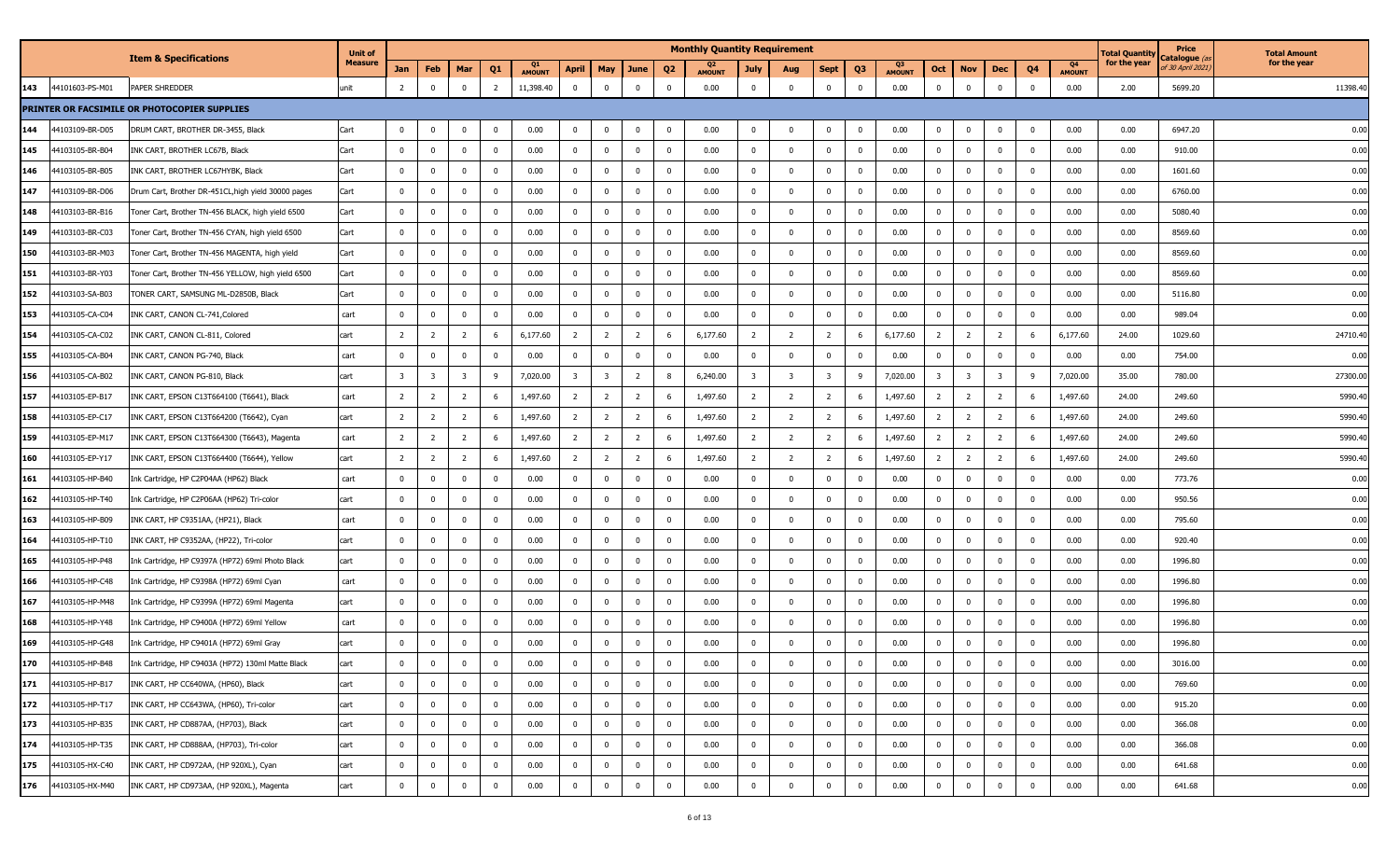|     |                 |                                              | <b>Unit of</b> |                         |                |                         |                |                     |                         |                         |                         |                | <b>Monthly Quantity Requirement</b> |                |                |                |                         |                     |                |                         |                         |                |                     | Total Quantity | Price                                | <b>Total Amount</b> |
|-----|-----------------|----------------------------------------------|----------------|-------------------------|----------------|-------------------------|----------------|---------------------|-------------------------|-------------------------|-------------------------|----------------|-------------------------------------|----------------|----------------|----------------|-------------------------|---------------------|----------------|-------------------------|-------------------------|----------------|---------------------|----------------|--------------------------------------|---------------------|
|     |                 | <b>Item &amp; Specifications</b>             | <b>Measure</b> | Jan                     | Feb            | Mar                     | Q <sub>1</sub> | Q1<br><b>AMOUNT</b> | April                   | <b>May</b>              | June                    | Q <sub>2</sub> | Q2<br><b>AMOUNT</b>                 | July           | Aug            | <b>Sept</b>    | Q <sub>3</sub>          | Q3<br><b>AMOUNT</b> | Oct            | <b>Nov</b>              | Dec                     | Q <sub>4</sub> | Q4<br><b>AMOUNT</b> | for the year   | Catalogue $\ell$<br>f 30 April 2021, | for the year        |
| 177 | 44103105-HX-Y40 | INK CART, HP CD974AA, (HP 920XL), Yellow,    | cart           | $\mathbf 0$             | $\bf{0}$       | $^{\circ}$              | $\mathbf{0}$   | 0.00                | $\mathbf{0}$            | $\bf{0}$                | $\overline{\mathbf{0}}$ | 0              | 0.00                                | $^{\circ}$     | 0              | $\mathbf 0$    | - 0                     | 0.00                | $\mathbf 0$    | $\overline{\mathbf{0}}$ | $\overline{\mathbf{0}}$ | 0              | 0.00                | 0.00           | 641.68                               | 0.00                |
| 178 | 44103105-HX-B40 | INK CART, HP CD975AA, (HP 920XL), Black      | cart           | $\mathbf 0$             | $\mathbf{0}$   | $\mathbf 0$             | $\mathbf{0}$   | 0.00                | $\mathbf 0$             | $\mathbf 0$             | $\mathbf 0$             | $\Omega$       | 0.00                                | $\Omega$       | $\Omega$       | $\mathbf 0$    | $\overline{0}$          | 0.00                | $\mathbf 0$    | $\overline{\mathbf{0}}$ | 0                       | $\mathbf 0$    | 0.00                | 0.00           | 1346.80                              | 0.00                |
| 179 | 44103105-HP-B20 | INK CART, HP CH561WA, (HP61), Black          | cart           | $\mathbf 0$             | $\bf{0}$       | $\Omega$                | $\mathbf{0}$   | 0.00                | $\mathbf 0$             | $\mathbf 0$             | $\mathbf 0$             | $\Omega$       | 0.00                                | $\Omega$       | $\Omega$       | $\mathbf 0$    | $\overline{0}$          | 0.00                | $\mathbf 0$    | 0                       | $\overline{0}$          | $^{\rm o}$     | 0.00                | 0.00           | 756.08                               | 0.00                |
| 180 | 44103105-HP-T20 | INK CART, HP CH562WA, (HP61), Tricolor       | cart           | 0                       | 0              | $\Omega$                | $\mathbf{0}$   | 0.00                | $\overline{\mathbf{0}}$ | 0                       | $\bf{0}$                | $\Omega$       | 0.00                                | $\Omega$       | $\Omega$       | $\mathbf{0}$   | $\overline{0}$          | 0.00                | $\mathbf 0$    | $\mathbf 0$             | $\overline{\mathbf{0}}$ | $\Omega$       | 0.00                | 0.00           | 931.84                               | 0.00                |
| 181 | 44103105-HP-B49 | Ink Cartridge, HP CH565A (HP82) Black        | cart           | 0                       | $\bf{0}$       | $\overline{0}$          | $\mathbf 0$    | 0.00                | $\overline{\mathbf{0}}$ | $\bf{0}$                | $\mathbf 0$             | $\Omega$       | 0.00                                | $\overline{0}$ | $\Omega$       | $\mathbf 0$    | 0                       | 0.00                | $\mathbf 0$    | $\overline{\mathbf{0}}$ | $\overline{\mathbf{0}}$ | $^{\circ}$     | 0.00                | 0.00           | 1944.80                              | 0.00                |
| 182 | 44103105-HP-C49 | ink Cartridge, HP CH566A (HP82) Cyan         | cart           | $\bf{0}$                | 0              | $\overline{0}$          | $\mathbf 0$    | 0.00                | $\overline{0}$          | $\mathbf 0$             | $\overline{\mathbf{0}}$ | 0              | 0.00                                | $\overline{0}$ | $\Omega$       | $\mathbf 0$    | $\overline{0}$          | 0.00                | $\mathbf{0}$   | $\mathbf 0$             | $\overline{\mathbf{0}}$ | $^{\rm o}$     | 0.00                | 0.00           | 1539.20                              | 0.00                |
| 183 | 44103105-HP-M49 | Ink Cartridge, HP CH567A (HP82) Magenta      | cart           | $\mathbf 0$             | 0              | $\overline{0}$          | $\mathbf 0$    | 0.00                | $\overline{\mathbf{0}}$ | $\mathbf 0$             | $\mathbf 0$             | 0              | 0.00                                | $\Omega$       | $\mathbf{0}$   | $\mathbf 0$    | $\overline{\mathbf{0}}$ | 0.00                | $\mathbf{0}$   | $\bf{0}$                | $\overline{\mathbf{0}}$ | $\mathbf 0$    | 0.00                | 0.00           | 1539.20                              | 0.00                |
| 184 | 44103105-HP-Y49 | Ink Cartridge, HP CH568A (HP82) Yellow       | cart           | $\mathbf 0$             | 0              | $\overline{0}$          | $^{\circ}$     | 0.00                | $\overline{0}$          | 0                       | $\bf{0}$                | $\mathbf 0$    | 0.00                                | $\overline{0}$ | 0              | $\mathbf 0$    | $\overline{0}$          | 0.00                | $\mathbf 0$    | $\overline{0}$          | $\overline{\mathbf{0}}$ | $\mathbf 0$    | 0.00                | 0.00           | 1539.20                              | 0.00                |
| 185 | 44103105-HX-B43 | INK CART, HP CN045AA, (HP950XL), Black       | cart           | $\mathbf 0$             | $\bf{0}$       | $\overline{0}$          | $\mathbf{0}$   | 0.00                | $\overline{0}$          | $\bf{0}$                | $\mathbf 0$             | $\mathbf{0}$   | 0.00                                | $\overline{0}$ | $\mathbf{0}$   | $\bf{0}$       | $\mathbf 0$             | 0.00                | $\mathbf 0$    | $\overline{\mathbf{0}}$ | $\overline{\mathbf{0}}$ | $^{\rm o}$     | 0.00                | 0.00           | 1786.72                              | 0.00                |
| 186 | 44103105-HX-C43 | INK CART, HP CN046AA, (HP951XL), Cyan        | cart           | 0                       | 0              | $\mathbf 0$             | $\mathbf{0}$   | 0.00                | $\overline{\mathbf{0}}$ | 0                       | $\mathbf{0}$            | 0              | 0.00                                | $\mathbf{0}$   | $\Omega$       | $\mathbf{0}$   | 0                       | 0.00                | $\mathbf 0$    | 0                       | $\Omega$                | $^{\circ}$     | 0.00                | 0.00           | 1326.00                              | 0.00                |
| 187 | 44103105-HX-M43 | INK CART, HP CN047AA, (HP951XL), Magenta     | cart           | $\mathbf 0$             | 0              | $\Omega$                | $\mathbf 0$    | 0.00                | $\Omega$                | $\mathbf 0$             | $\mathbf 0$             |                | 0.00                                |                | $\Omega$       | $\mathbf 0$    | $\mathbf 0$             | 0.00                | $\mathbf{0}$   | $\mathbf 0$             | $\overline{0}$          | $^{\circ}$     | 0.00                | 0.00           | 1326.00                              | 0.00                |
| 188 | 44103105-HX-Y43 | INK CART, HP CN048AA, (HP951XL). Yellow      | cart           | $\mathbf 0$             | 0              |                         | $\Omega$       | 0.00                | $\Omega$                | $\mathbf{0}$            | $\mathbf{0}$            |                | 0.00                                |                |                | 0              | 0                       | 0.00                |                | $\mathbf{0}$            | $\Omega$                | $^{\circ}$     | 0.00                | 0.00           | 1326.00                              | 0.00                |
| 189 | 44103105-HP-B36 | INK CART, HP CN692AA, (HP704), Black         | cart           | $\overline{\mathbf{3}}$ | -3             | $\overline{\mathbf{3}}$ | -9             | 3,294.72            | $\overline{\mathbf{3}}$ | $\overline{\mathbf{3}}$ | $\overline{\mathbf{3}}$ | -9             | 3,294.72                            | 3              | -3             | 3              | -9                      | 3,294.72            | 3              | $\overline{\mathbf{3}}$ | $\overline{\mathbf{3}}$ | 9              | 3,294.72            | 36.00          | 366.08                               | 13178.88            |
| 190 | 44103105-HP-T36 | INK CART, HP CN693AA, (HP704), Tri-color     | cart           | 2                       | $\overline{2}$ | 2                       | - 6            | 2,196.48            | $\overline{2}$          | $\overline{2}$          | $\overline{2}$          |                | 2,196.48                            | 2              | $\overline{2}$ | $\overline{2}$ | -6                      | 2,196.48            | 2              | $\overline{2}$          | $\overline{2}$          | -6             | 2,196.48            | 24.00          | 366.08                               | 8785.92             |
| 191 | 44103105-HP-B33 | INK CART, HP CZ107AA, (HP678), Black         | cart           | $\overline{\mathbf{3}}$ | $\overline{2}$ | $\overline{\mathbf{3}}$ | 8              | 2,928.64            | $\overline{\mathbf{3}}$ | $\overline{2}$          | $\overline{\mathbf{3}}$ | 8              | 2,928.64                            | 3              | $\overline{2}$ | 3              | 8                       | 2,928.64            | 3              | $\overline{2}$          | $\overline{\mathbf{3}}$ | 8              | 2,928.64            | 32.00          | 366.08                               | 11714.56            |
| 192 | 44103105-HP-T33 | INK CART, HP CZ108AA, (HP678), Tricolor      | cart           | $\overline{2}$          | $\overline{2}$ | 2                       | 6              | 2,196.48            | $\overline{2}$          | $\overline{2}$          | $\overline{2}$          | 6              | 2,196.48                            | $\overline{2}$ | $\overline{2}$ | $\overline{2}$ | - 6                     | 2,196.48            | 2              | $\overline{2}$          | $\overline{2}$          | 6              | 2,196.48            | 24.00          | 366.08                               | 8785.92             |
| 193 | 44103105-HP-B42 | INK CART, HP CZ121A (HP685A), Black          | cart           | $\mathbf{0}$            | 0              | $\Omega$                | $^{\circ}$     | 0.00                | $\overline{\mathbf{0}}$ | 0                       | $\mathbf 0$             | $\Omega$       | 0.00                                | $\Omega$       | $\Omega$       | $\mathbf{0}$   | $\Omega$                | 0.00                | $\mathbf 0$    | $\mathbf 0$             | $\overline{\mathbf{0}}$ | $\Omega$       | 0.00                | 0.00           | 312.00                               | 0.00                |
| 194 | 44103105-HP-C33 | INK CART, HP CZ122A (HP685A), Cyan           | cart           | $\mathbf 0$             | 0              | $\overline{0}$          | $\mathbf{0}$   | 0.00                | $\overline{0}$          | $\bf{0}$                | $\mathbf 0$             | $\Omega$       | 0.00                                | $\overline{0}$ | $\overline{0}$ | $\mathbf{0}$   | 0                       | 0.00                | $\mathbf 0$    | $\overline{\mathbf{0}}$ | $\overline{0}$          | $\Omega$       | 0.00                | 0.00           | 256.88                               | 0.00                |
| 195 | 44103105-HP-M33 | INK CART, HP CZ123A (HP685A), Magenta        | cart           | $\bf{0}$                | 0              | $\mathbf 0$             | $^{\circ}$     | 0.00                | $\overline{\mathbf{0}}$ | $\mathbf 0$             | $\overline{\mathbf{0}}$ | 0              | 0.00                                | $\overline{0}$ | $\Omega$       | $\mathbf{0}$   | $\mathbf 0$             | 0.00                | $\mathbf 0$    | $\mathbf 0$             | $\overline{\mathbf{0}}$ | $^{\rm o}$     | 0.00                | 0.00           | 256.88                               | 0.00                |
| 196 | 44103105-HP-Y33 | INK CART, HP CZ124A (HP685A), Yellow         | cart           | $\mathbf 0$             | 0              | $\overline{0}$          | $\mathbf 0$    | 0.00                | $\overline{\mathbf{0}}$ | $\mathbf 0$             | $\mathbf 0$             | 0              | 0.00                                | $\Omega$       | $\overline{0}$ | $\mathbf 0$    | $\overline{\mathbf{0}}$ | 0.00                | $\Omega$       | $\overline{\mathbf{0}}$ | $\overline{\mathbf{0}}$ | $^{\circ}$     | 0.00                | 0.00           | 256.88                               | 0.00                |
| 197 | 44103105-HP-T43 | Ink Cartridge, HP F6V26AA (HP680) Tri-color  | cart           | 30                      | 20             | 25                      | 75             | 30,420.00           | 30                      | 20                      | 25                      | 75             | 30,420.00                           | 30             | 20             | 25             | 75                      | 30,420.00           | 30             | 20                      | 25                      | 75             | 30,420.00           | 300.00         | 405.60                               | 121680.00           |
| 198 | 44103105-HP-B43 | Ink Cartridge, HP F6V27AA (HP680) Black      | cart           | 30                      | 20             | 25                      | 75             | 30,420.00           | 30                      | 20                      | 25                      | 75             | 30,420.00                           | 30             | 20             | 25             | 75                      | 30,420.00           | 30             | 20                      | 25                      | 75             | 30,420.00           | 300.00         | 405.60                               | 121680.00           |
| 199 | 44103105-HP-C50 | ink Cartridge, HP L0S51AA (HP955) Cyan       | cart           | 0                       | 0              | $\mathbf 0$             | $\Omega$       | 0.00                | 0                       | 0                       | $\mathbf{0}$            | 0              | 0.00                                | $\mathbf{0}$   | 0              | $\mathbf 0$    | 0                       | 0.00                | $\mathbf 0$    | 0                       | 0                       | 0              | 0.00                | 0.00           | 995.75                               | 0.00                |
| 200 | 44103105-HP-M50 | Ink Cartridge, HP L0S54AA (HP955) Magenta    | cart           | $\mathbf 0$             | 0              | $\Omega$                | $\mathbf 0$    | 0.00                | $\Omega$                | 0                       | $\mathbf 0$             |                | 0.00                                |                | $\Omega$       | $\mathbf 0$    | $\Omega$                | 0.00                | $\Omega$       | 0                       | 0                       | $^{\circ}$     | 0.00                | 0.00           | 995.75                               | 0.00                |
| 201 | 44103105-HP-Y50 | Ink Cartridge, HP L0S57AA (HP955) Yellow     | cart           | 0                       | 0              | $\Omega$                | $\mathbf 0$    | 0.00                | 0                       | 0                       | $\mathbf{0}$            |                | 0.00                                |                | $\Omega$       | 0              | 0                       | 0.00                |                | 0                       | $\Omega$                | 0              | 0.00                | 0.00           | 995.75                               | 0.00                |
| 202 | 44103105-HP-B50 | Ink Cartridge, HP L0S60AA (HP955) Black      | cart           | $\mathbf 0$             | 0              | $\Omega$                | $\mathbf 0$    | 0.00                | $\overline{0}$          | $\mathbf 0$             | $\mathbf 0$             | $\Omega$       | 0.00                                | $\Omega$       | $\Omega$       | $\mathbf 0$    | $\overline{0}$          | 0.00                | $\mathbf{0}$   | $\overline{0}$          | 0                       | $^{\circ}$     | 0.00                | 0.00           | 4956.60                              | 0.00                |
| 203 | 44103105-HX-C48 | Ink Cartridge, HP L0S63AA (HP955XL) Cyan     | cart           | $\mathbf 0$             | 0              | $\mathbf 0$             | $^{\circ}$     | 0.00                | $\overline{0}$          | 0                       | $\mathbf{0}$            |                | 0.00                                | $\Omega$       | $\Omega$       | $\mathbf 0$    | $\overline{0}$          | 0.00                | $^{\circ}$     | $\overline{0}$          | 0                       | $^{\rm o}$     | 0.00                | 0.00           | 1212.64                              | 0.00                |
| 204 | 44103105-HX-M48 | Ink Cartridge, HP L0S66AA (HP955XL) Magenta  | cart           | $\bf{0}$                | 0              | $\mathbf 0$             | $\mathbf{0}$   | 0.00                | $\overline{0}$          | $\overline{\mathbf{0}}$ | $\mathbf 0$             | 0              | 0.00                                | $\overline{0}$ | $\Omega$       | $\mathbf{0}$   | $\mathbf 0$             | 0.00                | $\mathbf 0$    | 0                       | 0                       | $\mathbf 0$    | 0.00                | 0.00           | 1212.64                              | 0.00                |
| 205 | 44103105-HX-Y48 | Ink Cartridge, HP L0S69AA (HP955XL) Yellow   | can            | 0                       | 0              | 0                       |                | 0.00                | 0                       | $\mathbf 0$             | U                       |                | 0.00                                | U              |                |                |                         | 0.00                |                | 0                       | U                       | - U            | 0.00                | 0.00           | 1212.64                              | U.UL                |
| 206 | 44103105-HX-B48 | Ink Cartridge, HP L0S72AA (HP955XL) Black    | cart           | $\overline{0}$          | $\mathbf 0$    | $\mathbf 0$             | $\overline{0}$ | 0.00                | $\overline{0}$          | $\overline{0}$          | $\overline{0}$          | $\bf{0}$       | 0.00                                | $\mathbf 0$    | $\Omega$       | $\bf{0}$       | $\overline{0}$          | 0.00                | $\mathbf{0}$   | $\mathbf 0$             | $\overline{\mathbf{0}}$ | $\mathbf 0$    | 0.00                | 0.00           | 1644.24                              | 0.00                |
| 207 | 44103105-HP-C51 | Ink Cartridge, HP T6L89AA (HP905) Cyan       | cart           | $\bf{0}$                | $\mathbf 0$    | $\mathbf 0$             | $\overline{0}$ | 0.00                | $\bf{0}$                | $\overline{0}$          | $\overline{0}$          | $\mathbf 0$    | 0.00                                | $\bf{0}$       | $\mathbf{0}$   | $\bf{0}$       | $\mathbf 0$             | 0.00                | $\overline{0}$ | $\bf{0}$                | $\overline{0}$          | $\mathbf 0$    | 0.00                | 0.00           | 453.62                               | 0.00                |
| 208 | 44103105-HP-M51 | Ink Cartridge, HP T6L93AA (HP905) Magenta    | cart           | $\bf{0}$                | $\mathbf 0$    | $\mathbf{0}$            | $\bf{0}$       | 0.00                | $\overline{0}$          | $\overline{0}$          | $\overline{0}$          | $\mathbf{0}$   | 0.00                                | $\mathbf 0$    | 0              | $\bf{0}$       | $\overline{0}$          | 0.00                | $\bf{0}$       | $\bf{0}$                | $\overline{0}$          | $\overline{0}$ | 0.00                | 0.00           | 453.62                               | 0.00                |
| 209 | 44103105-HP-Y51 | Ink Cartridge, HP T6L97AA (HP905) Yellow     | cart           | $\bf{0}$                | $\mathbf 0$    | $\mathbf{0}$            | $\bf{0}$       | 0.00                | $\bf{0}$                | $\overline{0}$          | $\overline{0}$          | $\mathbf 0$    | 0.00                                | $\overline{0}$ | $\mathbf{0}$   | $\bf{0}$       | $\bf{0}$                | 0.00                | $\overline{0}$ | $\overline{0}$          | $\overline{0}$          | $\mathbf 0$    | 0.00                | 0.00           | 453.62                               | 0.00                |
| 210 | 44103105-HP-B51 | Ink Cartridge, HP T6M01AA (HP905) Black      | cart           | $\overline{0}$          | $\mathbf 0$    | $\overline{0}$          | $\mathbf 0$    | 0.00                | $\overline{0}$          | $\mathbf 0$             | $\mathbf 0$             | 0              | 0.00                                | $\mathbf 0$    | 0              | $\bf{0}$       | $\mathbf{0}$            | 0.00                | $\mathbf{0}$   | $\mathbf 0$             | $\overline{\mathbf{0}}$ | $\mathbf 0$    | 0.00                | 0.00           | 741.28                               | 0.00                |
| 211 | 44103112-EP-R05 | RIBBON CART, EPSON C13S015516 (#8750), Black | cart           | $\overline{0}$          | $\mathbf 0$    | $\mathbf 0$             | $\mathbf 0$    | 0.00                | $\overline{0}$          | $\overline{0}$          | $\overline{0}$          | $\mathbf 0$    | 0.00                                | $\bf{0}$       | $\mathbf 0$    | $\mathbf 0$    | $\mathbf{0}$            | 0.00                | $\bf{0}$       | $\overline{0}$          | $\mathbf 0$             | $\mathbf 0$    | 0.00                | 0.00           | 77.43                                | 0.00                |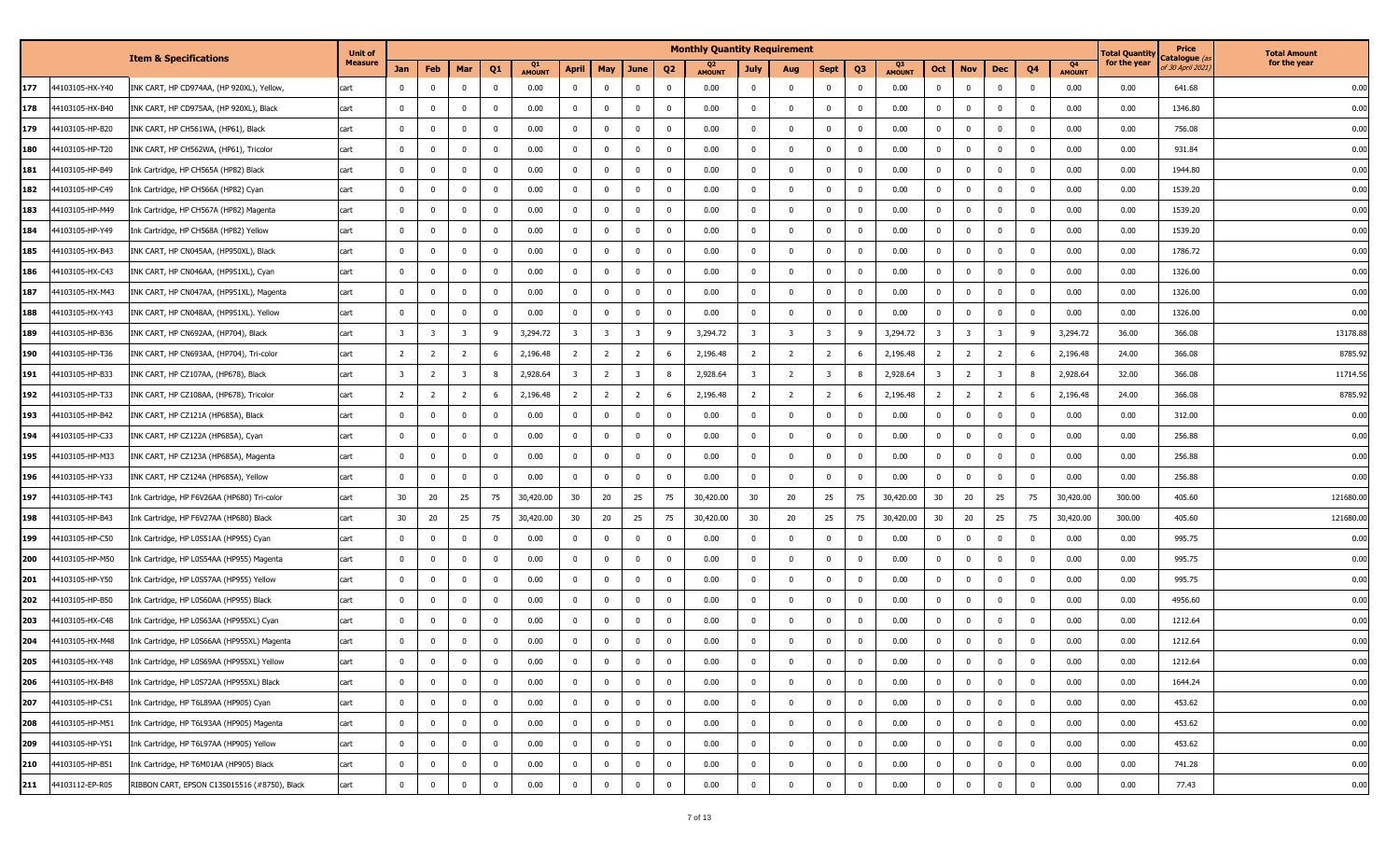|     |                 |                                                    | <b>Unit of</b> |                |                         |                |                         |                     |              |                |                         |                         | <b>Monthly Quantity Requirement</b> |                |                         |              |                |                     |                |                |                         |             |                     | Total Quantity | Price<br>C <b>atalogue</b> (a | <b>Total Amount</b> |
|-----|-----------------|----------------------------------------------------|----------------|----------------|-------------------------|----------------|-------------------------|---------------------|--------------|----------------|-------------------------|-------------------------|-------------------------------------|----------------|-------------------------|--------------|----------------|---------------------|----------------|----------------|-------------------------|-------------|---------------------|----------------|-------------------------------|---------------------|
|     |                 | <b>Item &amp; Specifications</b>                   | <b>Measure</b> | Jan            | Feb                     | Mar            | Q <sub>1</sub>          | Q1<br><b>AMOUNT</b> | April        | May            | June                    | Q <sub>2</sub>          | Q2<br><b>AMOUNT</b>                 | <b>July</b>    | Aug                     | <b>Sept</b>  | Q <sub>3</sub> | Q3<br><b>AMOUNT</b> | Oct            | <b>Nov</b>     | Dec                     | Q4          | Q4<br><b>AMOUNT</b> | for the year   | if 30 April 2021,             | for the year        |
| 212 | 44103112-EP-R07 | RIBBON CART, EPSON C13S015531 (S015086), Black     | cart           | 0              | $\mathbf 0$             | $\mathbf 0$    | $\mathbf 0$             | 0.00                | $\mathbf 0$  | $^{\circ}$     | $\overline{\mathbf{0}}$ | - 0                     | 0.00                                | $\mathbf 0$    | 0                       | $\mathbf 0$  | $\mathbf 0$    | 0.00                | - 0            | $^{\circ}$     | $\overline{0}$          | 0           | 0.00                | 0.00           | 736.32                        | 0.00                |
| 213 | 44103112-EP-R13 | RIBBON CART, EPSON C13S015632, Black               | cart           | $\mathbf 0$    | $\overline{0}$          | $\mathbf 0$    | $\mathbf 0$             | 0.00                | $\mathbf 0$  | $\mathbf{0}$   | $\overline{0}$          | 0                       | 0.00                                | $\mathbf{0}$   | 0                       | $\mathbf 0$  | $\mathbf 0$    | 0.00                | $\Omega$       | $\mathbf{0}$   | $\mathbf{0}$            | $\Omega$    | 0.00                | 0.00           | 77.94                         | 0.00                |
| 214 | 44103103-BR-B03 | TONER CART, BROTHER TN-2025, Black                 | cart           | $\mathbf{0}$   | $\overline{0}$          | $\mathbf 0$    | $\mathbf 0$             | 0.00                | $\mathbf 0$  | $\Omega$       | $\mathbf 0$             | $\overline{0}$          | 0.00                                | $\mathbf{0}$   | 0                       | $\mathbf 0$  | $\mathbf 0$    | 0.00                | - 0            | $\mathbf 0$    | $\mathbf{0}$            | $\Omega$    | 0.00                | 0.00           | 2685.28                       | 0.00                |
| 215 | 44103103-BR-B04 | TONER CART, BROTHER TN-2130, Black                 | cart           | $\mathbf{0}$   | $\overline{0}$          | $\mathbf{0}$   | $\mathbf 0$             | 0.00                | $\mathbf{0}$ | $\mathbf 0$    | $\overline{\mathbf{0}}$ | $\overline{0}$          | 0.00                                | $\mathbf{0}$   | 0                       | $\mathbf 0$  | $\mathbf{0}$   | 0.00                | $\Omega$       | $\mathbf{0}$   | 0                       | $\Omega$    | 0.00                | 0.00           | 1892.80                       | 0.00                |
| 216 | 44103103-BR-B05 | TONER CART, BROTHER TN-2150, Black                 | cart           | $\mathbf 0$    | $\mathbf 0$             | $\mathbf{0}$   | $\mathbf 0$             | 0.00                | $\mathbf 0$  | $\mathbf 0$    | $\mathbf{0}$            | 0                       | 0.00                                | $\mathbf 0$    | $\mathbf{0}$            | $\mathbf 0$  | $\mathbf{0}$   | 0.00                | - 0            | $\mathbf{0}$   | 0                       |             | 0.00                | 0.00           | 2685.28                       | 0.00                |
| 217 | 44103103-BR-B09 | TONER CART, BROTHER TN-3320, Black                 | cart           | $\mathbf{0}$   | $\mathbf 0$             | $\mathbf{0}$   | $\mathbf 0$             | 0.00                | $\mathbf{0}$ | $\mathbf 0$    | $\overline{\mathbf{0}}$ | 0                       | 0.00                                | $\bf{0}$       | 0                       | $\mathbf 0$  | $\mathbf 0$    | 0.00                |                | $\mathbf 0$    | - 0                     | $\Omega$    | 0.00                | 0.00           | 3567.20                       | 0.00                |
| 218 | 44103103-BR-B11 | TONER CART, BROTHER TN-3350, Black                 | cart           | $\mathbf 0$    | $\mathbf 0$             | $\mathbf 0$    | $\mathbf 0$             | 0.00                | $\mathbf 0$  | $\mathbf{0}$   | $\bf{0}$                | $\overline{0}$          | 0.00                                | $\mathbf 0$    | 0                       | $\mathbf 0$  | $\mathbf 0$    | 0.00                |                | $\mathbf{0}$   | $\mathbf{0}$            | $^{\circ}$  | 0.00                | 0.00           | 5002.40                       | 0.00                |
| 219 | 44103103-HP-B12 | TONER CART, HP CB435A, Black                       | cart           | $\mathbf 0$    | $\overline{0}$          | $\mathbf 0$    | $\mathbf 0$             | 0.00                | $\mathbf 0$  | $\mathbf{0}$   | $\overline{\mathbf{0}}$ | $\overline{\mathbf{0}}$ | 0.00                                | $\mathbf{0}$   | 0                       | $\mathbf 0$  | $\mathbf 0$    | 0.00                |                | $\mathbf{0}$   | - 0                     | $^{\circ}$  | 0.00                | 0.00           | 3380.00                       | 0.00                |
| 220 | 44103103-HP-B14 | TONER CART, HP CB540A, Black                       | cart           | $\mathbf 0$    | $\mathbf 0$             | $\mathbf 0$    | $\mathbf 0$             | 0.00                | $\mathbf 0$  | $\bf{0}$       | $\bf{0}$                | 0                       | 0.00                                | $\mathbf 0$    | 0                       | $\mathbf 0$  | $\overline{0}$ | 0.00                |                | $\bf{0}$       | $\overline{0}$          | $^{\circ}$  | 0.00                | 0.00           | 3337.36                       | 0.00                |
| 221 | 44103103-HP-B18 | TONER CART, HP CE255A, Black                       | cart           | 0              | $\mathbf 0$             | $\mathbf 0$    | $\mathbf 0$             | 0.00                | $\mathbf{0}$ | 0              | $\mathbf 0$             | 0                       | 0.00                                | $\mathbf{0}$   | $\mathbf{0}$            | $\mathbf 0$  | $\mathbf 0$    | 0.00                | - 0            | 0              | $\Omega$                | $\Omega$    | 0.00                | 0.00           | 7332.00                       | 0.00                |
| 222 | 44103103-HP-B21 | TONER CART, HP CE278A, Black                       | cart           | $\Omega$       | $\mathbf 0$             | $\mathbf 0$    | $\mathbf 0$             | 0.00                | $\mathbf 0$  | $\mathbf 0$    | $\mathbf{0}$            | 0                       | 0.00                                | $^{\circ}$     | 0                       | $\mathbf 0$  | $\mathbf 0$    | 0.00                |                | $\mathbf 0$    | $\mathbf 0$             | $\Omega$    | 0.00                | 0.00           | 3952.00                       | 0.00                |
| 223 | 44103103-HP-B22 | TONER CART, HP CE285A (HP85A), Black               | cart           | $\mathbf 0$    | $\mathbf 0$             | $\mathbf{0}$   | $\mathbf 0$             | 0.00                | $\mathbf 0$  | $^{\circ}$     | $\mathbf{0}$            | $^{\circ}$              | 0.00                                | $\mathbf 0$    | 0                       | $^{\circ}$   | $^{\circ}$     | 0.00                |                | $^{\circ}$     | $\Omega$                | 0           | 0.00                | 0.00           | 3432.00                       | 0.00                |
| 224 | 44103103-HP-B23 | TONER CART, HP CE310A, Black                       | cart           | 0              | $\mathbf{0}$            | $\overline{0}$ | $\mathbf 0$             | 0.00                | $\mathbf 0$  | $\mathbf 0$    | $\overline{0}$          | $\mathbf 0$             | 0.00                                | $^{\circ}$     | $\Omega$                | $\mathbf{0}$ | $\mathbf{0}$   | 0.00                |                | $\mathbf 0$    | $\Omega$                |             | 0.00                | 0.00           | 2614.56                       | 0.00                |
| 225 | 44103103-HP-C23 | TONER CART, HP CE311A, Cyan                        | cart           | $\Omega$       | $\overline{0}$          | $\mathbf{0}$   | $\mathbf 0$             | 0.00                | $\mathbf 0$  | $\mathbf 0$    | $\mathbf 0$             | 0                       | 0.00                                | $\mathbf 0$    | $\Omega$                | 0            | $^{\circ}$     | 0.00                |                | $\mathbf{0}$   | $\Omega$                |             | 0.00                | 0.00           | 2542.80                       | 0.00                |
| 226 | 44103103-HP-Y23 | TONER CART, HP CE312A, Yellow                      | cart           | $\mathbf{0}$   | $\overline{0}$          | $\mathbf{0}$   | $\mathbf 0$             | 0.00                | $\mathbf 0$  | $\mathbf{0}$   | $\overline{0}$          | 0                       | 0.00                                | $\bf{0}$       | $\Omega$                | $\mathbf 0$  | $\mathbf{0}$   | 0.00                | $\Omega$       | $\mathbf 0$    | $\mathbf{0}$            | $\Omega$    | 0.00                | 0.00           | 2542.80                       | 0.00                |
| 227 | 44103103-HP-M23 | TONER CART, HP CE313A, Magenta                     | cart           | $\mathbf 0$    | $\mathbf 0$             | $\mathbf 0$    | $\mathbf 0$             | 0.00                | $\mathbf 0$  | $\mathbf 0$    | $\mathbf 0$             | $\overline{\mathbf{0}}$ | 0.00                                | $\bf{0}$       | 0                       | $\mathbf 0$  | $\mathbf 0$    | 0.00                | $\mathbf{0}$   | $\mathbf 0$    | $\mathbf{0}$            | $^{\circ}$  | 0.00                | 0.00           | 2542.80                       | 0.00                |
| 228 | 44103103-HP-B24 | TONER CART, HP CE320A, Black                       | cart           | $\mathbf 0$    | $\overline{0}$          | $\mathbf{0}$   | $\mathbf 0$             | 0.00                | $\mathbf 0$  | $\mathbf 0$    | $\overline{0}$          | 0                       | 0.00                                | $\mathbf{0}$   | $\mathbf{0}$            | $\mathbf 0$  | $\mathbf{0}$   | 0.00                | $\Omega$       | $\mathbf 0$    | 0                       |             | 0.00                | 0.00           | 2916.16                       | 0.00                |
| 229 | 44103103-HP-C24 | TONER CART, HP CE321A, Cyan                        | cart           | $\mathbf 0$    | 0                       | $\mathbf{0}$   | $\mathbf 0$             | 0.00                | $\mathbf 0$  | $\mathbf 0$    | $\overline{\mathbf{0}}$ | 0                       | 0.00                                | $\mathbf 0$    | 0                       | $\mathbf 0$  | $\mathbf{0}$   | 0.00                |                | $\mathbf 0$    | 0                       |             | 0.00                | 0.00           | 3072.16                       | 0.00                |
| 230 | 44103103-HP-Y24 | TONER CART, HP CE322A, Yellow                      | cart           | $\mathbf 0$    | $\overline{0}$          | $\mathbf 0$    | $\mathbf 0$             | 0.00                | $\mathbf 0$  | $\mathbf 0$    | $\overline{\mathbf{0}}$ | $\overline{0}$          | 0.00                                | $\mathbf{0}$   | 0                       | $\mathbf 0$  | $\mathbf 0$    | 0.00                | $\Omega$       | $\mathbf{0}$   | - 0                     | $^{\circ}$  | 0.00                | 0.00           | 3072.16                       | 0.00                |
| 231 | 44103103-HP-M24 | TONER CART, HP CE323A, Magenta                     | cart           | $\mathbf{0}$   | $\mathbf 0$             | $\bf{0}$       | $\mathbf 0$             | 0.00                | $\mathbf 0$  | $\bf{0}$       | $\bf{0}$                | $\overline{0}$          | 0.00                                | $\mathbf 0$    | $\overline{\mathbf{0}}$ | $\bf{0}$     | $\overline{0}$ | 0.00                |                | $\bf{0}$       | $\overline{0}$          | $^{\circ}$  | 0.00                | 0.00           | 3072.16                       | 0.00                |
| 232 | 44103103-HP-B25 | TONER CART, HP CE390A, Black                       | cart           | $\mathbf 0$    | $\mathbf 0$             | $\mathbf{0}$   | $\overline{0}$          | 0.00                | $\mathbf{0}$ | $\mathbf{0}$   | $\overline{\mathbf{0}}$ | $\overline{0}$          | 0.00                                | $\mathbf{0}$   | 0                       | $\mathbf 0$  | $\mathbf 0$    | 0.00                | - 0            | $\bf{0}$       | 0                       | $^{\circ}$  | 0.00                | 0.00           | 8476.00                       | 0.00                |
| 233 | 44103103-HP-B26 | TONER CART, HP CE400A, Black                       | cart           | $\mathbf 0$    | $\mathbf 0$             | $\mathbf{0}$   | $\mathbf 0$             | 0.00                | $\mathbf 0$  | $\mathbf 0$    | $\overline{\mathbf{0}}$ | 0                       | 0.00                                | $\mathbf 0$    | 0                       | $\mathbf 0$  | $\mathbf{0}$   | 0.00                |                | $\mathbf{0}$   | 0                       | $\Omega$    | 0.00                | 0.00           | 6900.40                       | 0.00                |
| 234 | 44103103-HP-C26 | TONER CART, HP CE401A, Cyan                        | cart           | $\mathbf 0$    | $\mathbf 0$             | $\mathbf{0}$   | $\mathbf 0$             | 0.00                | $\mathbf{0}$ | $\mathbf 0$    | $\mathbf 0$             | 0                       | 0.00                                | 0              | $\mathbf{0}$            | $\mathbf 0$  | $\mathbf 0$    | 0.00                | $\Omega$       | $\mathbf 0$    | $\Omega$                | $\Omega$    | 0.00                | 0.00           | 10193.04                      | 0.00                |
| 235 | 44103103-HP-Y26 | TONER CART, HP CE402A, Yellow                      | cart           | $\Omega$       | 0                       | $\mathbf 0$    | $\mathbf 0$             | 0.00                | $\mathbf 0$  | $\mathbf 0$    | $\mathbf 0$             | $\mathbf 0$             | 0.00                                | $^{\circ}$     | 0                       | $\mathbf{0}$ | $\mathbf{0}$   | 0.00                |                | $\bf{0}$       | $\mathbf{0}$            |             | 0.00                | 0.00           | 10193.04                      | 0.00                |
| 236 | 44103103-HP-M26 | TONER CART, HP CE403A, Magenta                     | cart           | 0              | 0                       | $\overline{0}$ | $\overline{\mathbf{0}}$ | 0.00                | $\mathbf 0$  | $^{\circ}$     | $\mathbf 0$             | 0                       | 0.00                                | $\mathbf{0}$   | $\mathbf{0}$            | 0            | $^{\circ}$     | 0.00                |                | 0              | $\Omega$                |             | 0.00                | 0.00           | 10193.04                      | 0.00                |
| 237 | 44103103-HP-B27 | TONER CART, HP CE410A, (HP305), Black              | cart           | $\Omega$       | $\overline{0}$          | $\Omega$       | $\mathbf 0$             | 0.00                | $\mathbf 0$  | $\mathbf 0$    | $\overline{0}$          | 0                       | 0.00                                | $\mathbf 0$    | $\Omega$                | $\mathbf 0$  | $\mathbf{0}$   | 0.00                |                | $\mathbf 0$    | $\Omega$                | $\Omega$    | 0.00                | 0.00           | 4201.60                       | 0.00                |
| 238 | 44103103-HP-C27 | TONER CART, HP CE411A, (HP305), Cyan               | cart           | $\mathbf 0$    | $\overline{0}$          | $\mathbf{0}$   | $\mathbf 0$             | 0.00                | $\mathbf 0$  | $\mathbf 0$    | $\mathbf{0}$            | - 0                     | 0.00                                | $\mathbf 0$    | 0                       | $^{\circ}$   | $^{\circ}$     | 0.00                | $\mathbf{0}$   | $\mathbf 0$    | $\mathbf{0}$            | $\Omega$    | 0.00                | 0.00           | 6011.20                       | 0.00                |
| 239 | 44103103-HP-Y27 | TONER CART, HP CE412A, (HP305), Yellow             | cart           | $\mathbf 0$    | $\overline{0}$          | $\mathbf{0}$   | $\mathbf{0}$            | 0.00                | $\mathbf{0}$ | $\mathbf 0$    | $\overline{0}$          | 0                       | 0.00                                | 0              | $\mathbf{0}$            | $\mathbf 0$  | $\mathbf{0}$   | 0.00                | $\mathbf{0}$   | $\mathbf 0$    | $\mathbf{0}$            | $\Omega$    | 0.00                | 0.00           | 6011.20                       | 0.00                |
| 240 | 44103103-HP-M27 | TONER CART, HP CE413A, (HP305), Magenta            | carτ           | 0              |                         | $\pmb{0}$      | 0                       | 0.00                | 0            | 0              | 0                       | $\pmb{0}$               | 0.00                                | 0              | 0                       | 0            | 0              | 0.00                |                | 0              | U                       |             | 0.00                | 0.00           | 6011.20                       | U.UL                |
| 241 | 44103103-HP-B28 | TONER CART, HP CE505A, Black                       | cart           | $\overline{0}$ | $\mathbf 0$             | $\mathbf 0$    | $\mathbf 0$             | 0.00                | $\mathbf 0$  | $\mathbf{0}$   | $\overline{0}$          | $\mathbf 0$             | 0.00                                | $\overline{0}$ | $\mathbf 0$             | $\mathbf 0$  | $\overline{0}$ | 0.00                | $\Omega$       | $\bf{0}$       | $\overline{0}$          | $\mathbf 0$ | 0.00                | 0.00           | 4466.80                       | 0.00                |
| 242 | 44103103-HX-B28 | TONER CART, HP CE505X, Black, high cap             | cart           | $\overline{0}$ | $\bf{0}$                | $\bf{0}$       | $\mathbf 0$             | 0.00                | $\bf{0}$     | $\mathbf{0}$   | $\overline{0}$          | $\overline{0}$          | 0.00                                | $\bf{0}$       | $\mathbf 0$             | $\bf{0}$     | $\overline{0}$ | 0.00                | $\mathbf{0}$   | $\bf{0}$       | $\overline{0}$          | $\mathbf 0$ | 0.00                | 0.00           | 7332.00                       | 0.00                |
| 243 | 44103103-HP-B52 | Toner Cartridge, HP CF217A (HP17A) Black Laser Jet | cart           | $\overline{0}$ | $\bf{0}$                | $\overline{0}$ | $\overline{0}$          | 0.00                | $\bf{0}$     | $\overline{0}$ | $\overline{\mathbf{0}}$ | $\overline{0}$          | 0.00                                | $\bf{0}$       | $\mathbf 0$             | $\bf{0}$     | $\overline{0}$ | 0.00                | $\overline{0}$ | $\overline{0}$ | $\overline{\mathbf{0}}$ | $\mathbf 0$ | 0.00                | 0.00           | 3044.08                       | 0.00                |
| 244 | 44103103-HP-B53 | Toner Cartridge, HP CF226A (HP26A) Black LaserJet  | cart           | $\mathbf 0$    | $\bf{0}$                | $\bf{0}$       | $\bf{0}$                | 0.00                | $\bf{0}$     | $\bf{0}$       | $\overline{\mathbf{0}}$ | $\mathbf{0}$            | 0.00                                | $\mathbf{0}$   | $\bf{0}$                | $\bf{0}$     | $\overline{0}$ | 0.00                | $\mathbf{0}$   | $\bf{0}$       | $\overline{0}$          | $\mathbf 0$ | 0.00                | 0.00           | 5787.60                       | 0.00                |
| 245 | 44103103-HP-B55 | Toner Cartridge, HP CF280A, LaserJet Pro M401/M425 | cart           | $\mathbf 0$    | $\mathbf 0$             | $\bf{0}$       | $\mathbf 0$             | 0.00                | $\mathbf{0}$ | $\bf{0}$       | $\bf{0}$                | $\mathbf 0$             | 0.00                                | $\mathbf{0}$   | $\mathbf{0}$            | $\bf{0}$     | $\bf{0}$       | 0.00                | $\mathbf{0}$   | $\bf{0}$       | $\overline{\mathbf{0}}$ | 0           | 0.00                | 0.00           | 5200.00                       | 0.00                |
| 246 | 44103103-HP-B51 | TONER CART, HP CF280XC, Black                      | cart           | $\mathbf 0$    | $\overline{\mathbf{0}}$ | $\mathbf 0$    | $\mathbf 0$             | 0.00                | $\bf{0}$     | $\mathbf 0$    | $\mathbf 0$             | $\mathbf 0$             | 0.00                                | $\mathbf{0}$   | $\mathbf 0$             | $\bf{0}$     | $\bf{0}$       | 0.00                | $\overline{0}$ | $\mathbf{0}$   | $\mathbf 0$             | $\mathbf 0$ | 0.00                | 0.00           | 9004.32                       | 0.00                |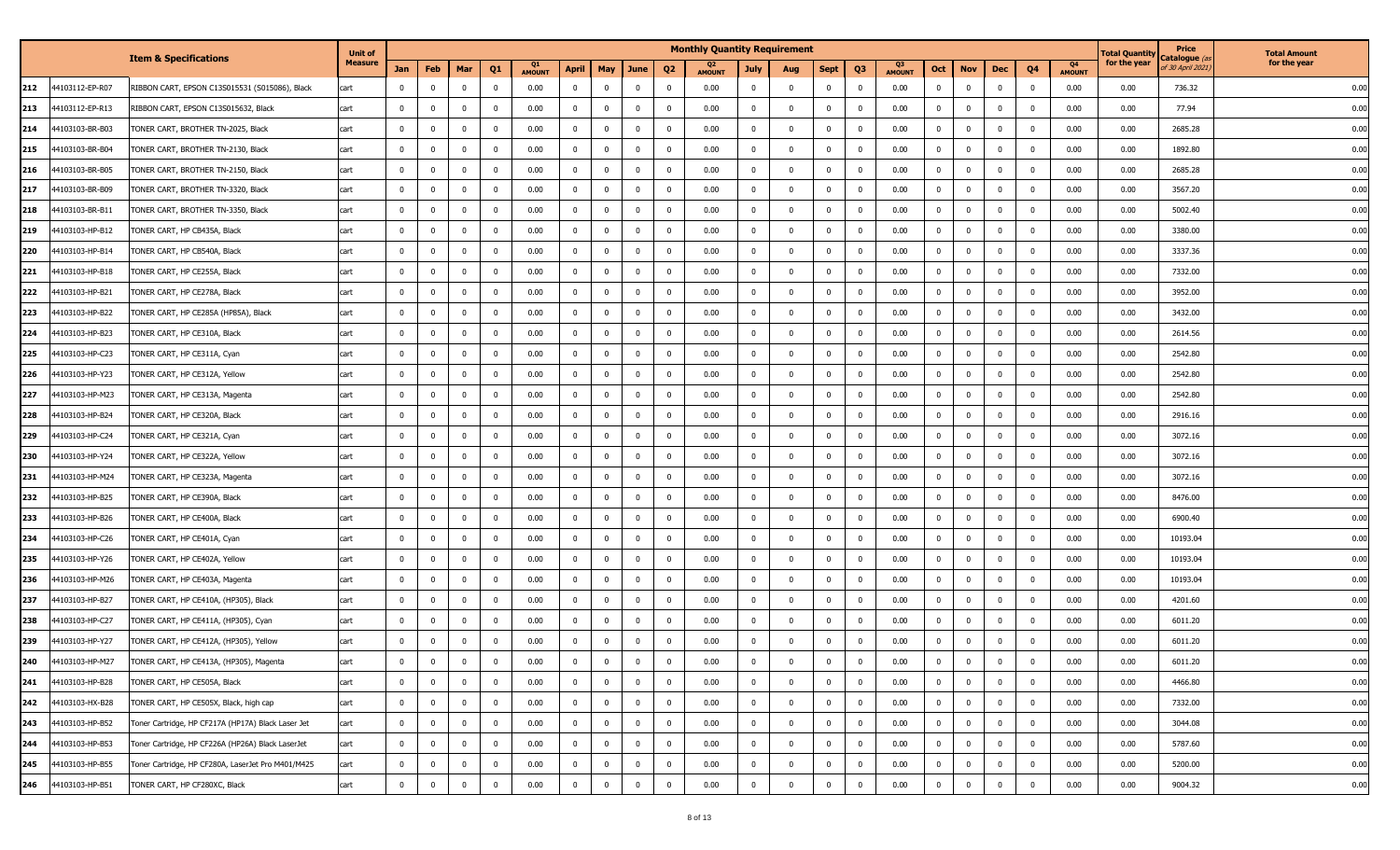|     |                 | <b>Item &amp; Specifications</b>                   | <b>Unit of</b> |                |                         |                |                         |                            |              |                |                         |                         | <b>Monthly Quantity Requirement</b> |                |                         |              |                |                     |                |                |                         |                |                     | Total Quantity | Price                                   | <b>Total Amount</b> |
|-----|-----------------|----------------------------------------------------|----------------|----------------|-------------------------|----------------|-------------------------|----------------------------|--------------|----------------|-------------------------|-------------------------|-------------------------------------|----------------|-------------------------|--------------|----------------|---------------------|----------------|----------------|-------------------------|----------------|---------------------|----------------|-----------------------------------------|---------------------|
|     |                 |                                                    | <b>Measure</b> | <b>Jan</b>     | Feb                     | Mar            | Q1                      | <b>Q1</b><br><b>AMOUNT</b> | April        | <b>May</b>     | June                    | Q <sub>2</sub>          | Q2<br><b>AMOUNT</b>                 | <b>July</b>    | Aug                     | <b>Sept</b>  | Q <sub>3</sub> | Q3<br><b>AMOUNT</b> | Oct            | <b>Nov</b>     | Dec                     | Q4             | Q4<br><b>AMOUNT</b> | for the year   | 'atalogue <i>(a</i><br>f 30 April 2021, | for the year        |
| 247 | 44103103-HP-B56 | Toner Cartridge, HP CF281A (HP81A) Black LaserJet  | cart           | 0              | 0                       | $\mathbf{0}$   | $\mathbf 0$             | 0.00                       | $\bf{0}$     | $^{\circ}$     | $\mathbf{0}$            | - 0                     | 0.00                                | $\mathbf 0$    | 0                       | 0            | $\mathbf 0$    | 0.00                | 0              | 0              | $\overline{0}$          | 0              | 0.00                | 0.00           | 8606.00                                 | 0.00                |
| 248 | 44103103-HP-B57 | Toner Cartridge, HP CF283A (HP83A) LaserJet Black  | cart           | $\mathbf{0}$   | $\overline{0}$          | $\mathbf 0$    | $\mathbf 0$             | 0.00                       | $\mathbf 0$  | $\mathbf 0$    | $\mathbf 0$             | $\Omega$                | 0.00                                | $\mathbf{0}$   | $\mathbf{0}$            | $\mathbf 0$  | $\mathbf 0$    | 0.00                | $\Omega$       | $\mathbf 0$    | $\mathbf{0}$            | $\Omega$       | 0.00                | 0.00           | 3241.70                                 | 0.00                |
| 249 | 44103103-HX-B51 | Toner Cartridge, HP CF283XC (HP83X) Black LJ       | cart           | $\mathbf 0$    | $\overline{0}$          | $\mathbf 0$    | $\mathbf 0$             | 0.00                       | $\mathbf 0$  | $\Omega$       | $\mathbf 0$             | $\overline{0}$          | 0.00                                | $\mathbf{0}$   | 0                       | $\mathbf 0$  | $\mathbf 0$    | 0.00                | - 0            | $\mathbf{0}$   | $\mathbf{0}$            | $\Omega$       | 0.00                | 0.00           | 4056.00                                 | 0.00                |
| 250 | 44103103-HP-B58 | Toner Cartridge, HP CF287A (HP87) Black            | cart           | $\mathbf 0$    | $\overline{0}$          | $\mathbf 0$    | $\mathbf 0$             | 0.00                       | $\mathbf{0}$ | $\mathbf 0$    | $\overline{0}$          | 0                       | 0.00                                | $\mathbf{0}$   | 0                       | $\mathbf 0$  | $\mathbf 0$    | 0.00                | - 0            | $\mathbf 0$    | 0                       | $\Omega$       | 0.00                | 0.00           | 10051.00                                | 0.00                |
| 251 | 44103103-HX-B52 | Toner Cartridge, HP CF325XC (HP25X) Black LaserJet | cart           | $\mathbf 0$    | 0                       | $\mathbf{0}$   | $\mathbf 0$             | 0.00                       | $\mathbf 0$  | $\mathbf{0}$   | $\overline{0}$          | 0                       | 0.00                                | $\mathbf 0$    | $\mathbf{0}$            | $\mathbf 0$  | $\overline{0}$ | 0.00                | - 0            | $\mathbf{0}$   | 0                       |                | 0.00                | 0.00           | 13156.00                                | 0.00                |
| 252 | 44103103-HP-B60 | Toner Cartridge, HP CF350A Black LJ                | cart           | $\mathbf 0$    | 0                       | $\mathbf{0}$   | $\mathbf 0$             | 0.00                       | $\mathbf{0}$ | $\mathbf 0$    | $\overline{0}$          | 0                       | 0.00                                | $\mathbf{0}$   | 0                       | 0            | $\mathbf{0}$   | 0.00                |                | $\mathbf 0$    | 0                       |                | 0.00                | 0.00           | 2901.60                                 | 0.00                |
| 253 | 44103103-HP-C60 | Toner Cartridge, HP CF351A Cyan LJ                 | cart           | $\mathbf 0$    | $\mathbf 0$             | $\mathbf{0}$   | $\mathbf 0$             | 0.00                       | $\mathbf 0$  | $\mathbf{0}$   | $\overline{\mathbf{0}}$ | 0                       | 0.00                                | $\mathbf 0$    | 0                       | $\mathbf{0}$ | $\mathbf{0}$   | 0.00                |                | $\mathbf 0$    | $\overline{0}$          | $\Omega$       | 0.00                | 0.00           | 2953.60                                 | 0.00                |
| 254 | 44103103-HP-Y60 | Toner Cartridge, HP CF352A Yellow LJ               | cart           | 0              | $\overline{0}$          | $\mathbf{0}$   | $\mathbf 0$             | 0.00                       | $\mathbf 0$  | $\mathbf 0$    | $\overline{\mathbf{0}}$ | $\overline{0}$          | 0.00                                | $\mathbf{0}$   | 0                       | $\mathbf 0$  | $\mathbf 0$    | 0.00                |                | $\mathbf{0}$   | 0                       | $^{\circ}$     | 0.00                | 0.00           | 2953.60                                 | 0.00                |
| 255 | 44103103-HP-M60 | Toner Cartridge, HP CF353A Magenta LJ              | cart           | $\mathbf 0$    | $\mathbf 0$             | $\mathbf{0}$   | $\mathbf{0}$            | 0.00                       | $\mathbf 0$  | $\mathbf{0}$   | $\overline{\mathbf{0}}$ | - 0                     | 0.00                                | $\mathbf 0$    | 0                       | $\mathbf 0$  | $\bf{0}$       | 0.00                |                | $\bf{0}$       | 0                       | 0              | 0.00                | 0.00           | 2953.60                                 | 0.00                |
| 256 | 44103103-HP-B61 | Toner Cartridge, HP CF360A (HP508A) Black LaserJet | cart           | 0              | 0                       | $\overline{0}$ | $\mathbf 0$             | 0.00                       | $\mathbf 0$  | 0              | $\mathbf 0$             | 0                       | 0.00                                | $\mathbf{0}$   | 0                       | 0            | $\mathbf 0$    | 0.00                |                | 0              | $\Omega$                |                | 0.00                | 0.00           | 7056.40                                 | 0.00                |
| 257 | 44103103-HP-C61 | Toner Cartridge, HP CF361A (HP508A) Cyan LaserJet  | cart           | $\Omega$       | $\mathbf 0$             | $\mathbf 0$    | $\mathbf 0$             | 0.00                       | $\mathbf 0$  | $\mathbf 0$    | $\mathbf 0$             | $\Omega$                | 0.00                                | $^{\circ}$     | 0                       | $\mathbf 0$  | $\mathbf{0}$   | 0.00                |                | $\mathbf 0$    | $\overline{0}$          |                | 0.00                | 0.00           | 8846.24                                 | 0.00                |
| 258 | 44103103-HP-Y61 | Toner Cartridge, HP CF362A (HP508A) Yellow         | cart           | 0              | 0                       | $\mathbf{0}$   | $\mathbf 0$             | 0.00                       | $\mathbf 0$  | $^{\circ}$     | $\overline{0}$          | - 0                     | 0.00                                | $\mathbf 0$    | 0                       | $^{\circ}$   | $^{\circ}$     | 0.00                |                | 0              | $\Omega$                | 0              | 0.00                | 0.00           | 8846.24                                 | 0.00                |
| 259 | 44103103-HP-M61 | Toner Cartridge, HP CF363A (HP508A) Magenta        | cart           | 0              | $\mathbf 0$             | $\mathbf 0$    | $\mathbf 0$             | 0.00                       | $\mathbf 0$  | $\mathbf 0$    | $\mathbf 0$             | $\Omega$                | 0.00                                | $^{\circ}$     | $\Omega$                | $\mathbf 0$  | $\mathbf{0}$   | 0.00                |                | $\mathbf 0$    | $\Omega$                |                | 0.00                | 0.00           | 8846.24                                 | 0.00                |
| 260 | 44103103-HP-B62 | Toner Cartridge, HP CF400A (HP201A) Black          | cart           | $\Omega$       | $\mathbf 0$             | $\mathbf{0}$   | $\overline{\mathbf{0}}$ | 0.00                       | $\mathbf 0$  | $\Omega$       | $\mathbf 0$             | $\Omega$                | 0.00                                | $\mathbf 0$    | $\Omega$                | 0            | $^{\circ}$     | 0.00                |                | $\mathbf{0}$   | $\Omega$                |                | 0.00                | 0.00           | 3429.78                                 | 0.00                |
| 261 | 44103103-HP-C62 | Toner Cartridge, HP CF401A (HP201A) Cyan           | cart           | $\mathbf 0$    | $\overline{0}$          | $\mathbf{0}$   | $\mathbf 0$             | 0.00                       | $\mathbf 0$  | $\mathbf 0$    | $\overline{0}$          | 0                       | 0.00                                | $\mathbf{0}$   | $\Omega$                | $\mathbf 0$  | $\mathbf{0}$   | 0.00                | $\Omega$       | $\mathbf 0$    | $\mathbf{0}$            | $\Omega$       | 0.00                | 0.00           | 4043.83                                 | 0.00                |
| 262 | 44103103-HP-Y62 | Toner Cartridge, HP CF402A (HP201A) Yellow         | cart           | $\mathbf 0$    | $\overline{0}$          | $\mathbf{0}$   | $\mathbf 0$             | 0.00                       | $\mathbf 0$  | $\mathbf 0$    | $\mathbf 0$             | $\overline{\mathbf{0}}$ | 0.00                                | $\mathbf{0}$   | 0                       | $\mathbf 0$  | $\mathbf{0}$   | 0.00                | $\mathbf{0}$   | $\mathbf 0$    | $\mathbf{0}$            | 0              | 0.00                | 0.00           | 4043.83                                 | 0.00                |
| 263 | 44103103-HP-M62 | Toner Cartridge, HP CF403A (HP201A) Magenta        | cart           | $\mathbf 0$    | $\mathbf 0$             | $\mathbf 0$    | $\mathbf 0$             | 0.00                       | $\mathbf 0$  | $\mathbf 0$    | $\overline{0}$          | $\mathbf 0$             | 0.00                                | $\mathbf{0}$   | $\mathbf{0}$            | 0            | $\Omega$       | 0.00                | $\Omega$       | $\mathbf 0$    | $\mathbf{0}$            |                | 0.00                | 0.00           | 4043.83                                 | 0.00                |
| 264 | 44103103-HP-B63 | Toner Cartridge, HP CF410A (HP410A) black          | cart           | 0              | 0                       | $\mathbf{0}$   | $\mathbf 0$             | 0.00                       | $\mathbf 0$  | $\mathbf 0$    | $\overline{0}$          | 0                       | 0.00                                | $\mathbf 0$    | 0                       | 0            | $\overline{0}$ | 0.00                |                | $\mathbf 0$    | 0                       |                | 0.00                | 0.00           | 4440.80                                 | 0.00                |
| 265 | 44103103-HX-B54 | Toner Cartridge, HP CF410XC (HP410XC) black        | cart           | $\mathbf{0}$   | $\overline{0}$          | $\mathbf{0}$   | $\mathbf 0$             | 0.00                       | $\mathbf 0$  | $\mathbf 0$    | $\overline{\mathbf{0}}$ | $^{\circ}$              | 0.00                                | $\mathbf{0}$   | 0                       | $\mathbf 0$  | $\mathbf 0$    | 0.00                |                | $\mathbf 0$    | 0                       | $\Omega$       | 0.00                | 0.00           | 7441.20                                 | 0.00                |
| 266 | 44103103-HP-C63 | Toner Cartridge, HP CF411A (HP410A) cyan           | cart           | $\mathbf 0$    | $\mathbf 0$             | $\bf{0}$       | $\mathbf 0$             | 0.00                       | $\mathbf 0$  | $\mathbf 0$    | $\bf{0}$                | $\overline{0}$          | 0.00                                | $\mathbf 0$    | $\overline{\mathbf{0}}$ | $\bf{0}$     | $\mathbf 0$    | 0.00                |                | $\mathbf{0}$   | $\overline{\mathbf{0}}$ | $^{\circ}$     | 0.00                | 0.00           | 5616.00                                 | 0.00                |
| 267 | 44103103-HX-C54 | Toner Cartridge, HP CF411XC (HP410XC) cyan         | cart           | $\mathbf 0$    | $\mathbf 0$             | $\mathbf{0}$   | $\overline{0}$          | 0.00                       | $\mathbf{0}$ | $\mathbf{0}$   | $\overline{0}$          | 0                       | 0.00                                | $\mathbf{0}$   | 0                       | $\mathbf 0$  | $\mathbf 0$    | 0.00                | - 0            | $\mathbf{0}$   | 0                       | 0              | 0.00                | 0.00           | 7472.40                                 | 0.00                |
| 268 | 44103103-HP-Y63 | Toner Cartridge, HP CF412A (HP410A) yellow         | cart           | $\mathbf 0$    | $\mathbf 0$             | $\mathbf{0}$   | $\mathbf 0$             | 0.00                       | $\mathbf 0$  | $\mathbf 0$    | $\overline{\mathbf{0}}$ | $\Omega$                | 0.00                                | $\mathbf{0}$   | 0                       | $\mathbf 0$  | $\mathbf{0}$   | 0.00                |                | $\mathbf 0$    | 0                       |                | 0.00                | 0.00           | 5616.00                                 | 0.00                |
| 269 | 44103103-HX-Y54 | Toner Cartridge, HP CF412XC (HP410XC) yellow       | cart           | 0              | 0                       | $\mathbf 0$    | $\mathbf 0$             | 0.00                       | $\mathbf{0}$ | $\mathbf 0$    | $\mathbf{0}$            | 0                       | 0.00                                | $\mathbf 0$    | 0                       | $^{\circ}$   | $\mathbf 0$    | 0.00                | $\Omega$       | $\mathbf 0$    | $\Omega$                | $\Omega$       | 0.00                | 0.00           | 7472.40                                 | 0.00                |
| 270 | 44103103-HP-M63 | Toner Cartridge, HP CF413A (HP410A) magenta        | cart           | $\Omega$       | $\mathbf 0$             | $\mathbf 0$    | $\mathbf 0$             | 0.00                       | $\mathbf 0$  | $\mathbf 0$    | $\mathbf 0$             | 0                       | 0.00                                | $^{\circ}$     | $\mathbf{0}$            | 0            | $\mathbf 0$    | 0.00                |                | $\mathbf 0$    | $\overline{0}$          |                | 0.00                | 0.00           | 5616.00                                 | 0.00                |
| 271 | 44103103-HX-M54 | Toner Cartridge, HP CF413XC (HP410XC) magenta      | cart           | 0              | 0                       | $\overline{0}$ | $\overline{\mathbf{0}}$ | 0.00                       | 0            | 0              | $\mathbf{0}$            | 0                       | 0.00                                | $\mathbf 0$    | 0                       | 0            | 0              | 0.00                |                | 0              | $\Omega$                |                | 0.00                | 0.00           | 7472.40                                 | 0.00                |
| 272 | 44103103-HP-B34 | TONER CART, HP Q2612A, Black                       | cart           | $\Omega$       | $\Omega$                | $\Omega$       | $\mathbf 0$             | 0.00                       | $\mathbf{0}$ | $\mathbf 0$    | $\overline{0}$          | $\mathbf 0$             | 0.00                                | $\mathbf 0$    | $\Omega$                | $\Omega$     | $\Omega$       | 0.00                |                | $\mathbf 0$    | $\Omega$                |                | 0.00                | 0.00           | 3900.00                                 | 0.00                |
| 273 | 44103103-HP-B48 | TONER CART, HP Q7553A, Black                       | cart           | 0              | $\mathbf 0$             | $\mathbf 0$    | $\mathbf 0$             | 0.00                       | $\mathbf 0$  | $^{\circ}$     | $\mathbf{0}$            | - 0                     | 0.00                                | $^{\circ}$     | 0                       | $^{\circ}$   | $\mathbf 0$    | 0.00                | - 0            | $\mathbf 0$    | $\mathbf{0}$            | $\Omega$       | 0.00                | 0.00           | 4399.20                                 | 0.00                |
| 274 | 44103103-SA-B06 | TONER CART, SAMSUNG MLT-D101S, Black               | cart           | $\mathbf 0$    | $\overline{0}$          | $\mathbf 0$    | $\overline{0}$          | 0.00                       | $\mathbf{0}$ | $\mathbf 0$    | $\overline{0}$          | 0                       | 0.00                                | 0              | $\mathbf{0}$            | $^{\circ}$   | $\mathbf 0$    | 0.00                | $\mathbf{0}$   | $\mathbf 0$    | $\mathbf{0}$            | $\Omega$       | 0.00                | 0.00           | 3406.00                                 | 0.00                |
| 275 | 44103103-SA-B07 | TONER CART, SAMSUNG MLT-D103S, Black               | carτ           | 0              |                         | $\mathbf 0$    | 0                       | 0.00                       | 0            | 0              | U                       | 0                       | 0.00                                | 0              | 0                       | 0            | 0              | 0.00                |                | 0              | U                       |                | 0.00                | 0.00           | 2350.40                                 | U.UL                |
| 276 | 44103103-SA-B08 | TONER CART, SAMSUNG MLT-D104S, Black               | cart           | $\overline{0}$ | $\overline{0}$          | $\mathbf 0$    | $\mathbf 0$             | 0.00                       | $\mathbf{0}$ | $\mathbf{0}$   | $\overline{0}$          | $\overline{0}$          | 0.00                                | $\overline{0}$ | $\mathbf{0}$            | $\mathbf 0$  | $\overline{0}$ | 0.00                | $\overline{0}$ | $\bf{0}$       | $\overline{0}$          | $\mathbf 0$    | 0.00                | 0.00           | 2454.40                                 | 0.00                |
| 277 | 44103103-SA-B09 | TONER CART, SAMSUNG MLT-D105L, Black               | cart           | $\overline{0}$ | $\bf{0}$                | $\bf{0}$       | $\bf{0}$                | 0.00                       | $\bf{0}$     | $\mathbf{0}$   | $\overline{0}$          | $\overline{0}$          | 0.00                                | $\bf{0}$       | $\mathbf 0$             | $\bf{0}$     | $\overline{0}$ | 0.00                | $\mathbf{0}$   | $\bf{0}$       | $\overline{0}$          | $\mathbf 0$    | 0.00                | 0.00           | 3380.00                                 | 0.00                |
| 278 | 44103103-SA-B14 | TONER CART, Samsung MLT-D108S, Black               | cart           | $\overline{0}$ | $\bf{0}$                | $\overline{0}$ | $\overline{0}$          | 0.00                       | $\bf{0}$     | $\overline{0}$ | $\overline{\mathbf{0}}$ | $\overline{0}$          | 0.00                                | $\bf{0}$       | $\bf{0}$                | $\bf{0}$     | $\overline{0}$ | 0.00                | $\overline{0}$ | $\overline{0}$ | $\overline{\mathbf{0}}$ | $\overline{0}$ | 0.00                | 0.00           | 2875.58                                 | 0.00                |
| 279 | 44103103-SA-B21 | TONER CART, Samsung MLT-D203E, Black               | cart           | $\mathbf 0$    | $\bf{0}$                | $\overline{0}$ | $\bf{0}$                | 0.00                       | $\bf{0}$     | $\bf{0}$       | $\overline{\mathbf{0}}$ | $\mathbf{0}$            | 0.00                                | $\mathbf{0}$   | $\overline{\mathbf{0}}$ | $\bf{0}$     | $\overline{0}$ | 0.00                | $\mathbf{0}$   | $\mathbf{0}$   | $\overline{0}$          | $\mathbf 0$    | 0.00                | 0.00           | 7259.20                                 | 0.00                |
| 280 | 44103103-SA-B18 | TONER CART, Samsung MLT-D203L, Black               | cart           | $\mathbf 0$    | $\mathbf 0$             | $\bf{0}$       | $\mathbf 0$             | 0.00                       | $\bf{0}$     | $\bf{0}$       | $\bf{0}$                | $\mathbf 0$             | 0.00                                | $\mathbf{0}$   | 0                       | $\bf{0}$     | $\bf{0}$       | 0.00                | $\mathbf{0}$   | $\bf{0}$       | $\overline{\mathbf{0}}$ | 0              | 0.00                | 0.00           | 3458.00                                 | 0.00                |
| 281 | 44103103-SA-B20 | TONER CART, Samsung MLT-D203U, Black               | cart           | $\mathbf 0$    | $\overline{\mathbf{0}}$ | $\mathbf 0$    | $\mathbf 0$             | 0.00                       | $\bf{0}$     | $\mathbf 0$    | $\mathbf 0$             | $\mathbf 0$             | 0.00                                | $\mathbf{0}$   | $\mathbf 0$             | $\bf{0}$     | $\bf{0}$       | 0.00                | $\overline{0}$ | $\mathbf{0}$   | $\mathbf 0$             | $\mathbf 0$    | 0.00                | 0.00           | 6442.80                                 | 0.00                |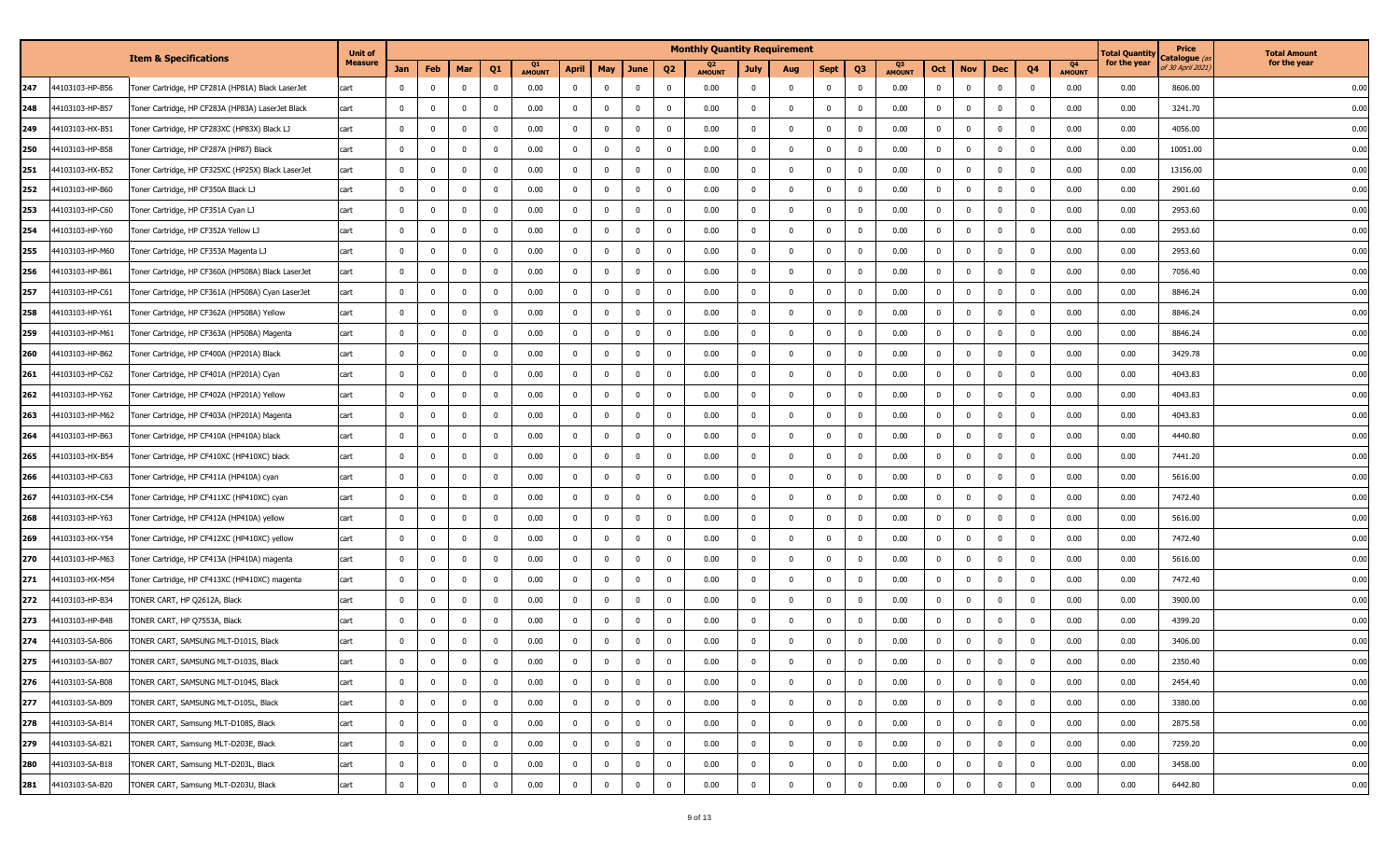|                  |                                  | <b>Item &amp; Specifications</b>                       | <b>Unit of</b> |                |                |                |                |              |                         |                         |                         |                         | <b>Monthly Quantity Requirement</b> |                |                         |                |                         |                     |                         |                |                |                |              | Total Quantity | Price                           | <b>Total Amount</b> |
|------------------|----------------------------------|--------------------------------------------------------|----------------|----------------|----------------|----------------|----------------|--------------|-------------------------|-------------------------|-------------------------|-------------------------|-------------------------------------|----------------|-------------------------|----------------|-------------------------|---------------------|-------------------------|----------------|----------------|----------------|--------------|----------------|---------------------------------|---------------------|
|                  |                                  |                                                        | <b>Measure</b> | Jan            | Feb            | Mar            | Q <sub>1</sub> | Q1<br>AMOUNT | April                   | May                     | June                    | Q <sub>2</sub>          | Q2<br><b>AMOUNT</b>                 | <b>July</b>    | Aug                     | <b>Sept</b>    | Q <sub>3</sub>          | Q3<br><b>AMOUNT</b> | Oct                     | <b>Nov</b>     | <b>Dec</b>     | Q <sub>4</sub> | Q4<br>AMOUNT | for the year   | Catalogue (a<br>f 30 April 2021 | for the year        |
| 282              | 44103103-SA-B12                  | TONER CART, SAMSUNG MLT-D205E, Black                   | cart           | $\Omega$       | $^{\circ}$     | $\mathbf 0$    | $\mathbf 0$    | 0.00         | $\overline{\mathbf{0}}$ | $\mathbf 0$             | $\bf{0}$                | 0                       | 0.00                                | $\mathbf{0}$   | $\overline{\mathbf{0}}$ | $\bf{0}$       | $\mathbf 0$             | 0.00                | $\bf{0}$                | $^{\circ}$     | $\mathbf 0$    | $\mathbf 0$    | 0.00         | 0.00           | 7321.14                         | 0.00                |
| 283              | 44103103-SA-B05                  | TONER CART, SAMSUNG MLT-D205L, Black                   | cart           | $\overline{0}$ | $\Omega$       | $\Omega$       | $\mathbf 0$    | 0.00         | $\bf{0}$                | $\bf{0}$                | $\mathbf 0$             | $\mathbf 0$             | 0.00                                | $\mathbf{0}$   | $\overline{0}$          | $\mathbf 0$    | $\mathbf 0$             | 0.00                | $\overline{\mathbf{0}}$ | $\Omega$       | $\mathbf 0$    | $\mathbf 0$    | 0.00         | 0.00           | 3962.24                         | 0.00                |
| 284              | 44103103-SA-B10                  | TONER CART, SAMSUNG SCX-D6555A, Black                  | cart           | $\overline{0}$ | $\mathbf 0$    | $\Omega$       | $\bf{0}$       | 0.00         | $\mathbf 0$             | $\mathbf 0$             | $\mathbf 0$             | $\mathbf 0$             | 0.00                                | $\mathbf 0$    | $\overline{\mathbf{0}}$ | $\bf{0}$       | $\mathbf{0}$            | 0.00                | $\pmb{0}$               | $\Omega$       | $\mathbf 0$    | $\mathbf 0$    | 0.00         | 0.00           | 4066.40                         | 0.00                |
| 285              | 44103103-BR-B15                  | FONER CART, BROTHER TN-3478, Black                     | cart           | $\Omega$       | $\Omega$       | $\Omega$       | $\mathbf 0$    | 0.00         | $\overline{0}$          | $\pmb{0}$               | $\mathbf 0$             | $\mathbf 0$             | 0.00                                | $\bf{0}$       | $\overline{0}$          | $\mathbf 0$    | $\mathbf 0$             | 0.00                | $\overline{\mathbf{0}}$ | $\Omega$       | $^{\circ}$     | $\mathbf 0$    | 0.00         | 0.00           | 6370.00                         | 0.00                |
| 286              | 44103103-CA-B00                  | FONER CART, CANON CRG 324 II                           | cart           | $\overline{0}$ | $\mathbf 0$    | $\Omega$       | $\bf{0}$       | 0.00         | $\overline{\mathbf{0}}$ | $\mathbf 0$             | $\mathbf 0$             | $\overline{0}$          | 0.00                                | $\mathbf 0$    | $\overline{\mathbf{0}}$ | $\mathbf 0$    | $\mathbf 0$             | 0.00                | $\overline{\mathbf{0}}$ | $\Omega$       | $\Omega$       | $\overline{0}$ | 0.00         | 0.00           | 13399.36                        | 0.00                |
|                  |                                  | AUDIO AND VISUAL EQUIPMENT AND SUPPLIES                |                |                |                |                |                |              |                         |                         |                         |                         |                                     |                |                         |                |                         |                     |                         |                |                |                |              |                |                                 |                     |
| 287              | 45121517-DO-C02                  | DOCUMENT CAMERA, 8 MP                                  | unit           | $\mathbf 0$    | $^{\circ}$     | $\Omega$       | $\overline{0}$ | 0.00         | $\overline{\mathbf{0}}$ | $\overline{\mathbf{0}}$ | $\mathbf 0$             | 0                       | 0.00                                | $\mathbf{0}$   | $\overline{0}$          | 0              | $\overline{0}$          | 0.00                | $\mathbf 0$             | $^{\circ}$     | 0              | $\mathbf 0$    | 0.00         | 0.00           | 23623.60                        | 0.00                |
| 288              | 45111609-MM-P01                  | MULTIMEDIA PROJECTOR                                   | unit           | $\overline{0}$ | $\mathbf 0$    | $\overline{0}$ | $\mathbf 0$    | 0.00         | $\overline{0}$          | $\mathbf 0$             | $\overline{0}$          | $\bf{0}$                | 0.00                                | $\bf{0}$       | $\overline{0}$          | $\bf{0}$       | $\mathbf 0$             | 0.00                | $\pmb{0}$               | $\Omega$       | $\mathbf 0$    | $\mathbf 0$    | 0.00         | 0.00           | 17472.00                        | 0.00                |
|                  | <b>FLAG OR ACCESSORIES</b>       |                                                        |                |                |                |                |                |              |                         |                         |                         |                         |                                     |                |                         |                |                         |                     |                         |                |                |                |              |                |                                 |                     |
| 289              | 55121905-PH-F01                  | PHILIPPINE NATIONAL FLAG                               | piece          | $\overline{2}$ | $\overline{2}$ | $\overline{2}$ | 6              | 1,709.04     | $\overline{2}$          | $\overline{2}$          | 12                      | 16                      | 4,557.44                            | $\overline{2}$ | $\overline{2}$          | $\overline{2}$ | 6                       | 1,709.04            | $\overline{2}$          | $\overline{2}$ | $\overline{2}$ | 6              | 1,709.04     | 34.00          | 284.84                          | 9684.56             |
|                  | <b>PRINTED PUBLICATIONS</b>      |                                                        |                |                |                |                |                |              |                         |                         |                         |                         |                                     |                |                         |                |                         |                     |                         |                |                |                |              |                |                                 |                     |
| 290              | 55101524-RA-H01                  | HANDBOOK (RA 9184), 8th edition                        | book           | 6              | $\overline{0}$ | $\mathbf{0}$   | 6              | 223.26       | $\overline{\mathbf{0}}$ | $\bf{0}$                | $\overline{0}$          | $\overline{0}$          | 0.00                                | $\mathbf{0}$   | $\overline{\mathbf{0}}$ | $\overline{0}$ | $\mathbf 0$             | 0.00                | $\bf{0}$                | $\overline{0}$ | $\mathbf 0$    | $\mathbf{0}$   | 0.00         | 6.00           | 37.21                           | 223.26              |
|                  | FIRE FIGHTING EQUIPMENT          |                                                        |                |                |                |                |                |              |                         |                         |                         |                         |                                     |                |                         |                |                         |                     |                         |                |                |                |              |                |                                 |                     |
| 291              | 46191601-FE-M01                  | FIRE EXTINGUISHER, dry chemical                        | unit           |                | $\overline{4}$ | $\mathbf 0$    | $\overline{4}$ | 4,576.00     | $\overline{\mathbf{0}}$ | $\mathbf 0$             | $\bf{0}$                | $\mathbf 0$             | 0.00                                | $\mathbf{0}$   | $\overline{\mathbf{0}}$ | $\overline{0}$ | $\overline{0}$          | 0.00                | $\bf{0}$                | $\mathbf 0$    | $\mathbf{0}$   | $\mathbf{0}$   | 0.00         | 4.00           | 1144.00                         | 4576.00             |
| 292              | 46191601-FE-H01                  | FIRE EXTINGUISHER, pure HCFC                           | unit           | $\mathbf 0$    |                | $\mathbf 0$    |                | 5,613.25     | $\bf{0}$                | $\overline{0}$          | $\mathbf 0$             | $\mathbf 0$             | 0.00                                | $\bf{0}$       | $\overline{\mathbf{0}}$ | $\mathbf 0$    | $\mathbf 0$             | 0.00                | $\pmb{0}$               | $\Omega$       | $\Omega$       | $\mathbf 0$    | 0.00         | 1.00           | 5613.25                         | 5613.25             |
|                  | <b>CONSUMER ELECTRONICS</b>      |                                                        |                |                |                |                |                |              |                         |                         |                         |                         |                                     |                |                         |                |                         |                     |                         |                |                |                |              |                |                                 |                     |
| 293              | 52161535-DV-R01                  | DIGITAL VOICE RECORDER                                 | unit           | $\mathbf 0$    | $\mathbf{0}$   | $\mathbf 0$    | $\mathbf 0$    | 0.00         | $\overline{0}$          | $\overline{\mathbf{0}}$ | $\overline{\mathbf{0}}$ | $\overline{\mathbf{0}}$ | 0.00                                | $\mathbf 0$    | $\overline{\mathbf{0}}$ | 0              | $\overline{0}$          | 0.00                | $\bf{0}$                | 0              | $\mathbf 0$    | $\mathbf{0}$   | 0.00         | 0.00           | 6415.64                         | 0.00                |
|                  | <b>FURNITURE AND FURNISHINGS</b> |                                                        |                |                |                |                |                |              |                         |                         |                         |                         |                                     |                |                         |                |                         |                     |                         |                |                |                |              |                |                                 |                     |
| 294              | 56101504-CM-B01                  | MONOBLOC CHAIR, beige                                  | piece          | $\bf{0}$       | $\mathbf 0$    | $^{\circ}$     | $\overline{0}$ | 0.00         | $\mathbf 0$             | $\overline{\mathbf{0}}$ | $\mathbf 0$             | 0                       | 0.00                                | $\mathbf 0$    | 0                       | $\bf{0}$       | $\overline{0}$          | 0.00                | $\bf{0}$                |                | 0              | $\mathbf{0}$   | 0.00         | 0.00           | 303.68                          | 0.00                |
| 295              | 56101504-CM-W01                  | MONOBLOC CHAIR, white                                  | piece          | $\mathbf 0$    | $\mathbf 0$    | $\mathbf 0$    | $\mathbf 0$    | 0.00         | $\overline{0}$          | $\pmb{0}$               | $\mathbf 0$             | $\mathbf 0$             | 0.00                                | $\mathbf{0}$   | $\overline{\mathbf{0}}$ | $\mathbf 0$    | $\mathbf 0$             | 0.00                | $\overline{\mathbf{0}}$ | $\mathbf 0$    | $\mathbf 0$    | $\mathbf 0$    | 0.00         | 0.00           | 301.60                          | 0.00                |
| 296              | 56101519-TM-S01                  | MONOBLOC TABLE, white                                  | unit           | $\Omega$       | $\Omega$       | $\Omega$       | $\mathbf 0$    | 0.00         | $\overline{0}$          | $\overline{\mathbf{0}}$ | $\mathbf 0$             | $\mathbf 0$             | 0.00                                | $\mathbf{0}$   | $\overline{0}$          | $\mathbf 0$    | $\overline{\mathbf{0}}$ | 0.00                | $\overline{\mathbf{0}}$ |                | $\mathbf 0$    | $\mathbf 0$    | 0.00         | 0.00           | 1235.52                         | 0.00                |
| 297              | 56101519-TM-S02                  | MONOBLOC TABLE, beige                                  | unit           | $\overline{0}$ | $\mathbf 0$    | $\bf{0}$       | $\mathbf 0$    | 0.00         | $\overline{0}$          | $\mathbf 0$             | $\mathbf 0$             | $\overline{0}$          | 0.00                                | $\mathbf{0}$   | $\overline{0}$          | $\mathbf 0$    | $\mathbf 0$             | 0.00                | $\pmb{0}$               | $\Omega$       | $\mathbf 0$    | $\mathbf{0}$   | 0.00         | 0.00           | 1088.88                         | 0.00                |
|                  |                                  | ARTS AND CRAFTS EQUIPMENT AND ACCESSORIES AND SUPPLIES |                |                |                |                |                |              |                         |                         |                         |                         |                                     |                |                         |                |                         |                     |                         |                |                |                |              |                |                                 |                     |
| 298              | 60121413-CB-P01                  | CLEARBOOK, 20 Transparent pockets, A4                  | piece          | $\mathbf 0$    | $^{\circ}$     | $^{\circ}$     | $\overline{0}$ | 0.00         | $\overline{0}$          | $\mathbf 0$             | $\overline{\mathbf{0}}$ | $\overline{\mathbf{0}}$ | 0.00                                | $\mathbf{0}$   | $\overline{\mathbf{0}}$ | $^{\circ}$     | $\overline{0}$          | 0.00                | $\bf{0}$                | $^{\circ}$     | 0              | $\mathbf{0}$   | 0.00         | 0.00           | 37.04                           | 0.00                |
| 299              | 60121413-CB-P02                  | CLEARBOOK, 20 Transparent pockets, Legal               | piece          | $\mathbf 0$    | $\mathbf{0}$   | $\Omega$       | $\mathbf 0$    | 0.00         | $\overline{0}$          | $\mathbf 0$             | $\mathbf 0$             | $\mathbf 0$             | 0.00                                | $\mathbf{0}$   | $\overline{\mathbf{0}}$ | $\mathbf{0}$   | $\mathbf 0$             | 0.00                | $\overline{\mathbf{0}}$ | $\mathbf 0$    | $^{\circ}$     | $\mathbf 0$    | 0.00         | 0.00           | 38.41                           | 0.00                |
| 300              | 60121534-ER-P01                  | ERASER, plastic/rubber                                 | piece          | $\mathbf 0$    | $\mathbf 0$    | $\mathbf 0$    | $\mathbf{0}$   | 0.00         | $\overline{\mathbf{0}}$ | $\overline{\mathbf{0}}$ | $\mathbf 0$             | $\overline{0}$          | 0.00                                | $\mathbf{0}$   | $\overline{\mathbf{0}}$ | 0              | $\mathbf 0$             | 0.00                | $\overline{\mathbf{0}}$ | $\mathbf 0$    | $\mathbf 0$    | $\mathbf 0$    | 0.00         | 0.00           | 4.37                            | 0.00                |
| 301              | 60121524-SP-G01                  | SIGN PEN, black                                        | piece          | 25             | 25             | 25             | 75             | 1,519.50     | 25                      | 25                      | 25                      | 75                      | 1,519.50                            | 25             | 25                      | 25             | 75                      | 1,519.50            | 25                      | 25             | 25             | 75             | 1,519.50     | 300.00         | 20.26                           | 6078.00             |
| 302              | 60121524-SP-G02                  | IGN PEN, blue                                          | piece          | 25             | 25             | 25             | 75             | 1,519.50     | 25                      | 25                      | 25                      | 75                      | 1,519.50                            | 25             | 25                      | 25             | 75                      | 1,519.50            | 25                      | 25             | 25             | 75             | 1,519.50     | 300.00         | 20.26                           | 6078.00             |
| 303              | 60121524-SP-G03                  | SIGN PEN, red                                          | piece          | 5              | 5              | 5              | 15             | 303.90       | $5\overline{5}$         | $5\overline{5}$         | 5 <sup>5</sup>          | 15                      | 303.90                              | 5              | 5                       | 5 <sup>5</sup> | 15                      | 303.90              | 5                       | 5              | $5^{\circ}$    | 15             | 303.90       | 60.00          | 20.26                           | 1215.60             |
| 304              | 60121124-WR-P01                  | WRAPPING PAPER, kraft                                  | pack           | $\mathbf 0$    | $\bf{0}$       | $\bf{0}$       | $\bf{0}$       | 0.00         | $\overline{0}$          | $\overline{\mathbf{0}}$ | $\overline{0}$          | $\overline{0}$          | 0.00                                | $\overline{0}$ | $\overline{0}$          | $\bf{0}$       | $\bf{0}$                | 0.00                | $\bf{0}$                | $\bf{0}$       | $\mathbf 0$    | $\bf{0}$       | 0.00         | 0.00           | 154.84                          | 0.00                |
| <b>FACE MASK</b> |                                  |                                                        |                |                |                |                |                |              |                         |                         |                         |                         |                                     |                |                         |                |                         |                     |                         |                |                |                |              |                |                                 |                     |
| 305              | 46182008-KN-M01                  | KN95 FACE MASK                                         | piece          | $\mathbf 0$    | $\bf{0}$       | $\bf{0}$       | $\bf{0}$       | 0.00         | $\bf{0}$                | $\overline{0}$          | $\overline{0}$          | $\overline{0}$          | 0.00                                | $\bf{0}$       | $\overline{0}$          | $\bf{0}$       | $\bf{0}$                | 0.00                | $\bf{0}$                | $\mathbf{0}$   | $\bf{0}$       | $\mathbf 0$    | 0.00         | 0.00           | 104.00                          | 0.00                |
| 306              | 42131713-SM-M06                  | SURGICAL MASK, 3 ply                                   | piece          | 500            | 300            | 500            | 1300           | 2,015.00     | 500                     | 300                     | 500                     | 1300                    | 2,015.00                            | 500            | 300                     | 500            | 1300                    | 2,015.00            | 500                     | 300            | 500            | 1300           | 2,015.00     | 5,200.00       | 1.55                            | 8060.00             |
| <b>SOFTWARE</b>  |                                  |                                                        |                |                |                |                |                |              |                         |                         |                         |                         |                                     |                |                         |                |                         |                     |                         |                |                |                |              |                |                                 |                     |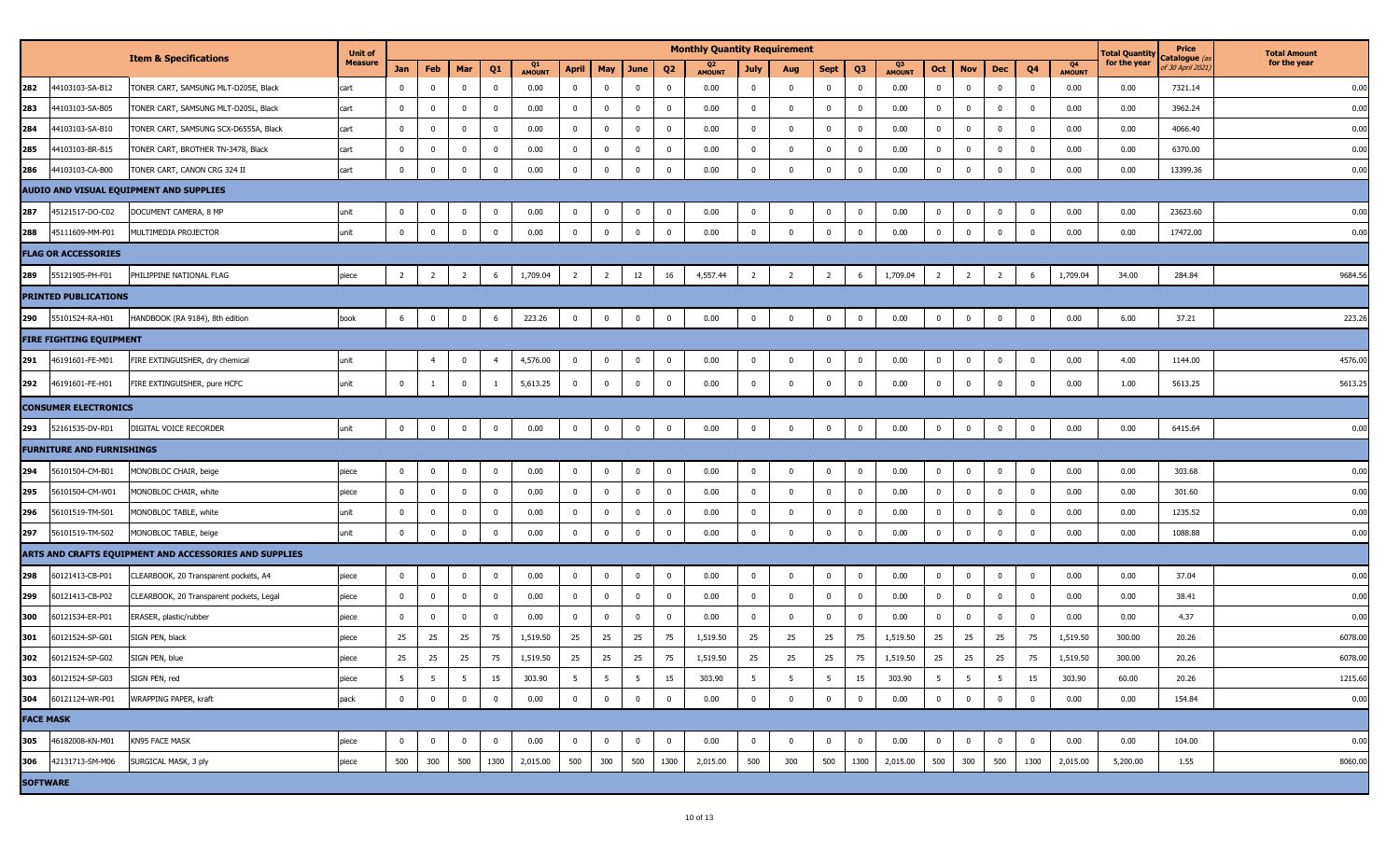|    |                  |                                                                                                                                   | <b>Unit of</b> |                |                |              |                         |                     |              |                |                |                | <b>Monthly Quantity Requirement</b> |                |              |             |                         |                     |                |             |                |                         |                     | <b>Total Quantity</b> | Price                            | <b>Total Amount</b> |
|----|------------------|-----------------------------------------------------------------------------------------------------------------------------------|----------------|----------------|----------------|--------------|-------------------------|---------------------|--------------|----------------|----------------|----------------|-------------------------------------|----------------|--------------|-------------|-------------------------|---------------------|----------------|-------------|----------------|-------------------------|---------------------|-----------------------|----------------------------------|---------------------|
|    |                  | <b>Item &amp; Specifications</b>                                                                                                  | <b>Measure</b> | Jan            | Feb            | Mar          | Q <sub>1</sub>          | Q1<br><b>AMOUNT</b> | <b>April</b> | May            | June           | Q <sub>2</sub> | <b>AMOUNT</b>                       | <b>July</b>    | Aug          | Sept        | Q3                      | Q3<br><b>AMOUNT</b> | Oct            | <b>Nov</b>  | Dec            | Q4                      | Q4<br><b>AMOUNT</b> | for the year          | atalogue (a<br>of 30 April 2021) | for the year        |
|    | 43231513-SFT-001 | Business function specific software                                                                                               | license        | $\mathbf 0$    | $\mathbf 0$    | $\mathbf{0}$ | $\overline{\mathbf{0}}$ | 0.00                | $\mathbf{0}$ | $\overline{0}$ | $\bf{0}$       | $\mathbf 0$    | 0.00                                | $\bf{0}$       | $\Omega$     | 0           | $\bf{0}$                | 0.00                | $\overline{0}$ | $\mathbf 0$ | $\mathbf{0}$   | $\mathbf{0}$            | 0.00                | 0.00                  | 0.00                             | 0.00                |
|    | 43231602-SFT-002 | inance accounting and enterprise resource planning ERP<br>software                                                                | license        | $\bf{0}$       | $\mathbf 0$    | $\mathbf 0$  | $\overline{\mathbf{0}}$ | 0.00                | 0            | $\mathbf 0$    | $\mathbf{0}$   | $\overline{0}$ | 0.00                                | $\overline{0}$ | $\Omega$     | $\mathbf 0$ | $\mathbf 0$             | 0.00                | $\bf{0}$       | $\mathbf 0$ | $\mathbf 0$    | $\mathbf 0$             | 0.00                | 0.00                  | 0.00                             | 0.00                |
|    | 43232004-SFT-003 | Computer game or entertainment software                                                                                           | license        | $\overline{0}$ | $\mathbf 0$    | $\mathbf 0$  | $\overline{\mathbf{0}}$ | 0.00                | $\mathbf{0}$ | $\mathbf 0$    | $\overline{0}$ | $\mathbf 0$    | 0.00                                | $\overline{0}$ | $\Omega$     | $\mathbf 0$ | $\mathbf 0$             | 0.00                | $\mathbf 0$    | $\mathbf 0$ | $\mathbf 0$    | $\bf{0}$                | 0.00                | 0.00                  | 0.00                             | 0.00                |
|    | 43232107-SFT-004 | Content authoring and editing software                                                                                            | license        | $\mathbf 0$    | $\mathbf 0$    | $\mathbf 0$  | $\overline{0}$          | 0.00                | $^{\circ}$   | $\mathbf 0$    | $\mathbf{0}$   | $\mathbf 0$    | 0.00                                | $\overline{0}$ | $\Omega$     | $\mathbf 0$ | $\mathbf 0$             | 0.00                | $\bf{0}$       | $\mathbf 0$ | $\overline{0}$ | $\overline{\mathbf{0}}$ | 0.00                | 0.00                  | 0.00                             | 0.00                |
|    | 43232202-SFT-005 | Content management software                                                                                                       | license        | $\bf{0}$       | $\mathbf 0$    | $\mathbf 0$  | $\overline{\mathbf{0}}$ | 0.00                | $\mathbf{0}$ | $\mathbf 0$    | $\mathbf 0$    | $\Omega$       | 0.00                                | $\mathbf 0$    | $\Omega$     | $\mathbf 0$ | $\mathbf 0$             | 0.00                | $\mathbf 0$    | $\bf{0}$    | $\mathbf{0}$   | $\mathbf 0$             | 0.00                | 0.00                  | 0.00                             | 0.00                |
|    | 43232304-SFT-006 | Data management and query software                                                                                                | license        | $\bf{0}$       | $\mathbf 0$    | $\mathbf 0$  | $\overline{\mathbf{0}}$ | 0.00                | $\mathbf{0}$ | $\mathbf 0$    | $\mathbf{0}$   | $\mathbf 0$    | 0.00                                | $\bf{0}$       | $\Omega$     | $\mathbf 0$ | $\mathbf 0$             | 0.00                | $\bf{0}$       | $\mathbf 0$ | $\mathbf 0$    | $\mathbf 0$             | 0.00                | 0.00                  | 0.00                             | 0.00                |
|    | 43232402-SFT-007 | Development software                                                                                                              | license        | $\bf{0}$       | $\mathbf{0}$   | $\mathbf 0$  | $\overline{\mathbf{0}}$ | 0.00                | $\mathbf 0$  | $\mathbf 0$    | $\overline{0}$ | $\mathbf 0$    | 0.00                                | $\overline{0}$ | $\mathbf 0$  | $\mathbf 0$ | $\mathbf 0$             | 0.00                | $\bf{0}$       | $\mathbf 0$ | $\mathbf{0}$   | $\mathbf{0}$            | 0.00                | 0.00                  | 0.00                             | 0.00                |
|    | 43232505-SFT-008 | Educational or reference software                                                                                                 | license        | $\bf{0}$       | $\mathbf{0}$   | $\mathbf 0$  | $\overline{\mathbf{0}}$ | 0.00                | 0            | $\mathbf 0$    | $\mathbf{0}$   | $\Omega$       | 0.00                                | $\mathbf{0}$   | $\Omega$     | $\mathbf 0$ | $\mathbf 0$             | 0.00                | $\mathbf 0$    | $\mathbf 0$ | $\mathbf 0$    | $\mathbf 0$             | 0.00                | 0.00                  | 0.00                             | 0.00                |
|    | 43232603-SFT-009 | Industry specific software                                                                                                        | license        | $\bf{0}$       | $\mathbf 0$    | $\mathbf 0$  | $\overline{\mathbf{0}}$ | 0.00                | 0            | $\mathbf 0$    | $\mathbf 0$    | $\Omega$       | 0.00                                | $\mathbf 0$    | $\Omega$     | 0           | $\mathbf{0}$            | 0.00                | $\mathbf 0$    | $\mathbf 0$ | $\mathbf{0}$   | $\mathbf{0}$            | 0.00                | 0.00                  | 0.00                             | 0.00                |
| 10 | 43232701-SFT-010 | Network applications software                                                                                                     | license        | $\bf{0}$       | $\mathbf{0}$   | $\mathbf 0$  | 0                       | 0.00                | 0            | $\overline{0}$ | $\mathbf 0$    | $\Omega$       | 0.00                                | $\mathbf 0$    | $\Omega$     | $\mathbf 0$ | $\overline{\mathbf{0}}$ | 0.00                | 0              | $\mathbf 0$ | $\mathbf{0}$   | $\mathbf 0$             | 0.00                | 0.00                  | 0.00                             | 0.00                |
| 11 | 43232802-SFT-011 | Network management software                                                                                                       | license        | $\bf{0}$       | $\mathbf{0}$   | $\mathbf{0}$ | $\overline{\mathbf{0}}$ | 0.00                | $\mathbf{0}$ | $\mathbf 0$    | $\mathbf 0$    | $^{\circ}$     | 0.00                                | $\bf{0}$       | $\Omega$     | $\mathbf 0$ | $\mathbf 0$             | 0.00                | $\bf{0}$       | $\mathbf 0$ | $\mathbf 0$    | $\overline{0}$          | 0.00                | 0.00                  | 0.00                             | 0.00                |
| 12 | 43232905-SFT-012 | Networking software                                                                                                               | license        | $\overline{0}$ | $\mathbf{0}$   | $\mathbf{0}$ | $\overline{\mathbf{0}}$ | 0.00                | $\mathbf{0}$ | $\mathbf 0$    | $\mathbf 0$    | $\mathbf{0}$   | 0.00                                | $\bf{0}$       | $\mathbf{0}$ | $\mathbf 0$ | $\mathbf 0$             | 0.00                | $\mathbf 0$    | $\mathbf 0$ | $\mathbf 0$    | $\mathbf 0$             | 0.00                | 0.00                  | 0.00                             | 0.00                |
| 13 | 43233004-SFT-013 | Operating environment software                                                                                                    | license        | $\mathbf 0$    | $\mathbf 0$    | $\mathbf 0$  | $\overline{0}$          | 0.00                | $\mathbf 0$  | $\mathbf 0$    | $\mathbf 0$    | $\Omega$       | 0.00                                | $\mathbf 0$    | $\Omega$     | $\mathbf 0$ | $\Omega$                | 0.00                | $\mathbf 0$    | $\mathbf 0$ | $\mathbf 0$    | $\mathbf 0$             | 0.00                | 0.00                  | 0.00                             | 0.00                |
| 14 | 43233205-SFT-014 | Security and protection software                                                                                                  | license        | $\mathbf 0$    | $\bf{0}$       | $\mathbf 0$  | $\overline{\mathbf{0}}$ | 0.00                | $\mathbf 0$  | $\mathbf 0$    | $\overline{0}$ | $\Omega$       | 0.00                                | $\mathbf 0$    | $\Omega$     | $\mathbf 0$ | $\mathbf 0$             | 0.00                | $\bf{0}$       | $\mathbf 0$ | $\mathbf 0$    | $\mathbf 0$             | 0.00                | 0.00                  | 0.00                             | 0.00                |
| 15 | 43233405-SFT-015 | Utility and device driver software                                                                                                | license        | $\mathbf 0$    | $\mathbf 0$    | $\mathbf 0$  | $\overline{\mathbf{0}}$ | 0.00                | $\mathbf 0$  | $\mathbf 0$    | $\mathbf{0}$   | $\Omega$       | 0.00                                | $\bf{0}$       | $\Omega$     | $\mathbf 0$ | $\mathbf 0$             | 0.00                | $\mathbf 0$    | $\mathbf 0$ | $\mathbf 0$    | $\mathbf 0$             | 0.00                | 0.00                  | 0.00                             | 0.00                |
| 16 | 43233501-SFT-016 | Information exchange software                                                                                                     | license        | $\mathbf 0$    | $\mathbf 0$    | $\mathbf 0$  | $\overline{\mathbf{0}}$ | 0.00                | $\Omega$     | $\Omega$       | $\Omega$       | $\Omega$       | 0.00                                | $\Omega$       | $\Omega$     | $\mathbf 0$ | $\bf{0}$                | 0.00                | $\mathbf 0$    | $\mathbf 0$ | $\overline{0}$ | $\overline{0}$          | 0.00                | 0.00                  | 0.00                             | 0.00                |
|    |                  | PART II. OTHER ITEMS NOT AVALABLE AT PS-DBM BUT ARE REGULARLY PURCHASED FROM OTHER SOURCES (Note: Please indicate price of items) |                |                |                |              |                         |                     |              |                |                |                |                                     |                |              |             |                         |                     |                |             |                |                         |                     |                       |                                  |                     |
|    | 40101701-AC-W01  | Air Conditioning Unit, Window Inverter Type                                                                                       |                |                |                |              | $\mathbf 0$             | 0.00                |              |                |                | $^{\circ}$     | 0.00                                |                |              |             | $\bf{0}$                | 0.00                |                |             |                | $\mathbf 0$             | 0.00                | 0.00                  | 0.00                             | 0.00                |
|    | 40101701-AC-S01  | Air Conditioning Unit, Split Type                                                                                                 |                |                |                |              | 0                       | 0.00                |              |                |                | $\mathbf 0$    | 0.00                                |                |              |             | $\mathbf 0$             | 0.00                |                |             |                | $\mathbf{0}$            | 0.00                | 0.00                  | 0.00                             | 0.00                |
|    | 44111905-WB-N01  | White Board                                                                                                                       |                |                |                |              | $\overline{\mathbf{0}}$ | 0.00                |              |                |                | $\mathbf 0$    | 0.00                                |                |              |             | $\mathbf 0$             | 0.00                |                |             |                | $\mathbf 0$             | 0.00                | 0.00                  | 0.00                             | 0.00                |
|    | 44111911-WB-D01  | White Board, Digital                                                                                                              |                |                |                |              | $\mathbf 0$             | 0.00                |              |                |                | $\mathbf 0$    | 0.00                                |                |              |             | $\mathbf{0}$            | 0.00                |                |             |                | $\pmb{0}$               | 0.00                | 0.00                  | 0.00                             | 0.00                |
|    | 52161505-TV-S01  | <b>SMART Television</b>                                                                                                           |                |                | $\overline{2}$ |              | $\overline{2}$          | 0.00                |              |                |                | $\Omega$       | 0.00                                |                |              |             | $\Omega$                | 0.00                |                |             |                | $\mathbf 0$             | 0.00                | 2.00                  | 0.00                             | 0.00                |
|    | 52161520-MC-M01  | Microphone                                                                                                                        |                |                |                |              | $\overline{\mathbf{0}}$ | 0.00                |              |                |                | $\mathbf 0$    | 0.00                                |                |              |             | $\mathbf 0$             | 0.00                |                |             |                | $\mathbf 0$             | 0.00                | 0.00                  | 0.00                             | 0.00                |
|    | 52161512-SP-K01  | Speakers                                                                                                                          |                |                | 1              |              | -1                      | 0.00                |              |                |                | $\mathbf 0$    | 0.00                                |                |              |             | $\mathbf 0$             | 0.00                |                |             |                | $\overline{0}$          | 0.00                | 1.00                  | 0.00                             | 0.00                |
|    | 32101514-AM-P01  | Amplifier                                                                                                                         |                |                |                |              | $\overline{\mathbf{0}}$ | 0.00                |              |                |                | $\mathbf 0$    | 0.00                                |                |              |             | $\mathbf 0$             | 0.00                |                |             |                | $\mathbf 0$             | 0.00                | 0.00                  | 0.00                             | 0.00                |
|    | 52161517-EQ-E01  | Equalizer                                                                                                                         |                |                |                |              | $\overline{0}$          | 0.00                |              |                |                | $\Omega$       | 0.00                                |                |              |             | $\mathbf 0$             | 0.00                |                |             |                | $\overline{0}$          | 0.00                | 0.00                  | 0.00                             | 0.00                |
| 10 | 46171615-HD-C01  | HD Camera                                                                                                                         |                |                |                |              | $\mathbf 0$             | 0.00                |              |                |                | $^{\circ}$     | 0.00                                |                |              |             | $\mathbf{0}$            | 0.00                |                |             |                | $\mathbf 0$             | 0.00                | 0.00                  | 0.00                             | 0.00                |
| 11 | 45121504-DS-C01  | <b>DSLR Camera</b>                                                                                                                |                |                |                |              | $\mathbf 0$             | 0.00                |              |                |                | $\Omega$       | 0.00                                |                |              |             | $\mathbf 0$             | 0.00                |                |             |                | $\mathbf 0$             | 0.00                | 0.00                  | 0.00                             | 0.00                |
| 12 | 45121516-VH-C01  | HD Video Camera                                                                                                                   |                |                |                |              | $\overline{0}$          | 0.00                |              |                |                | $\mathbf{0}$   | 0.00                                |                |              |             | $\mathbf{0}$            | 0.00                |                |             |                | $\mathbf{0}$            | 0.00                | 0.00                  | 0.00                             | 0.00                |
| 13 | 45121506-VC-C01  | Video Conference Equipment                                                                                                        |                |                |                |              | $\overline{0}$          | 0.00                |              |                |                | $\mathbf 0$    | 0.00                                |                |              |             | $\overline{0}$          | 0.00                |                |             |                | $\overline{0}$          | 0.00                | 0.00                  | 0.00                             | 0.00                |
| 14 | 39112102-LB-B01  | LED bulb                                                                                                                          |                |                |                |              | $\overline{0}$          | 0.00                |              |                |                | $\bf{0}$       | 0.00                                |                |              |             | $\overline{0}$          | 0.00                |                |             |                | $\overline{0}$          | 0.00                | 0.00                  | 0.00                             | 0.00                |
| 15 | 43212104-PI-M01  | PRINTER, Inkjet, Monochrome                                                                                                       |                |                |                |              | $\bf{0}$                | 0.00                |              |                |                | $\mathbf 0$    | 0.00                                |                |              |             | $\mathbf 0$             | 0.00                |                |             |                | $\overline{0}$          | 0.00                | 0.00                  | 0.00                             | 0.00                |
| 16 | 43212104-PI-C01  | PRINTER, Inkjet, Color                                                                                                            |                |                |                |              | $\overline{0}$          | 0.00                |              |                |                | $\mathbf 0$    | 0.00                                |                |              |             | $\overline{0}$          | 0.00                |                |             |                | $\overline{0}$          | 0.00                | 0.00                  | 0.00                             | 0.00                |
| 17 | 43212105-PP-001  | Portable Printer                                                                                                                  |                |                | $\overline{2}$ |              | $\overline{2}$          | 0.00                |              |                |                | $\mathbf 0$    | 0.00                                |                |              |             | $\bf{0}$                | 0.00                |                |             |                | $\overline{0}$          | 0.00                | 2.00                  | 0.00                             | 0.00                |
| 18 | 43211509-AT-001  | Android Tablet                                                                                                                    |                |                |                |              | $\overline{0}$          | 0.00                |              |                |                | $\mathbf 0$    | 0.00                                |                |              |             | $\overline{0}$          | 0.00                |                |             |                | $\overline{0}$          | 0.00                | 0.00                  | 0.00                             | 0.00                |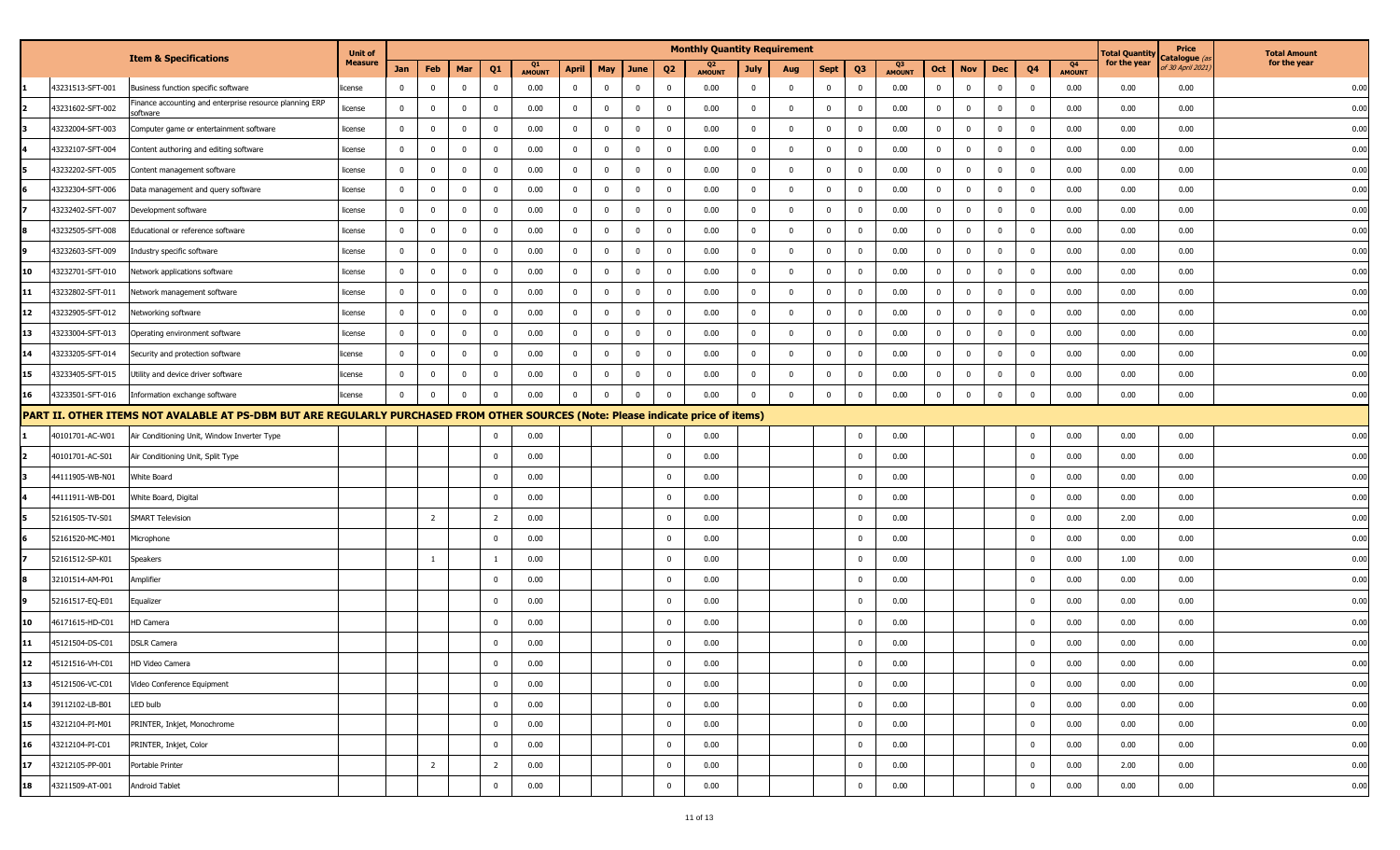|    | <b>Item &amp; Specifications</b> |                                                                                                                           | <b>Unit of</b><br><b>Measure</b> |                         | <b>Monthly Quantity Requirement</b> |                         |                         |                     |                         |                |                         |                |               |                         |                |                         |                |                     | <b>Total Quantity</b>   | Price<br>atalogue (a | <b>Total Amount</b>     |                |                     |              |                  |              |
|----|----------------------------------|---------------------------------------------------------------------------------------------------------------------------|----------------------------------|-------------------------|-------------------------------------|-------------------------|-------------------------|---------------------|-------------------------|----------------|-------------------------|----------------|---------------|-------------------------|----------------|-------------------------|----------------|---------------------|-------------------------|----------------------|-------------------------|----------------|---------------------|--------------|------------------|--------------|
|    |                                  |                                                                                                                           |                                  | Jan                     | Feb                                 | Mar                     | Q <sub>1</sub>          | Q1<br><b>AMOUNT</b> | <b>April</b>            | May            | June                    | Q <sub>2</sub> | <b>AMOUNT</b> | <b>July</b>             | Aug            | <b>Sept</b>             | Q <sub>3</sub> | Q3<br><b>AMOUNT</b> | Oct                     | <b>Nov</b>           | <b>Dec</b>              | Q <sub>4</sub> | Q4<br><b>AMOUNT</b> | for the year | of 30 April 2021 | for the year |
| 19 | 43222610-HS-001                  | Hub/Switches                                                                                                              |                                  |                         | -3                                  |                         | $\overline{\mathbf{3}}$ | 0.00                |                         |                |                         | $\mathbf{0}$   | 0.00          |                         |                |                         | $\mathbf 0$    | 0.00                |                         |                      |                         | - 0            | 0.00                | 3.00         | 0.00             | 0.00         |
| 20 | 43222609-NR-001                  | Network Routers                                                                                                           |                                  |                         | $\overline{\mathbf{3}}$             |                         | $\overline{\mathbf{3}}$ | 0.00                |                         |                |                         | $\mathbf 0$    | 0.00          |                         |                |                         | $\bf{0}$       | 0.00                |                         |                      |                         | $\Omega$       | 0.00                | 3.00         | 0.00             | 0.00         |
| 21 | 43222640-WA-P01                  | Wireless Access Point                                                                                                     |                                  |                         |                                     |                         | $\overline{\mathbf{0}}$ | 0.00                |                         |                |                         | 0              | 0.00          |                         |                |                         | $\bf{0}$       | 0.00                |                         |                      |                         | $^{\circ}$     | 0.00                | 0.00         | 0.00             | 0.00         |
| 22 | 43211711-SF-001                  | Scanner, Flatbed                                                                                                          |                                  |                         | $\overline{2}$                      |                         | $\overline{2}$          | 0.00                |                         |                |                         | 0              | 0.00          |                         |                |                         | $\bf{0}$       | 0.00                |                         |                      |                         | $^{\circ}$     | 0.00                | 2.00         | 0.00             | 0.00         |
| 23 | 45111601-WP-P01                  | Wireless Pointing Device / Laser Pointer                                                                                  |                                  |                         |                                     |                         | $\mathbf{0}$            | 0.00                |                         |                |                         | $\mathbf 0$    | 0.00          |                         |                |                         | $\bf{0}$       | 0.00                |                         |                      |                         | $^{\circ}$     | 0.00                | 0.00         | 0.00             | 0.00         |
| 24 | 81112306-MF-P01                  | Multi Function PRINTER                                                                                                    |                                  |                         |                                     |                         | $\bf{0}$                | 0.00                |                         |                |                         | 0              | 0.00          |                         |                |                         | $\bf{0}$       | 0.00                |                         |                      |                         | $^{\circ}$     | 0.00                | 0.00         | 0.00             | 0.00         |
| 25 | 39121011-UP-S01                  | UNINTERRUPTIBLE POWER SUPPLY (UPS)                                                                                        |                                  | 6                       |                                     |                         | 6                       | 0.00                |                         |                |                         | 0              | 0.00          |                         |                |                         | $\bf{0}$       | 0.00                |                         |                      |                         | $^{\circ}$     | 0.00                | 6.00         | 0.00             | 0.00         |
| 26 | 43191501-MP-001                  | Mobile Phone                                                                                                              |                                  | $\overline{1}$          |                                     |                         |                         | 0.00                |                         |                |                         | $\mathbf{0}$   | 0.00          |                         |                |                         | $\bf{0}$       | 0.00                |                         |                      |                         | $^{\circ}$     | 0.00                | 1.00         | 0.00             | 0.00         |
| 27 | 43211711-SC-D01                  | Scanner, Colored, Double sided, feeder type                                                                               |                                  |                         |                                     |                         | $\bf{0}$                | 0.00                |                         |                |                         | 0              | 0.00          |                         |                |                         | $\bf{0}$       | 0.00                |                         |                      |                         | $^{\circ}$     | 0.00                | 0.00         | 0.00             | 0.00         |
| 28 | 53121601-GB-001                  | GO BAG, for disaster relief, rescue operations                                                                            |                                  |                         |                                     |                         | $\overline{\mathbf{0}}$ | 0.00                |                         |                |                         | $\mathbf 0$    | 0.00          |                         |                |                         | $\mathbf 0$    | 0.00                |                         |                      |                         | $\Omega$       | 0.00                | 0.00         | 0.00             | 0.00         |
| 29 | 60104701-SP-001                  | Solar Panel                                                                                                               |                                  |                         |                                     |                         | $\overline{\mathbf{0}}$ | 0.00                |                         |                |                         | 0              | 0.00          |                         |                |                         | $\bf{0}$       | 0.00                |                         |                      |                         | $\mathbf{0}$   | 0.00                | 0.00         | 0.00             | 0.00         |
| 30 | 46161604-LV-L01                  | Life Vest / Life Jacket<br>(for emergency purposes / emergency preparedness / for<br>disaster relief / rescue operations) |                                  |                         |                                     |                         | $\bf{0}$                | 0.00                |                         |                |                         | 0              | 0.00          |                         |                |                         | $\bf{0}$       | 0.00                |                         |                      |                         | $\Omega$       | 0.00                | 0.00         | 0.00             | 0.00         |
| 31 | 26111607-CC-S01                  | Charge Controller and DC Inverter for Solar Panel                                                                         |                                  |                         |                                     |                         | $\bf{0}$                | 0.00                |                         |                |                         | 0              | 0.00          |                         |                |                         | $\bf{0}$       | 0.00                |                         |                      |                         | $^{\circ}$     | 0.00                | 0.00         | 0.00             | 0.00         |
| 32 | 46181502-BF-V01                  | Bullet proof vest                                                                                                         |                                  |                         |                                     |                         | $\bf{0}$                | 0.00                |                         |                |                         | 0              | 0.00          |                         |                |                         | $\bf{0}$       | 0.00                |                         |                      |                         | $^{\circ}$     | 0.00                | 0.00         | 0.00             | 0.00         |
| 33 | 25172502-WW-001                  | Wheels, ______ (type of vehicle)                                                                                          |                                  |                         |                                     |                         | $\overline{\mathbf{0}}$ | 0.00                |                         |                |                         | $\mathbf{0}$   | 0.00          |                         |                |                         | $\bf{0}$       | 0.00                |                         |                      |                         | $^{\circ}$     | 0.00                | 0.00         | 0.00             | 0.00         |
| 34 | 40161513-FF-001                  | Fuel Filters                                                                                                              |                                  |                         |                                     |                         | $\mathbf 0$             | 0.00                |                         |                |                         | 0              | 0.00          |                         |                |                         | $\bf{0}$       | 0.00                |                         |                      |                         | $^{\circ}$     | 0.00                | 0.00         | 0.00             | 0.00         |
| 35 | 48101710-DW-F01                  | Drinking Water/ Fountain                                                                                                  |                                  |                         |                                     |                         | $\overline{\mathbf{0}}$ | 0.00                |                         |                |                         | 0              | 0.00          |                         |                |                         | $\bf{0}$       | 0.00                |                         |                      |                         | $\Omega$       | 0.00                | 0.00         | 0.00             | 0.00         |
| 36 | 26111729-AB-001                  | Auto Battery                                                                                                              |                                  |                         |                                     |                         | $\overline{\mathbf{0}}$ | 0.00                |                         |                |                         | $\mathbf{0}$   | 0.00          |                         |                |                         | $\bf{0}$       | 0.00                |                         |                      |                         | $\Omega$       | 0.00                | 0.00         | 0.00             | 0.00         |
| 37 |                                  | Ballpen, Ordinary, 0.7mm                                                                                                  | piece                            | 175                     |                                     | 175                     | 350                     | 0.00                | 175                     |                | 175                     | 350            | 0.00          | 175                     |                | 175                     | 350            | 0.00                | 175                     |                      | 175                     | 350            | 0.00                | 1,400.00     | 0.00             | 0.00         |
| 38 |                                  | Epson 003, Black                                                                                                          | bottle                           | $\overline{\mathbf{3}}$ | $\overline{2}$                      | $\overline{\mathbf{3}}$ | 8                       | 0.00                | $\overline{\mathbf{3}}$ | $\overline{2}$ | $\overline{\mathbf{3}}$ | 8              | 0.00          | $\overline{\mathbf{3}}$ | -2             | $\overline{\mathbf{3}}$ | 8              | 0.00                | $\overline{\mathbf{3}}$ | $\overline{2}$       | $\overline{\mathbf{3}}$ | 8              | 0.00                | 32.00        | 0.00             | 0.00         |
| 39 |                                  | Epson 003, Cyan                                                                                                           | bottle                           | $\overline{\mathbf{3}}$ | $\overline{2}$                      | $\overline{\mathbf{3}}$ | 8                       | 0.00                | $\overline{\mathbf{3}}$ | $\overline{2}$ | $\overline{\mathbf{3}}$ | 8              | 0.00          | $\overline{3}$          | $\overline{2}$ | $\overline{\mathbf{3}}$ | 8              | 0.00                | -3                      | $\overline{2}$       | $\overline{\mathbf{3}}$ | -8             | 0.00                | 32.00        | 0.00             | 0.00         |
| 40 |                                  | Epson 003, Magenta                                                                                                        | bottle                           | $\overline{\mathbf{3}}$ | $\overline{2}$                      | $\overline{\mathbf{3}}$ | 8                       | 0.00                | $\overline{\mathbf{3}}$ | $\overline{2}$ | $\overline{\mathbf{3}}$ | 8              | 0.00          | 3                       | $\overline{2}$ | $\overline{\mathbf{3}}$ | 8              | 0.00                | $\overline{\mathbf{3}}$ | $\overline{2}$       | $\overline{\mathbf{3}}$ | 8              | 0.00                | 32.00        | 0.00             | 0.00         |
| 41 |                                  | Epson 003, Yellow                                                                                                         | bottle                           | $\overline{\mathbf{3}}$ | $\overline{2}$                      | $\overline{\mathbf{3}}$ | 8                       | 0.00                | $\overline{\mathbf{3}}$ | $\overline{2}$ | $\overline{\mathbf{3}}$ | 8              | 0.00          | $\overline{\mathbf{3}}$ | $\overline{2}$ | $\overline{\mathbf{3}}$ | 8              | 0.00                | $\overline{\mathbf{3}}$ | $\overline{2}$       | $\overline{\mathbf{3}}$ | 8              | 0.00                | 32.00        | 0.00             | 0.00         |
| 42 |                                  | <b>GPS Equipment</b>                                                                                                      | piece                            | -1                      |                                     |                         |                         | 0.00                |                         |                |                         | 0              | 0.00          |                         |                |                         | $\bf{0}$       | 0.00                |                         |                      |                         | $^{\circ}$     | 0.00                | 1.00         | 0.00             | 0.00         |
| 43 |                                  | Portable SSD, 500 GB                                                                                                      | piece                            | 1                       |                                     |                         |                         | 0.00                |                         |                |                         | $\mathbf 0$    | 0.00          |                         |                |                         | $\bf{0}$       | 0.00                |                         |                      |                         | $^{\circ}$     | 0.00                | 1.00         | 0.00             | 0.00         |
|    |                                  | Steel Filing Cabinet, 4 Drawers, with lock                                                                                | piece                            | $5\overline{5}$         |                                     |                         | $5\overline{5}$         | 0.00                |                         |                |                         | $\mathbf{0}$   | 0.00          |                         |                |                         | $\overline{0}$ | 0.00                |                         |                      |                         | $\bf{0}$       | 0.00                | 5.00         | 0.00             | 0.00         |
|    |                                  |                                                                                                                           |                                  |                         |                                     |                         | $\overline{0}$          | 0.00                |                         |                |                         | $\mathbf{0}$   | 0.00          |                         |                |                         | $\overline{0}$ | 0.00                |                         |                      |                         | $^{\circ}$     | 0.00                | 0.00         | 0.00             | 0.00         |
|    |                                  |                                                                                                                           |                                  |                         |                                     |                         | $\mathbf 0$             | 0.00                |                         |                |                         | $\mathbf 0$    | 0.00          |                         |                |                         | $\bf{0}$       | 0.00                |                         |                      |                         | $^{\circ}$     | 0.00                | 0.00         | 0.00             | 0.00         |
|    |                                  |                                                                                                                           |                                  |                         |                                     |                         | $\overline{0}$          | 0.00                |                         |                |                         | $\mathbf{0}$   | 0.00          |                         |                |                         | $\bf{0}$       | 0.00                |                         |                      |                         | $\mathbf 0$    | 0.00                | 0.00         | 0.00             | 0.00         |
|    |                                  |                                                                                                                           |                                  |                         |                                     |                         | $\mathbf 0$             | 0.00                |                         |                |                         | $\mathbf 0$    | 0.00          |                         |                |                         | $\bf{0}$       | 0.00                |                         |                      |                         | 0              | 0.00                | 0.00         | 0.00             | 0.00         |
|    |                                  |                                                                                                                           |                                  |                         |                                     |                         | $\overline{0}$          | 0.00                |                         |                |                         | $\mathbf 0$    | 0.00          |                         |                |                         | $\overline{0}$ | 0.00                |                         |                      |                         | $\mathbf 0$    | 0.00                | 0.00         | 0.00             | 0.00         |